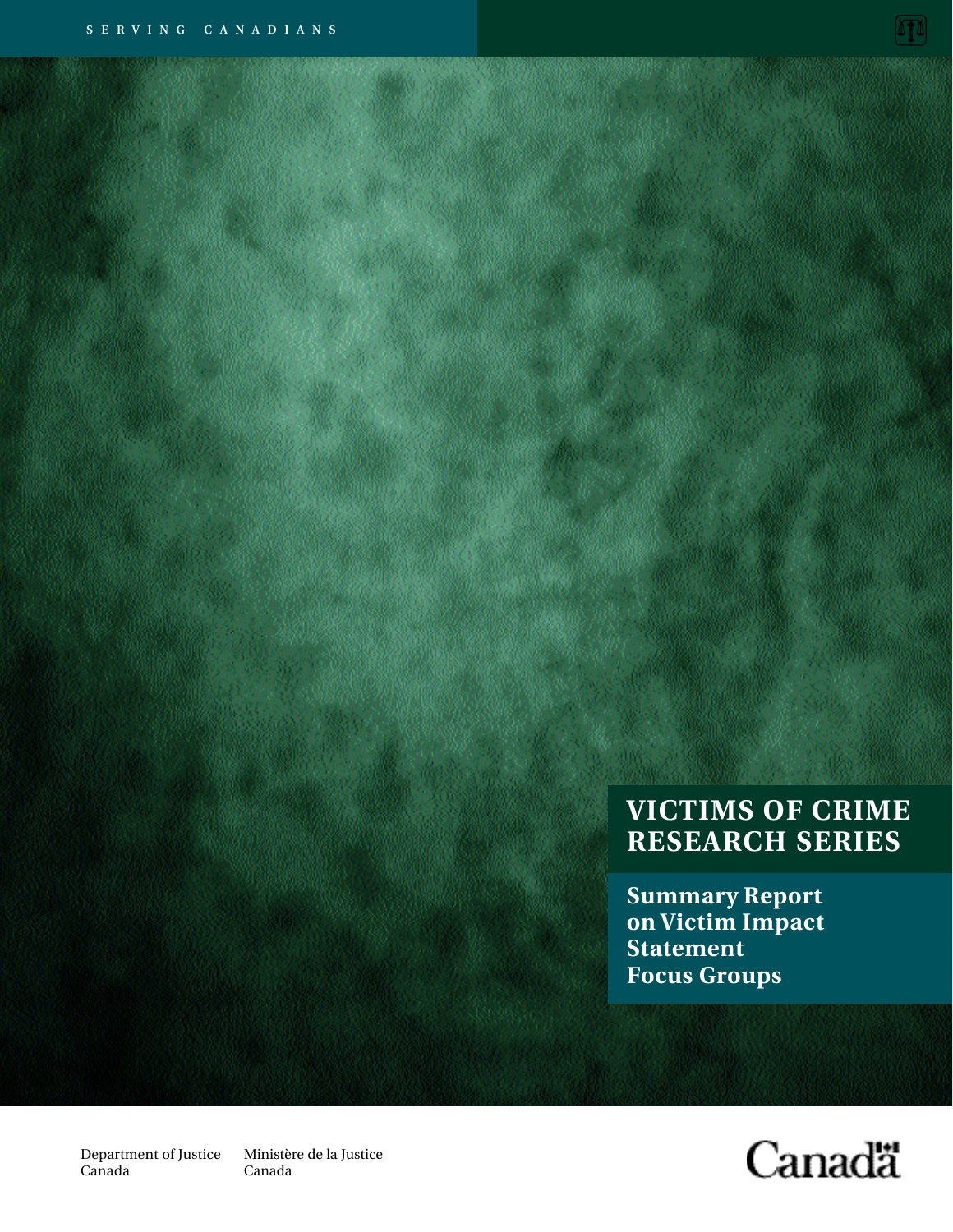#### **VICTIMS OF CRIME RESEARCH SERIES Summary Report on Victim Impact Statement Focus Groups**

ARC Applied Research Consultants, Colin Meredith, Chantal Paquette



August 2001

*The views expressed in this report are those of the authors and do not necessarily represent the views of the Department of Justice Canada.*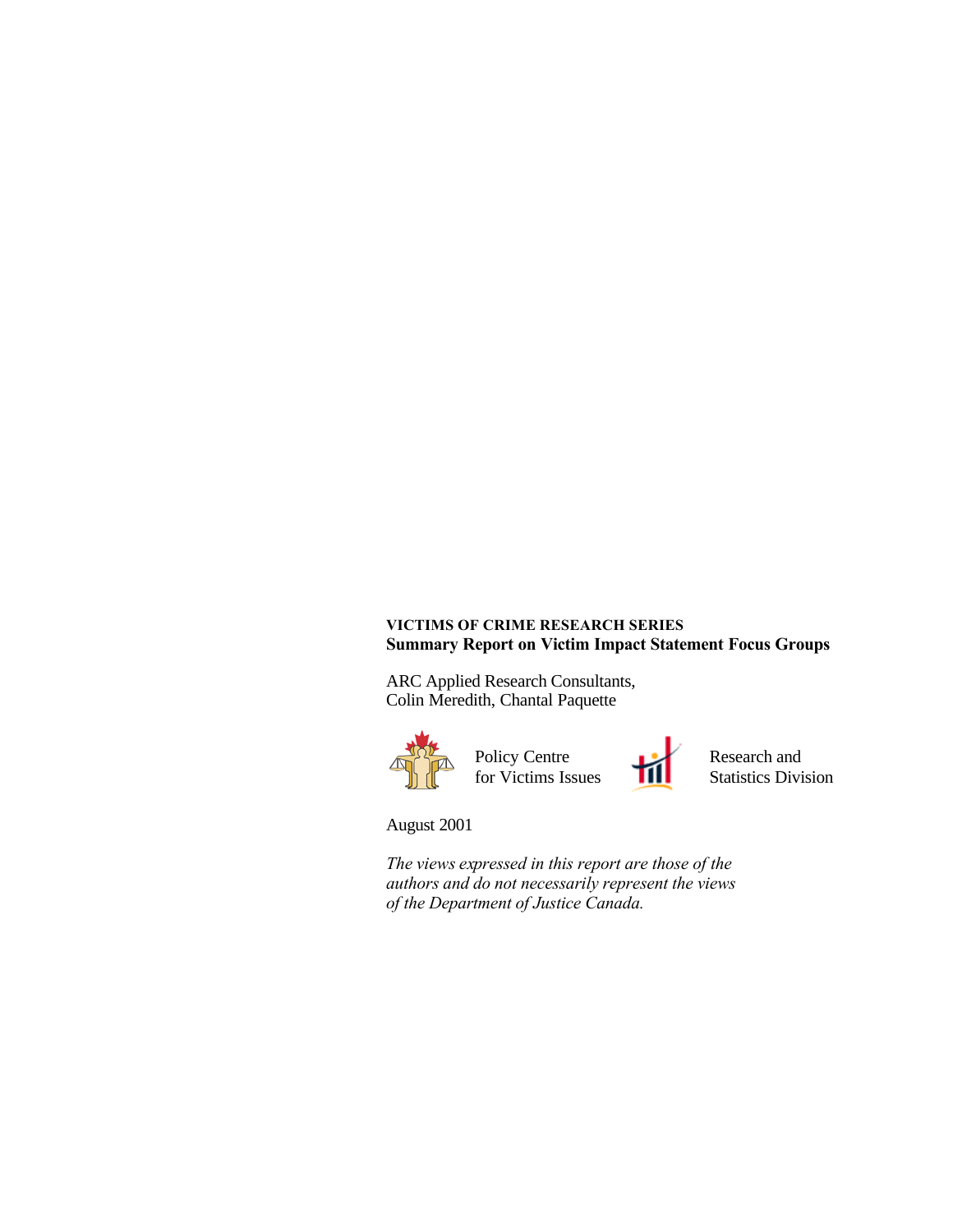# **Table of Contents**

| 1.0 |                                                                              |                                                                       |  |
|-----|------------------------------------------------------------------------------|-----------------------------------------------------------------------|--|
| 2.0 |                                                                              |                                                                       |  |
|     | 2.1                                                                          | How Participants First Became Aware of Victim Impact Statements  5    |  |
|     | 2.2                                                                          |                                                                       |  |
|     | 2.3                                                                          |                                                                       |  |
|     | 2.4                                                                          |                                                                       |  |
|     | 2.5                                                                          | Clarity and Completeness of Information Provided to Victims about     |  |
|     | 2.6                                                                          | Information Which Participants Were Not Permitted to Include in Their |  |
|     | 2.7                                                                          | Privacy or Safety Concerns Related to Completing the Victim Impact    |  |
|     | 2.8                                                                          |                                                                       |  |
|     | 2.9                                                                          | Changes Made to Victim Impact Statements Following Submission 8       |  |
|     | 2.10                                                                         |                                                                       |  |
|     | 2.11                                                                         | Access by the Accused to Completed Victim Impact Statements  8        |  |
|     | 2.12                                                                         | Being Questioned by Defence Counsel on the Contents of Victim Impact  |  |
|     | 2.13                                                                         |                                                                       |  |
|     | 2.14                                                                         |                                                                       |  |
|     | 2.15                                                                         |                                                                       |  |
|     | 2.16                                                                         |                                                                       |  |
| 3.0 |                                                                              |                                                                       |  |
|     | Appendix A: Moderator's Guide for Victim Impact Statement Focus Groups  17   |                                                                       |  |
|     | Appendix B: Findings of Focus Groups on Victim Impact Statements Held in Six |                                                                       |  |
|     |                                                                              |                                                                       |  |
|     |                                                                              |                                                                       |  |
|     |                                                                              |                                                                       |  |
|     |                                                                              |                                                                       |  |
|     |                                                                              |                                                                       |  |
|     |                                                                              |                                                                       |  |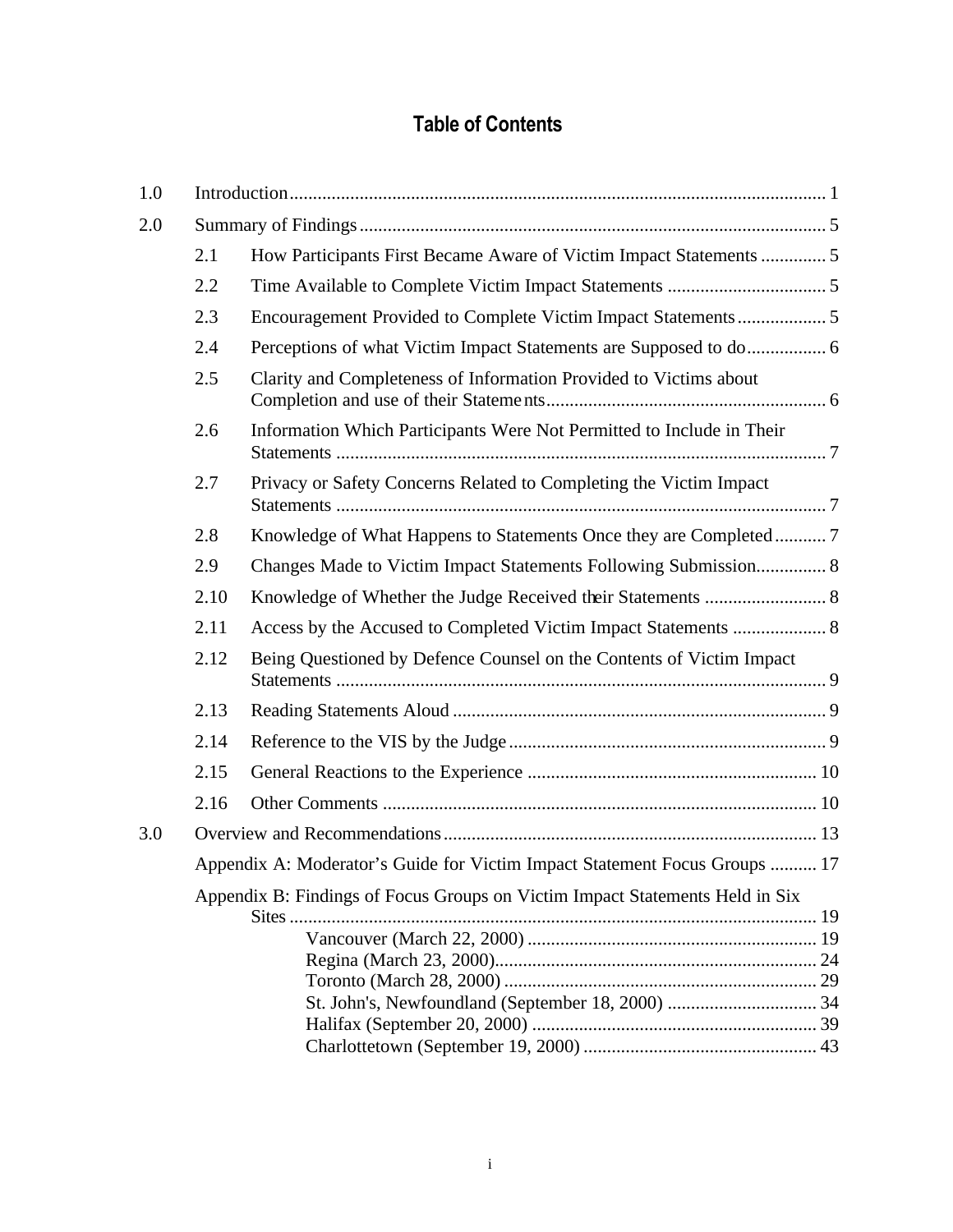# **1.0 INTRODUCTION**

This report describes the conduct and findings of six focus groups with crime victims who have completed Victim Impact Statements. This research was conducted on behalf of the Department of Justice Canada, Policy Centre for Victim Issues, as part of an ongoing examination of how Victim Impact Statements are meeting their intended purposes and how they might be improved in the future.

Victim Impact Statements are written accounts prepared by crime victims detailing the impact that a crime had on their lives. These effects, or impacts, may be any or all of physical, financial, emotional, or psychological. The Criminal Code broadly defines who a victim is for the purposes of a victim impact statement (e.g., in cases of homicide). Completed statements are presented to the court following conviction, but prior to sentencing. In effect, they enable crime victims to say, in their own words, how their lives were affected by the convicted criminal's acts.

In Canada, the federal Department of Justice began testing various models of Victim Impact Statements in the mid-1980s. This effort culminated in the proclamation in 1988 of legislation under which a Victim Impact Statement (VIS) could be considered by the court when determining sentence (under the current s.722 of the Criminal Code, the wording is "shall be considered"). In 1995, amendments were made to the Criminal Code which require the court to consider a victim impact statement where one has been submitted. The procedures related to the preparation and submission of these statements vary by province/territory.

In October 1998, the House of Commons Standing Committee on Justice and Human Rights tabled their 14th Report, Victims' Rights – A Voice Not A Veto. The Report followed from the Committee's comprehensive review of the victim's role in the criminal justice system which included Town Hall meetings, written and oral submissions and a national consultation. The Committee's Report included seventeen recommendations designed to improve the experience of the victim in the criminal justice system. The recommendations calling for amendments to the Criminal Code included several focusing on victim impact statements:

- that victims be permitted to read their impact statement aloud, either personally or by other means;
- that victim impact statements be provided to the offender/accused and Crown only after a determination of guilt; and
- that before sentencing, the judge be required to inquire whether the victim has been given the opportunity to prepare and submit a victim impact statement.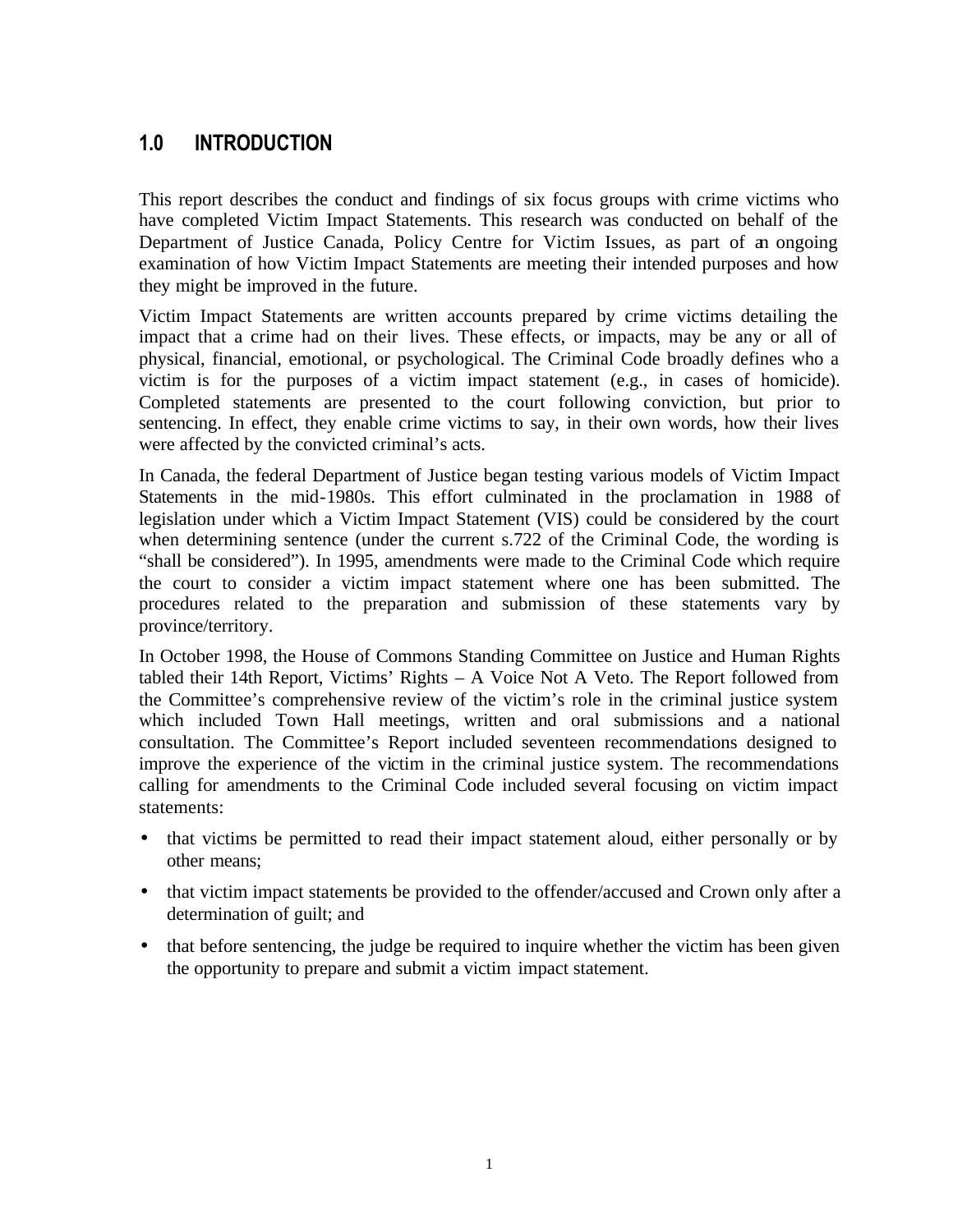*Criminal Code* amendments designed to enhance the safety, security and privacy of victims and to enhance their participation in the criminal justice system were introduced by the Minister of Justice in April 1999 and were proclaimed into force on December 1, 1999.

*The amendments responded to the Recommendations of the Standing Committee. The victim impact statement provisions of the Criminal Code were amended to:*

- provide that the court **shall**, on the request of a victim, permit the victim to read their victim impact statement or to present it in any other manner that the court considers appropriate;
- clarify the definition of "victim" for the purpose of preparing a victim impact statement;
- clarify that the Clerk of the Court is required to provide a copy of the victim impact statement to the Crown and accused as soon as practicable after a finding of guilt;
- require that after a finding of guilt and before sentencing, the court shall inquire whether the victim(s) have been advised of the opportunity to prepare a statement;
- permit the court to adjourn the sentencing proceedings to permit the victim to prepare a victim impact statement;
- provide for victim impact statements to be considered at disposition hearings for persons found not criminally responsible on account of mental disorder; and
- clarify that information provided by the victim at s. 745.6 hearings (early review of parole eligibility) may be provided orally or in writing.

The Government's Response to the Report of the Standing Committee, tabled in December 1998 outlines the federal strategy to address the concerns of victims of crime. In addition to the *Criminal Code* amendments, the federal strategy includes the establishment of the Policy Centre for Victim Issues to develop and coordinate federal victim related policy and legislation, to consult with victim advocates and service providers to ensure their perspective is considered in the development of policy and legislation, and to conduct research to determine the effectiveness of existing programs and legislation to address victim needs.

Against this backdrop, the Department of Justice is embarking on a program of research on issues related to victims' experiences with the criminal justice system. The current requirement was for the conduct and reporting of six focus groups with victims who have had experience with the preparation of a Victim Impact Statement. The groups were conducted in two phases. The first three groups were held in Vancouver, Regina and Toronto in March of 2000. The second three groups were held in Halifax, Charlottetown and St. John's in September of 2000. The aim of this exploratory research was to identify and understand victims' issues and concerns with Victim Impact Statements. In the remainder of this introduction, we outline the approach followed to conduct these focus groups.

**Preparing the moderator's guide.** In developing our proposal for this project, we conducted an Internet search for literature on Victim Impact Statements. This search identified a number of documents that were of assistance in drafting the moderator's guide for the proposed groups. Based on these background materials, and consultations with officials in the Department of Justice working on victims' issues, we prepared our draft moderator's guide. Following a review of this draft by Justice officials and the receipt of comments from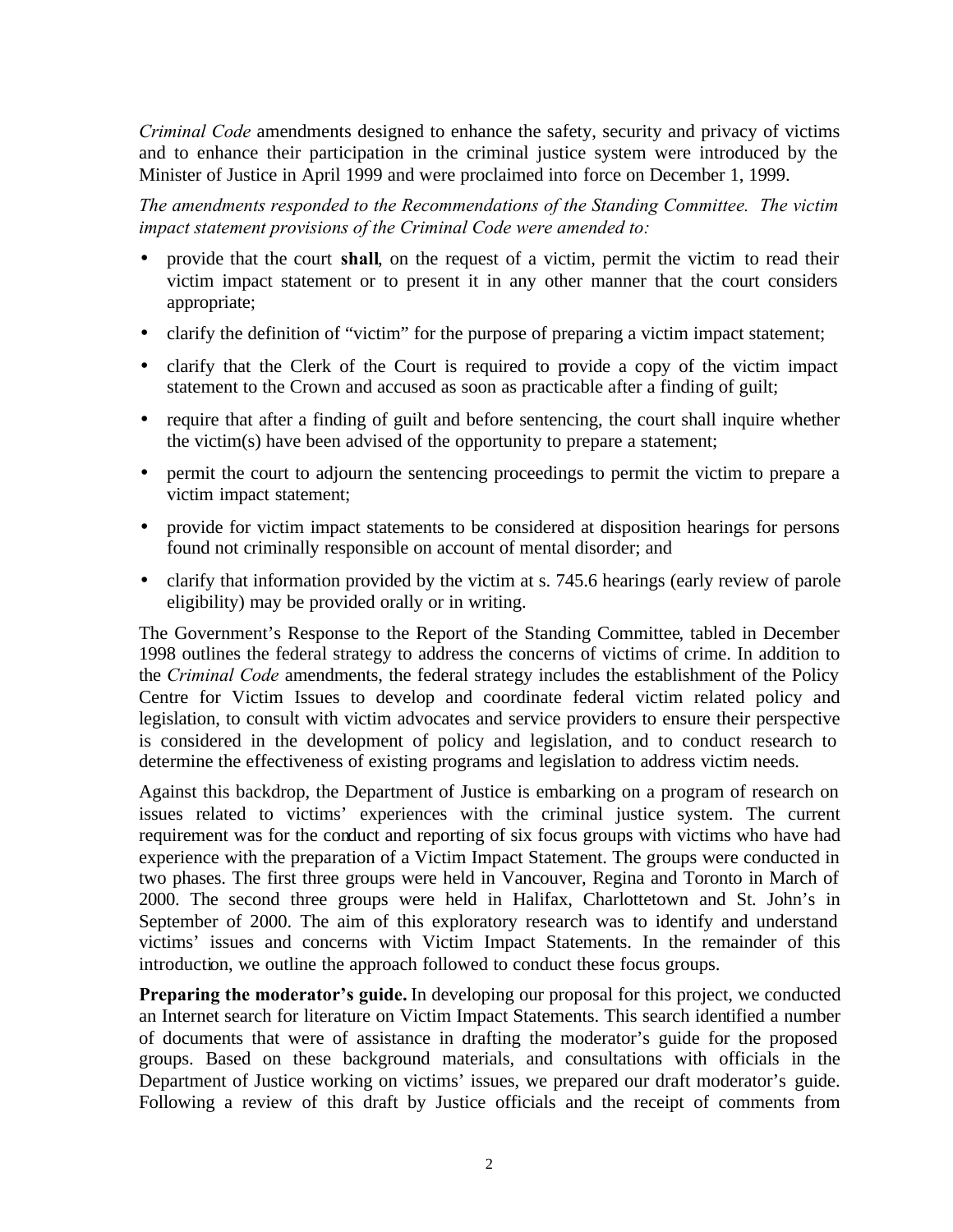provincial officials in B.C., Ontario and Saskatchewan, final revisions were made to the guide. A copy of this document is appended to this report.

**Recruiting participants**. We relied on the assistance of Provincial Victim Services in the six sites to identify willing participants for the groups. As a result, the groups were attended only by individuals chosen by the programs, and should not be assumed to be generally representative of all victims who complete VISs. This process was followed in order to address concerns about the use of confidential agency records to recruit participants. Brief profiles of the participants in the six groups are as follows:

- The Vancouver group was attended by five women and three men. All of the crimes of which these people were victims were violent and/or sexual in nature.
- The Regina group was attended by seven women. The participants were at different stages in the process of completing/submitting their Victim Impact Statements. Three had completed a statement but had not handed it in (for one reason or another). Four had completed and submitted a statement that had been considered by the court in sentencing.
- The Toronto group was attended by four women and one man (including one married couple). All had been victims of violent and/or sexual crimes, or the parents of victims of such crimes.
- The Charlottetown group was attended by eight women. Most had been victims of offences involving individuals with whom they had had an ongoing relationship.
- The St. John's group was attended by four women and one man. Most had been victims of a violent crime.
- The Halifax group was attended by two women and three men. All had been victims of serious, violent crimes, including two who were family members of individuals who had been killed.

More detailed profiles of the participants are provided in the individual group reports appended to this document.

**Conducting the groups.** All of the groups except the one held in Regina were conducted by the same male moderator. All groups were audio-recorded. A Justice official viewed all six groups, along with representatives of the provincial governments and/or local victim service agencies. Some of the groups were also observed by a qualified counsellor in case one or more of the participants became upset during the discussion. (No intervention by a counsellor was required during a group.)

**Reporting the findings.** Individual reports were prepared to summarize the findings for each group. The six individual group reports are appended to the end of this document. The following section of this report provides an overview of the general findings from the six groups.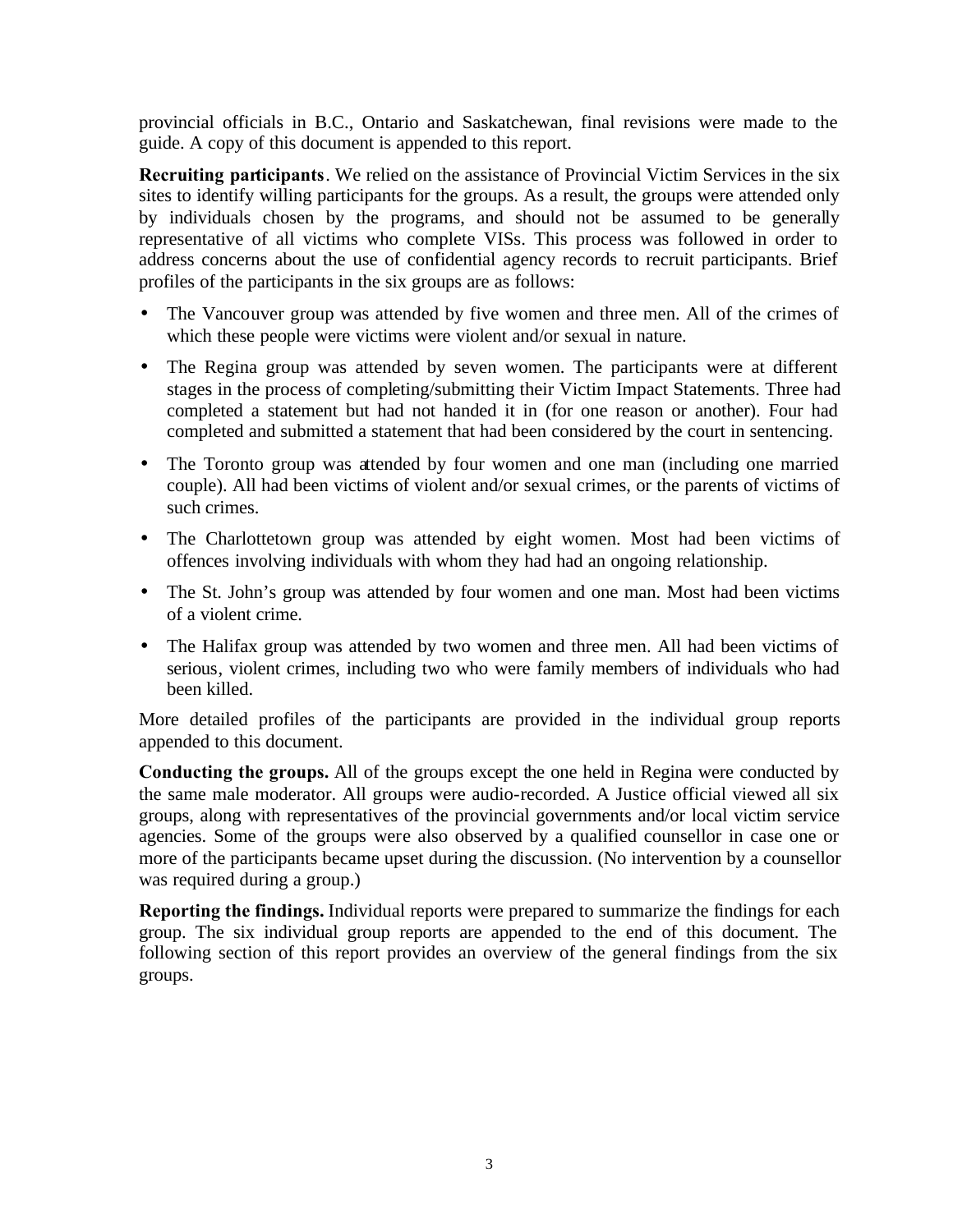# **2.0 SUMMARY OF FINDINGS**

This section summarizes the findings of the six focus groups. It is organized according to the general issues raised in the moderator's guide.

# **2.1 How Participants First Became Aware of Victim Impact Statements**

The great majority of the participants in the six focus groups first learned about Victim Impact Statements from the local Victim Assistance Program with which they had contact. Occasional mention was also made of the police, social service workers, Crown Prosecutors and women's shelters as sources of information about Victim Impact Statements.

# **2.2 Time Available to Complete Victim Impact Statements**

The majority of the participants in the focus groups completed their Victim Impact Statements well in advance of the imposition of sentence in their cases. Some indicated having delayed submitting their statements on the advice of a Victim Services worker so that access to the statement by the Defence would be postponed until it was needed prior to sentencing. *(Editor's Note: This advice was offered because the victim impact statement is only for the purposes of sentencing and once submitted to the court or crown, the crown would be required to disclose the statement to the Defence immediately.)*

The only concern related to the time available to complete the Victim Impact Statements arose in the context of cases in which a guilty plea was unexpectedly entered either prior to, or during a trial. In these cases, some participants were given only a few hours by the court to prepare and submit their statements before sentence was rendered. In one case, sentencing was delayed for several days in order for the victim to complete a VIS.

Generally, participants indicated concern that any time pressure should be imposed on crime victims to complete their statements. They see any such pressure as particularly incongruous compared to the perceived latitude given to the accused to delay and postpone portions of the trial process.

Some participants stated that a more complete and comprehensive Victim Impact Statement is likely to result when victims are given ample time to thoroughly consider all of the impacts that the crime may have had on them, and to monitor their emotions and circumstances for such impacts as the trial proceeds. Participants suggested that if victims are informed of the possibility of completing a VIS at the outset (i.e., immediately following their victimization), then they have the opportunity to accumulate a more complete listing of the impacts as they experience them before submitting their statements.

# **2.3 Encouragement Provided to Complete Victim Impact Statements**

Most participants reported that preparation of the Victim Impact Statement was presented to them as an option. Several, however, also reported being actively encouraged by their Victim Assistance workers to complete a statement. Participants in two groups noted the importance of encouraging victims whose poverty or poor literacy (or other demographic characteristics) might make them less inclined to complete a VIS without such support. Participants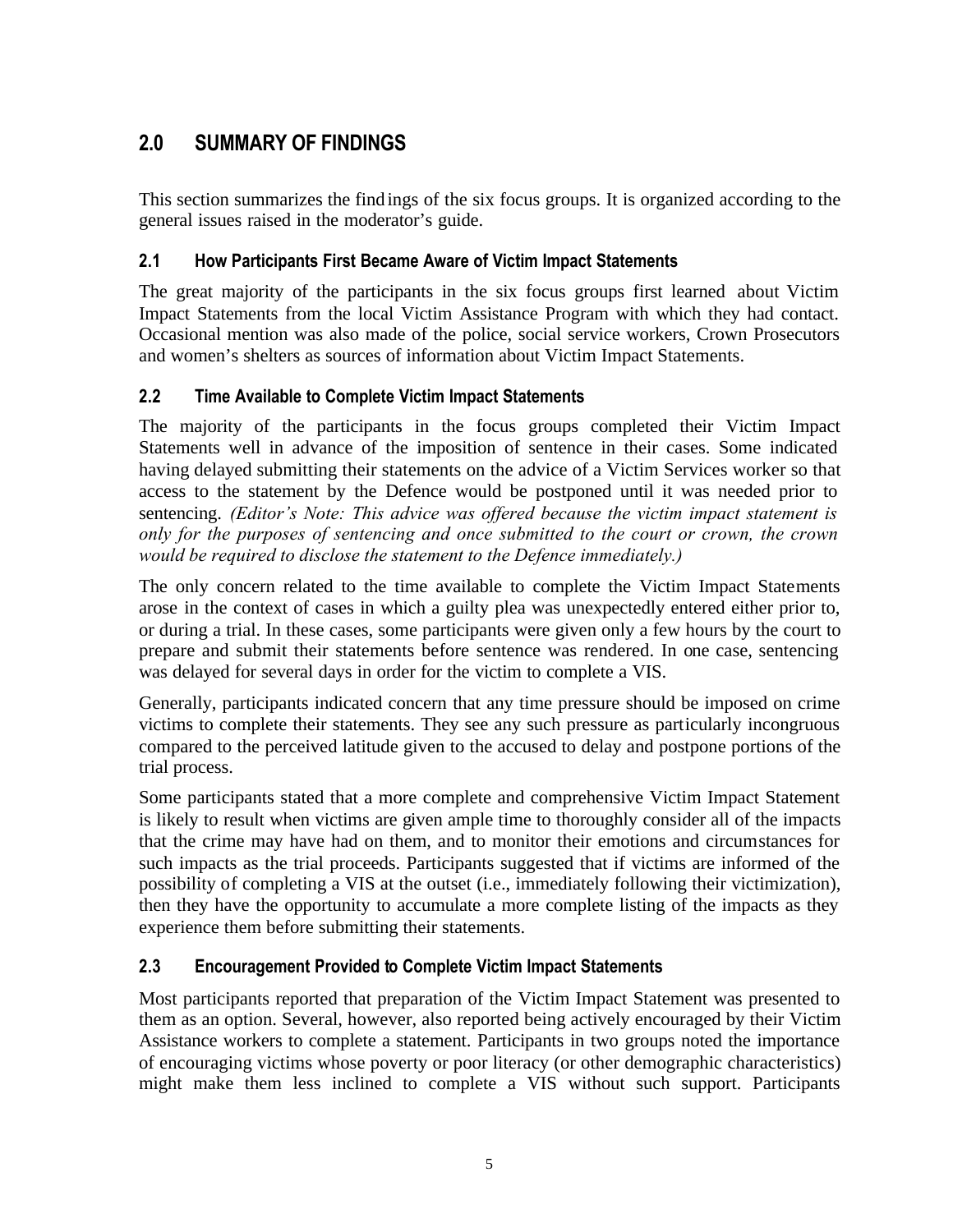suggested that the experience of preparing a Victim Impact Statement can be particularly empowering for those whose circumstances may tend to marginalize them.

# **2.4 Perceptions of what Victim Impact Statements are Supposed to do**

The participants' perceptions of what Victim Impact Statements are supposed to accomplish were twofold. The first perceived goal was that the statements should allow victims to have a say in the sentencing process by presenting to the court how the crime has affected their lives. Some indicated that they see these statements as, in fact, the only means available to victims to tell their stories to the court. Without such statements, these participants suggested that the full effects of the crime on victims, as well as on their families, neighbours and acquaintances, will go unreported within the trial process. They believe that to some degree, the statements reduce the perceived anonymity of the victim in the trial process.

With respect to the second perceived aim of the victim impact statement, most victims indicated that they expected that their statements would have an effect on the sentence actually imposed in their cases. At the same time, they stated that they recognized that judges must take into account a number of factors in reaching their decisions on sentencing. Many of the participants said that in retrospect, they were skeptical that their statement had had any such effect.

Some participants reported a cathartic effect from preparing their statements. In having to thoroughly review and list the impacts of the crime, they felt that they were better able to put some issues behind them and get on with their lives.

Some participants also expressed the view that the statement enables victims to tell the perpetrator how the crime affected them (without fear of immediate retaliation). Not all participants saw this as a desirable outcome. Some thought that this would simply provide the offender with information that he could use in the future against the victim.

# **2.5 Clarity and Completeness of Information Provided to Victims about Completion and use of their Statements**

Most participants reported having received generally adequate information about how to complete a Victim Impact Statement and the uses to which it would be put. Reference was often made to the forms used, and to pamphlets accompanying the forms, which described how a statement should be prepared. In some cases, these materials were received in the mail from Provincial Victim Services or the Crown Prosecutor. Participants in some groups suggested that these mailed materials could more adequately situate the VIS in the larger context of the trial process, i.e., identifying the various stages of the trial and where the VIS fits in this process.

Participants in the Toronto group reported that the form that they were given was difficult to use and did not allow enough space to say all they wanted to say. In one case, the victims said that their statement was "thrown out" because it was not presented on the prescribed form. Another victim said that she refused to use the printed form because she felt strongly about telling her story in her own words and in her own way.

Participants in the Regina group reported some lack of clarity in terms of where to send their statements once they had completed them. They also suggested that the police officers who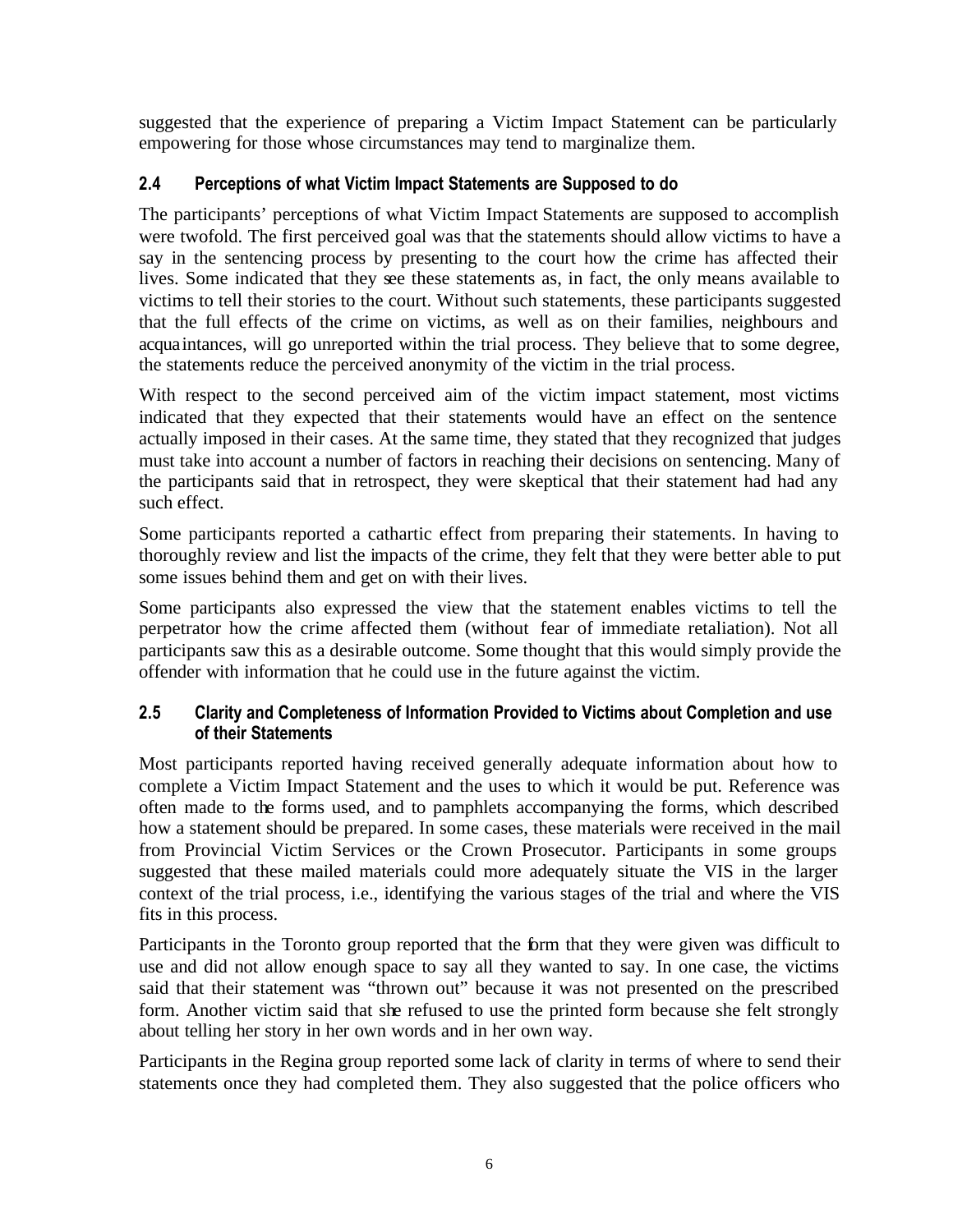inform victims about VISs and assist in their completion could themselves be more knowledgeable and informative about these statements and their use.

In general, a strongly supportive role was described for Provincial Victim Services in assisting victims to draft and review their statements.

# **2.6 Information Which Participants Were Not Permitted to Include in Their Statements**

The types of information which participants indicated they would have liked to include in their statements, but were generally not permitted to do so, included:

- reference to the offender's previous criminal record, or previous criminal behaviour for which charges were either not laid or not pursued (e.g., in cases of chronic spouse abuse);
- information on the case that might be regarded as evidence (e.g., statements made by the accused at a bail hearing);
- responses to statements made by the Defence during the trial which the victim regards as inaccurate and/or offensive; and,
- suggestions for specific conditions of sentence (e.g., participation in substance abuse treatment).

# **2.7 Privacy or Safety Concerns Related to Completing the Victim Impact Statements**

Some participants in almost all groups expressed safety concerns arising from the Defence's and the accused's access to completed victim impact statements. The general nature of these concerns was that the accused's friends and family might be provoked to commit some kind of vengeful act towards the victim as a result of the statement. Related to this was a concern that the perpetrators might seek vengeance against the victims for their statements, either during the trial (if they were not in custody) or after they had completed their prison sentences, if any. Some participants recognized that access to their statement by Defence could be delayed if the statement was not submitted until shortly before sentencing was to take place.

Overall, not a great deal of concern was expressed by participants about the privacy aspects of the statements, although one participant asked whether or not the press had access to these statements once they had been submitted. Another participant said that she would prefer that her statement not be read out in court, because there are spectators in the room who have no connection to the case and the details of the statement are none of their business.

Finally, some participants noted that any privacy or (especially) safety-related impacts of completing a VIS would likely be modest in cases where the victim had already testified during the trial.

# **2.8 Knowledge of What Happens to Statements Once they are Completed**

Participants in the groups in Vancouver, Regina and Toronto generally indicated that they were not aware specifically of what happened to their statements once they were completed. Participants in the three Atlantic groups generally indicated that they believed that once their statements had been submitted to victim services, they were retained by victim services until a guilty plea or verdict was entered, at which time the statements were provided to the judge.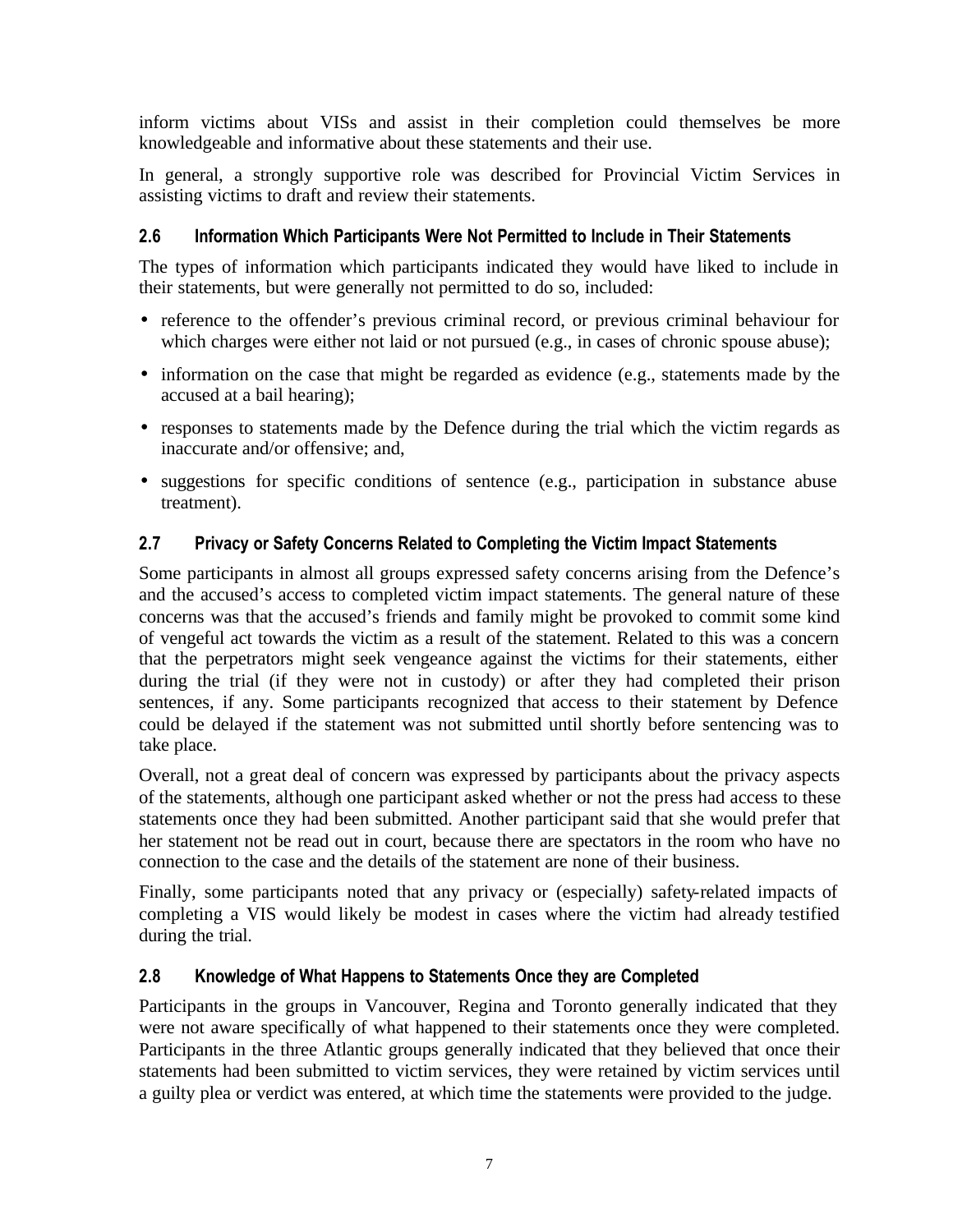With respect to participants' understanding of what happens to statements once the trial is concluded, some indicated that they believed that their statements would remain in the court file and could be re-used in the event of a breach of probation or at a parole hearing. Other participants indicated concern regarding the possibility that the information in their statement would become publicly accessible, which might be embarrassing or otherwise damaging to them in the future.

# **2.9 Changes Made to Victim Impact Statements Following Submission**

With rare exceptions, participants in all six focus groups reported that no changes of any substance were made to their statements by anyone else once the statements had been submitted. Where such changes had been made (at the insistence of Defence counsel), the participants reacted very negatively to this since, in their view, no one knows better than they do what the impacts of the crime have been on them and their families.

# **2.10 Knowledge of Whether the Judge Received their Statements**

With the exception of those participants who presented their statements orally in court, participant knowledge was mixed as to whether or not the judges in their cases had received their statements. Some participants who were in court during sentencing said that they saw their statements being physically handed to the judge. From the information provided by the participants, it appears as though only in rare instances did judges make explicit reference to having received a statement; one judge read the statement aloud in court. Some participants were unclear as to whether or not judges are required to actually read the statements that they had prepared at all.

# **2.11 Access by the Accused to Completed Victim Impact Statements**

Not all participants were aware that the Defence and the accused would have access to a copy of their Victim Impact Statements once they had been submitted. Nevertheless, most participants indicated that they believed it to be proper that the Defence and accused have access to this information. Of those who did not know before they submitted their statements that this access would be granted, most reported that they would not have been deterred from completing their statements had they known this ahead of time.

Participants had differing opinions regarding the general idea of the accused having access to their statements. On the one hand, some participants wanted the accused to understand the extent of the impact of the crime on them ("so they would know"). On the other hand, other participants did not want the accused to know how they had been hurt because they felt that the accused would take some satisfaction from this knowledge.

Overall, participants indicated significant concern with the practice of allowing Defence counsel to challenge and criticize the content of a victim's statement in open court. Participants stated that in their view, no one knows better than they how the crime has affected them. At a minimum, participants suggested that they should have the opportunity in court to respond to any statements made by Defence counsel about the content of their VIS.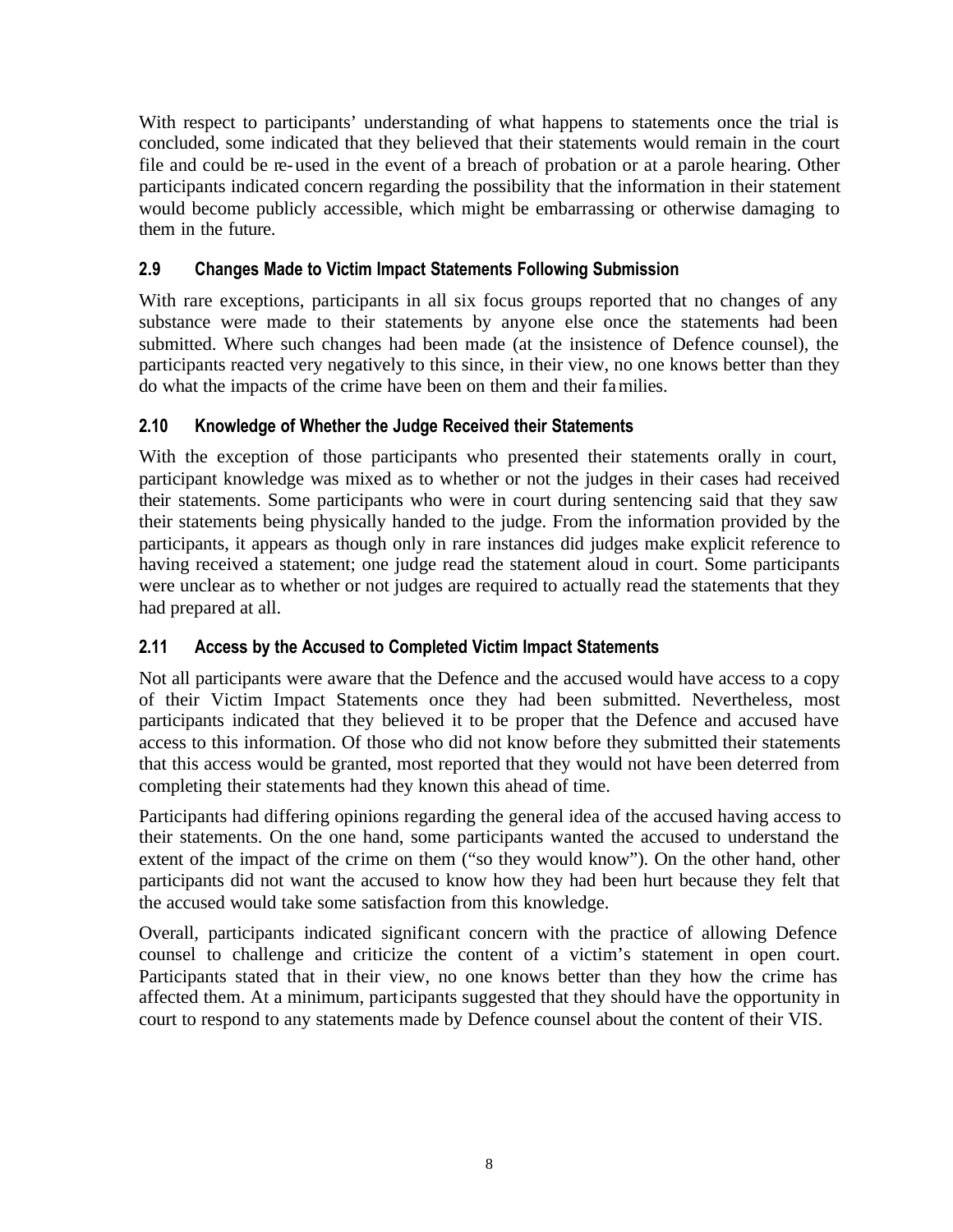## **2.12 Being Questioned by Defence Counsel on the Contents of Victim Impact Statements**

Very few participants in the six groups reported that they had been directly questioned by Defence counsel on the content of their statements. In these rare cases, the participants more often than not felt that they had 'given better than they got' in these exchanges.

Participants did raise concerns regarding situations in which Defence counsel was seen to have belittled the impacts of a crime on a victim as described in the victim's victim impact statement. Participants indicated that they would have welcomed an opportunity to reply to the comments made by the Defence, but were not given an opportunity to do so. Some participants were indignant at this treatment of their statements. They could see no basis for Defence counsel contradicting their accounts of how the crime had affected them.

# **2.13 Reading Statements Aloud**

For the most part, participants in all six focus groups were aware of the possibility of reading their statements aloud. Among those not aware of this option, there was generally strong support for it in principle. In part, this support was based on the view that some judges may not read these statements very carefully. Participants indicated their belief that if victim impact statements are delivered orally by the victim, then this perceived problem may be reduced.

Approximately half of the participants in the Toronto, Regina and Vancouver groups, whose trial had concluded, read their Victim Impact Statements aloud in court. Only two participants in these groups reported that they had wanted to read their statement aloud but were not permitted to do so. Of the participants in the Atlantic groups, fewer than half had presented their statements orally.

Among the reasons cited for not giving an oral statement were the following:

- it would have been too emotional for the victim:
- some who had served as witnesses in their trials did not want to repeat that experience with their statements; and,
- the restrictions on the contents of the statements reduced some participants' interest in presenting them orally.

One participant who had wanted to be present to deliver his statement orally at sentencing was prevented from doing so when an unexpected guilty plea was entered. He explained that he had only found out after the fact that the guilty plea had been entered and that his statement had been used (as far as he knew).

The participants in all six groups strongly supported the view that all victims should be allowed to present their statements orally, if they so wished.

# **2.14 Reference to the VIS by the Judge**

Explicit reference by the judge to Victim Impact Statements in sentencing was infrequently reported by participants in these groups. In the rare instances where this did happen, this acknowledgement by the judge of the contents of the statements was greatly appreciated by the victims. For many participants, preparing and presenting their statements was very stressful and emotionally-draining. Judicial recognition of this impact on victims was clearly appreciated. Participants indicated that they would encourage this practice. They suggested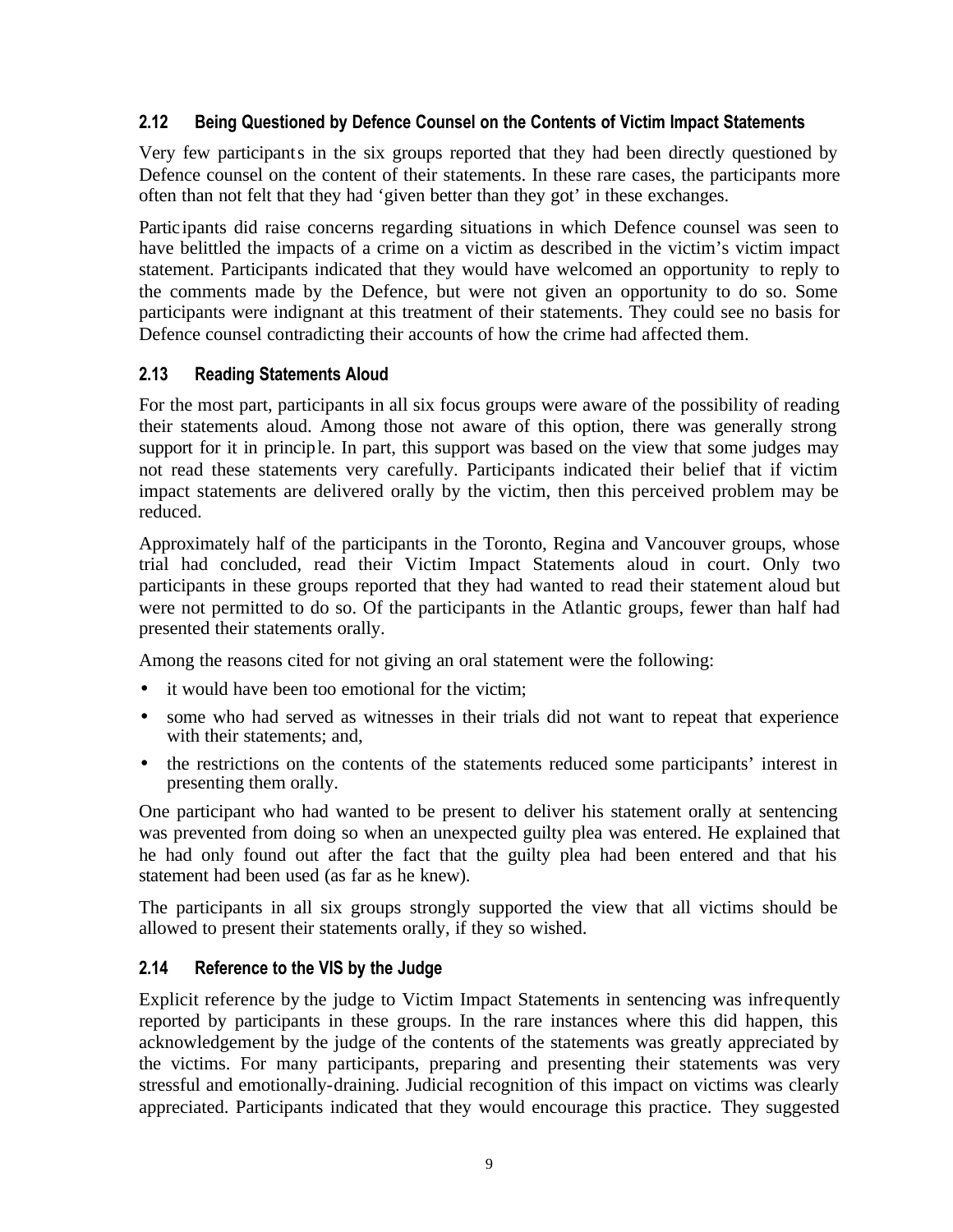that judges clearly acknowledge the effort which victims put into their statements, as well as the contents of their statements.

Some victims described this judicial acknowledgement as a form of validating the experiences and impacts described by them in their Victim Impact Statements**.** They seemed to take some satisfaction from this, even if they did not believe that the VIS had made any real difference in terms of the sentence imposed.

# **2.15 General Reactions to the Experience**

For the most part, the participants in the Vancouver, Regina and Atlantic groups reported that they would go through the process of completing a Victim Impact Statement again, knowing what they know now. They were generally positive in their assessment of victim impact statements, despite frequent doubt that these statements had had any significant effect on the sentences imposed. Many ascribed a therapeutic value to the experience of completing a victim impact statement. Among the other benefits ascribed to the process of completing and submitting a statement were the following:

- it allowed them to vent their anger;
- it allowed the victim to confront the accused in a safe environment:
- it enabled them to include in their statements information which they were prevented from providing in their testimony;
- it allowed them to bring to the court's attention the total impact of the offence regardless of the specific charges; and,
- some offenders, as a result of hearing the Victim Impact Statement, may come to think more seriously about the harm they had done.

In contrast, the participants in the Toronto group reported that they would not prepare a statement in the future, knowing what they do now about both the process and its effectiveness. For them, the only test of effectiveness of the statements is their impact on sentencing. They also greatly resented the rough treatment they perceived themselves as having experienced at the hands of Defence counsel in response to the contents of their statements.

One source of particular frustration was the perception that "plea-bargained" sentences are agreed to without any reference to the impact of the crime on the victims as expressed in their statements. Some participants found it particularly frustrating that the sentences in their cases had been negotiated between the Crown and the Defence even before their statements had been prepared. In these instances, not only were the victims dissatisfied with the sentence given, but they felt that the process had abused their time and fragile emotional state, knowing that their statements would be given no weight in sentencing.

### **2.16 Other Comments**

One participant in the Vancouver group whose trial was held in Ontario saw merit in a standard format for Victim Impact Statements which would ease their transferability from one province to another.

Some participants indicated their disdain for the use of the term "victim" within Victim Impact Statements, suggesting that a more appropriate name for the statement would be a "Crime Impact Statement." In part, this reflects their reluctance to think of themselves as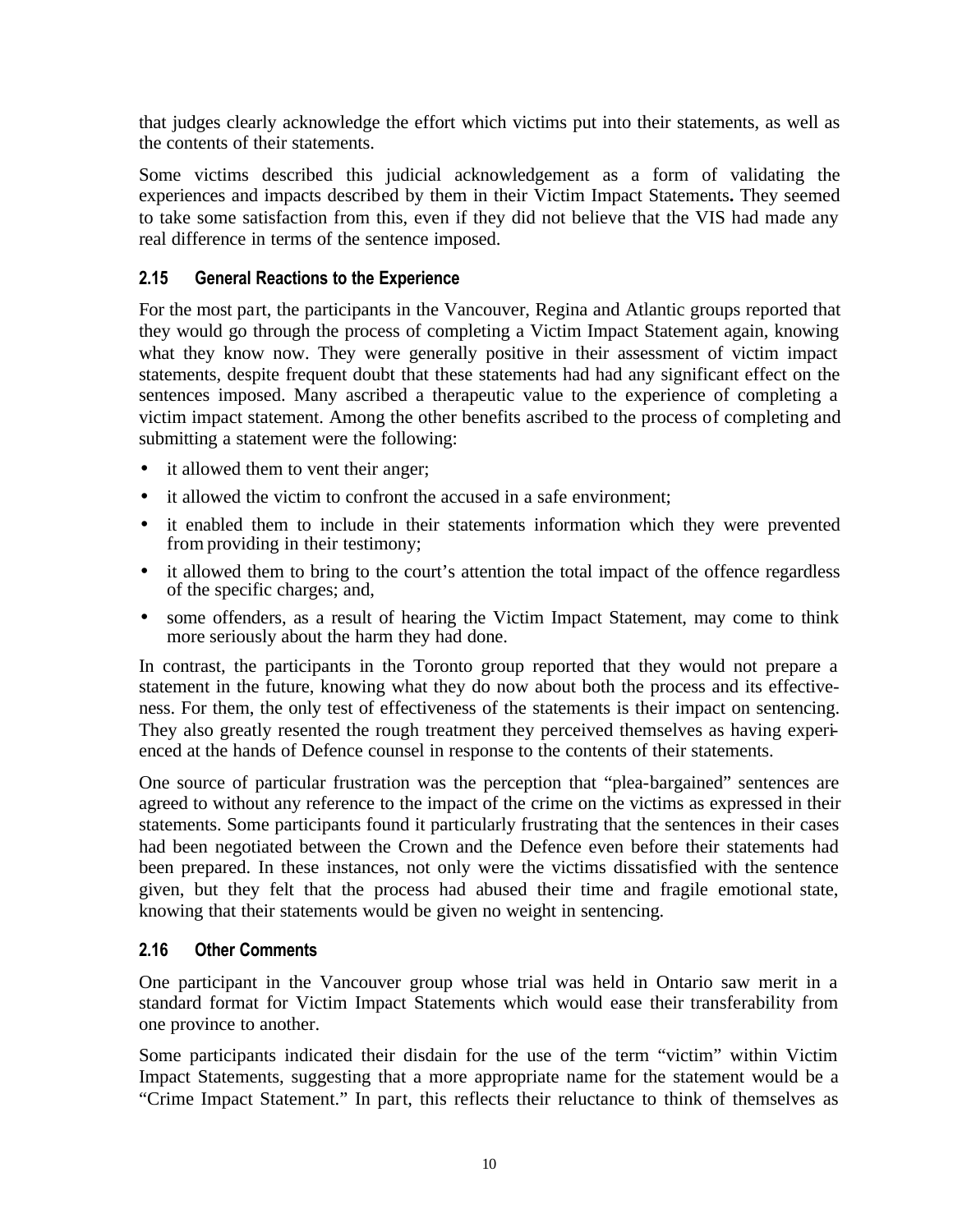victims. Others saw no shame in being referred to as victims. On a related point, participants in one group objected to the term "Victim Impact Statement" because, as they see it, the statement does not enable them to have an "impact" on sentencing or anything else to do with the trial. They did not recognize that the sense of the term as intended was that it would provide the opportunity to relay the impact of the crime on the victim.

Some participants were unclear as to whether or not their statement would be included in the official Court record and therefore accessible to anyone who wanted to read it. It was also unclear whether or not the Victim Impact Statement would be available to the Parole Board at the time of a parole hearing.

One participant noted that while the legislation pertaining to victim impact statements allows people to have a voice, everything else also has to be in place. The feeling was that if you are going to empower victims, then victims' rights should be of central consideration: "VIS are powerful, but only if the system enforces what they have created." One respondent indicated that sometimes it is as if no one cares but Victim Services.

One participant recommended that the accused should be required to stand up and face the victim as the statement is being read.

One victim reported feeling that the person giving the statement should not be required to stand in the witness box. Instead, victims should be made to feel more comfortable and at ease as they give their statements. This participant saw this formal requirement as less desirable than the anonymity given to the accused as he or she sits at their table with their lawyers.

Those who did go to court felt it was critical to have the support of Victim Services to provide assistance/guidance throughout the process and support on the day of sentencing. One participant noted that she would never have gone through the process had it not been for that type of support.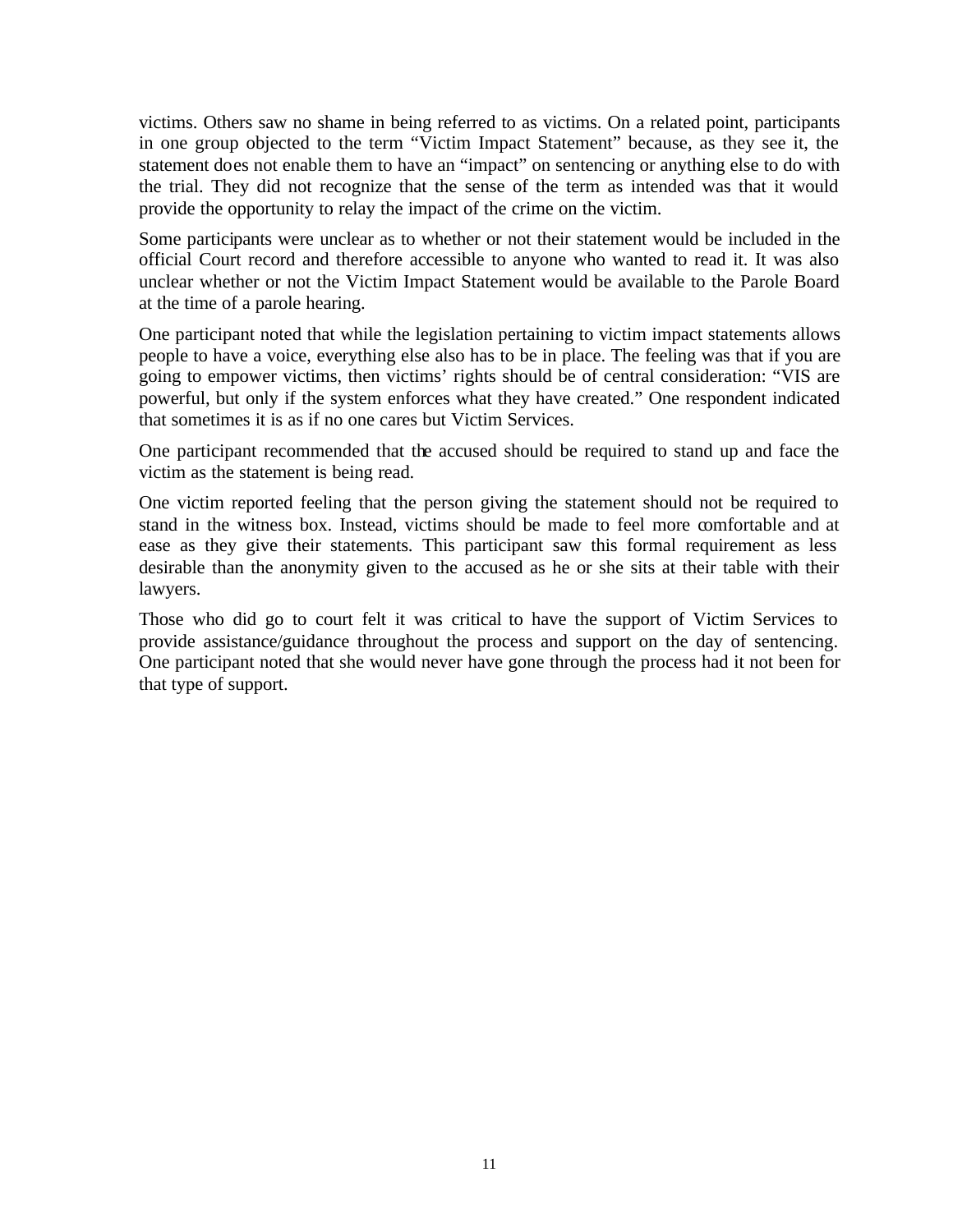# **3.0 OVERVIEW AND RECOMMENDATIONS**

The aim of the exploratory research conducted for this report was to identify and understand victims' issues and concerns with Victim Impact Statements. As summarized in the preceding section, the participants in these six focus groups were generally very positive in their views regarding most aspects of their experience with VISs. They typically:

- were provided with clear information about VISs by victim service programs;
- were given sufficient time, and any help needed to complete their statements;
- expressed few, if any, concerns about the privacy aspects of completing a VIS;
- reported that their statements were rarely modified by anyone else, once submitted;
- accepted the need for their statements to be provided to defence counsel and, by extension, to the accused;
- supported victims being offered the opportunity to present their statements orally; and,
- were effusive in their praise of the Provincial Victim Services they dealt with in preparing their statements.

Aspects of their experience with VISs with which the focus group participants were less satisfied were:

**Restrictions on their latitude to suggest potential conditions of sentence in their Victim Impact Statements**. Many participants wanted to include suggestions for specific conditions of sentence as part of their statements. Some were successful in doing so. For the most part, however, suggestions of this nature were not permitted. Some participants who wished to include these types of suggestions, but were prevented from doing so, acknowledged that the Prosecutor had reflected their wishes, to varying degrees, in his or her submissions prior to sentencing. In these circumstances, a more explicit role for the Prosecutor in making these suggestions might reduce victims' frustration with the restrictions they encountered in preparing their statements. On a related note, it may be that victims with some prior connection to the accused (e.g., ex-spouse) may have both a greater interest in specific conditions of sentence (e.g., anger management for reasons of their personal safety) and legitimate knowledge of factors which may contribute to the criminal behaviour of the accused.

**Abrupt guilty pleas and early preparation of VIS.** Some victims were advised to retain possession of their statements until immediately prior to sentencing. *(Editor's Note: This advice was offered because the victim impact statement is only for the purposes of sentenceing and once submitted to the court or crown, the crown would be required to disclose the statement to the Defence immediately).* The downside to this strategy was that when a guilty plea is entered, and sentencing thus follows immediately, the victim has to scramble to submit a statement. In some circumstances, this may be difficult to accomplish. In some beations, it would appear that Provincial Victim Services are able to hold onto statements which have been given to them until sentencing (at which time the statements are also available to the defence).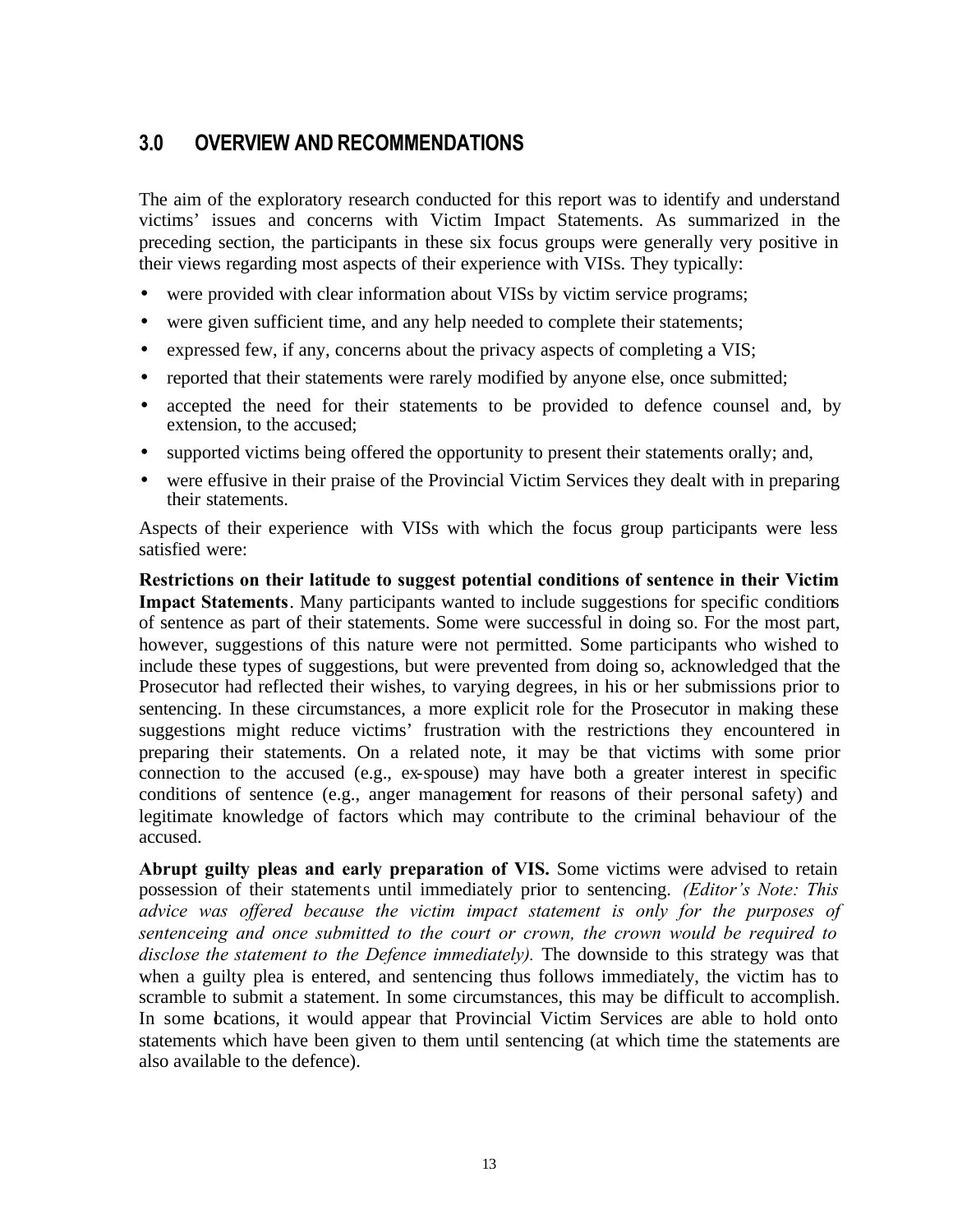**Plea bargains**. Some group participants reported considerable frustration with the court process when sentences were imposed which they perceived to have been negotiated prior to submission of their VISs. In these cases, they were confident that no account had been taken of their experiences as victims, and resented the system's seeming disregard for the effort which went into preparing their VISs.

**Acknowledgement by judges of VISs**. Given the uncertainty expressed by some participants as to what happens to their statements after they are submitted, it is particularly important to them that the judge, in some way, signal that their statement has been received and read. Some participants described such acknowledgement as 'validating' the effort and emotion which they put into their statements. Furthermore, it is seen as significant, even if the sentence imposed does not obviously reflect the contents of the statements.

Opportunities for victims to respond to comments and questions from defence counsel about their statements. Participants who presented their statements orally reported varying experiences in terms of the defence's response to their statements. Some reported that they "gave as good as they got." Others felt very aggrieved at the treatment given their statements by defence counsel. This was especially true for victims who were not permitted to reply to the defence's comments. They thought that defence should have no right to contradict their statements, because no one knows the effect of the crime better than they do . Some thought that once the accused had been found guilty, such legal manoeuvring should end. Or, at least, the victims should be permitted to respond orally to defence counsel's attacks on their statements.

The general findings from the focus group discussions reported here is that most victims are positive in their assessments of victim impact statements as vehicles for victims to be heard by the court. There was also the thought that victim impact statements may influence sentencing. In reviewing these findings, however, readers should recognize some limitations on their generality. These limitations reflect the following aspects of the way in which group participants were recruited:

- only individuals who actually completed a VIS were candidates for the groups;
- of those who completed statements, only those identified to us by Provincial Victim Services were asked to participate;
- of those asked to participate, not all could be reached or agreed to participate; and,
- of those who agreed to participate, not all attended a group.

In effect, the process to recruit participants excluded victims who:

- did not complete a VIS;
- completed a VIS, but were not willing to participate in a group;
- were willing, but could not attend for some reason; and,
- were not emotionally strong enough to participate.

Perhaps the most notable aspect of the group characteristics was the predominance of women, many of whom were victims of crimes committed by intimates and, to a lesser degree, parents of children either abused or killed by others.

In light of the potential selection bias noted above, the predominance of female victims, especially victims of family violence raises the question of whether or not women are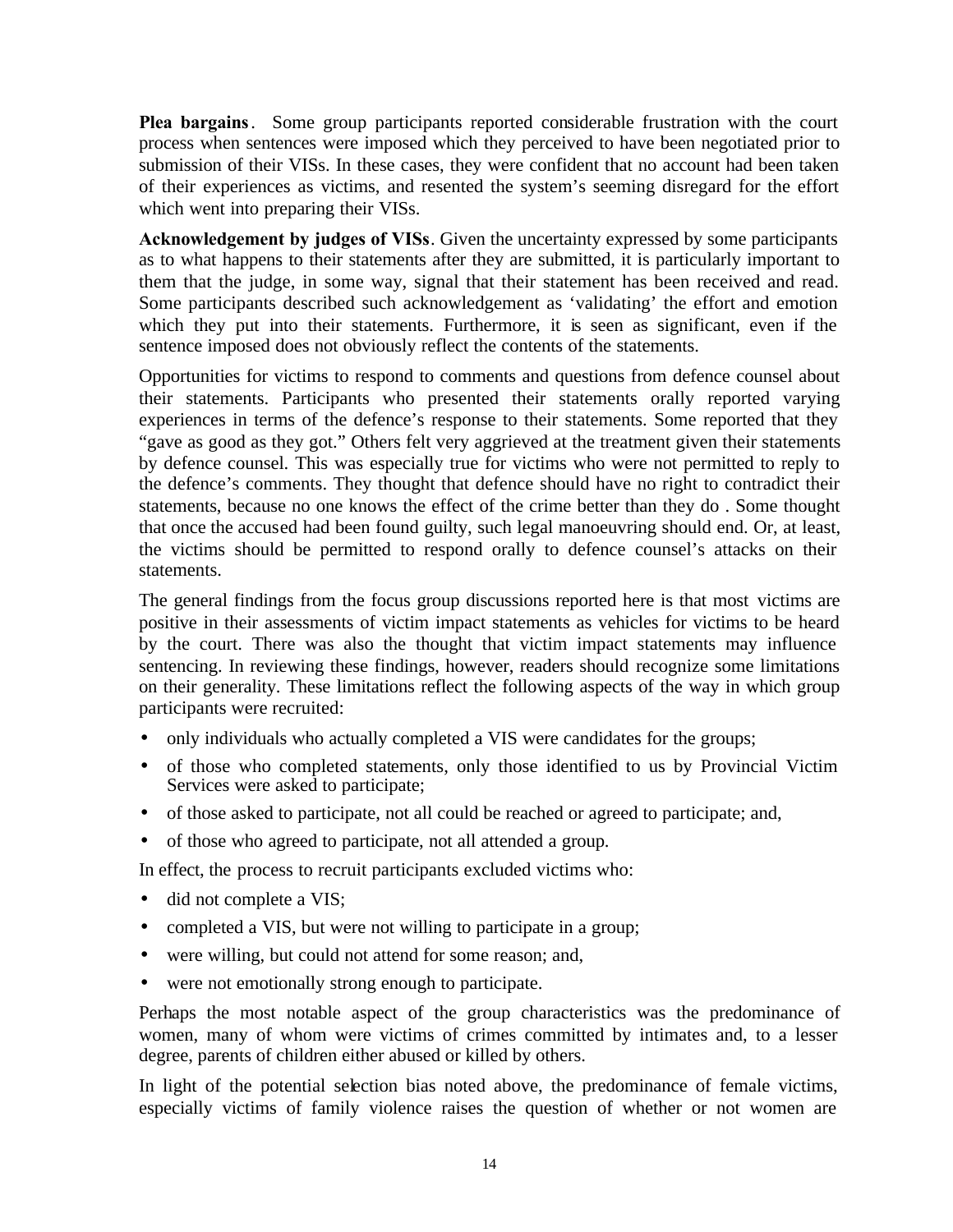generally over-represented among victims who complete victim impact statements. Many factors might account for this finding including the possibilities that:

- women may be more likely than men to see some benefit in preparing a VIS;
- female victims of family violence may have a greater interest in the sentence imposed on their ex-spouse than would victims of crimes committed by strangers whom they may never see again; and,
- men may be less likely to want to expose their feelings about their experience as victims than are women.

As a first step in addressing these questions, it would be useful to examine data on the general profile of people who complete Victim Impact Statements in the context of what is known about the characteristics of crime victims more generally. Data profiling victims who complete victim impact statements would have to come from Provincial Victim Services responsible for providing information on VISs to victims, or perhaps more centrally from provincial Ministries of Justice/Attorneys-General. Data on the more general characteristics of crime victims could be acquired from existing or future victimization surveys.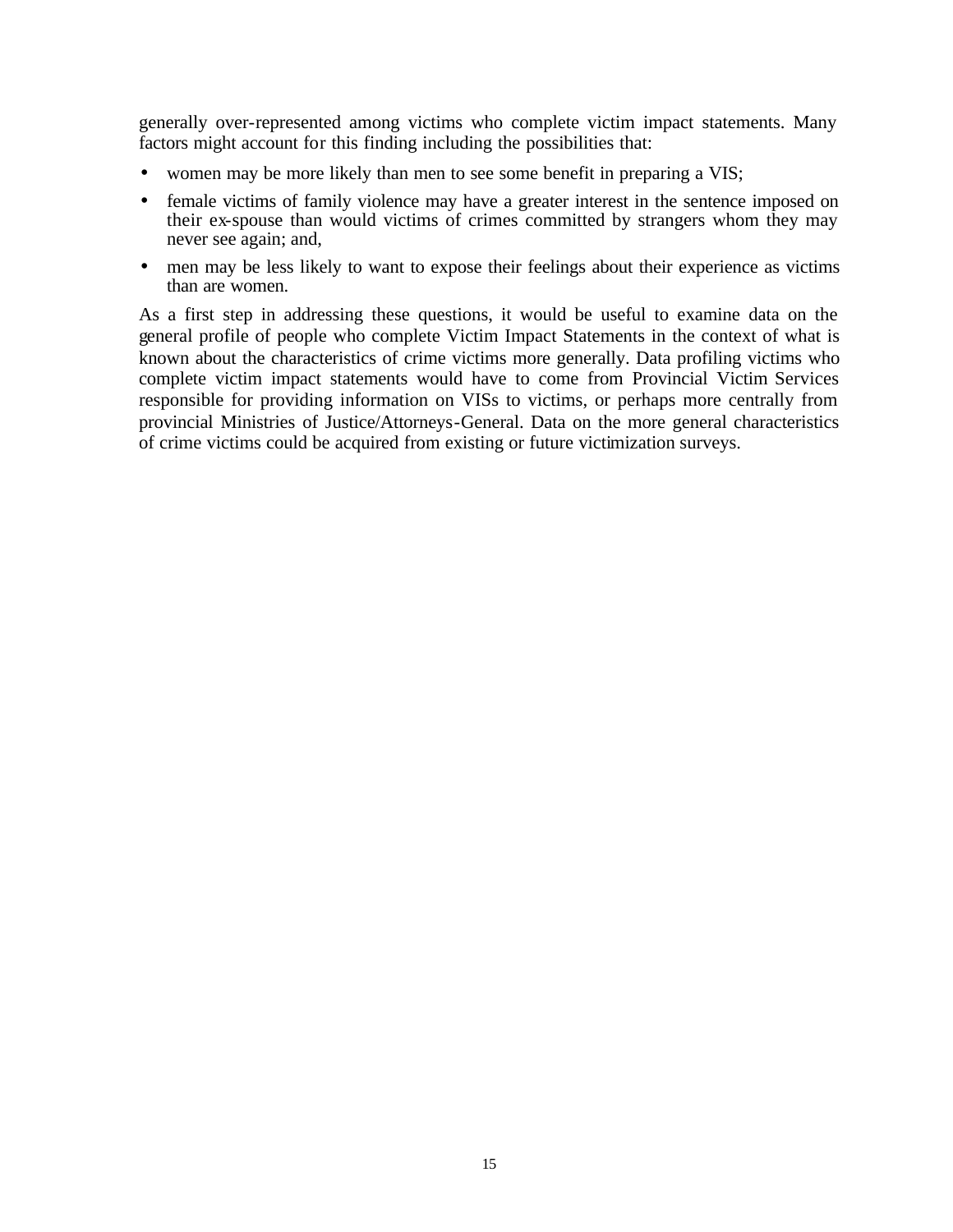### **Introduction**

*Good evening and thank you for coming here tonight. My name is MODERATOR NAME. I am with a research firm in Ottawa called ARC Applied Research Consultants.* 

*We are under contract to the federal Department of Justice to conduct three focus groups on Victim Impact Statements – one here, and the other two in XXX and XXX.*

*The purpose of these groups is to provide information to the Department of Justice on how Victim Impact Statements are working for victims. These groups are just the first step in the process of studying current practices, and considering how to improve them in the future.*

*We have asked you here tonight to discuss your experiences with, and opinions of Victim Impact Statements. We hope that you will feel comfortable talking to me and to each other about these experiences and opinions. The discussion will cover how well Victim Impact Statements work now and how they might be improved.*

*There are no right or wrong answers here. We welcome your opinions and encourage you to speak freely (but politely).*

*Before we ask you to briefly introduce yourselves, there are several things I will mention:*

*Please use first names only. Name tags have been provided for you. This is to protect your privacy.* 

*You will see a one-way mirror behind me. Behind the mirror are representatives of the Department of Justice and XXXX. They can hear the discussion, but will not participate in it.*

*The discussion will be tape-recorded. This is so that I will not get writer's cramp trying to take notes as you talk. It is very important that only one person speak at a time. Otherwise, I will not be able to follow the discussion on the tape.* 

*We will be providing you with a \$40 honorarium following the discussion.* 

*Please help yourselves to the sandwiches etc. behind me.*

*Just to get started, let's go quickly around the table. Please tell us your first name and how long it has been since you prepared your Victim Impact Statement. If you wish to briefly say something about the crime of which you were a victim, please feel free to do so. However, the purpose of this group is to discuss Victim Impact Statements. So, if you prefer not to say anything about the crime, that is fine as well.*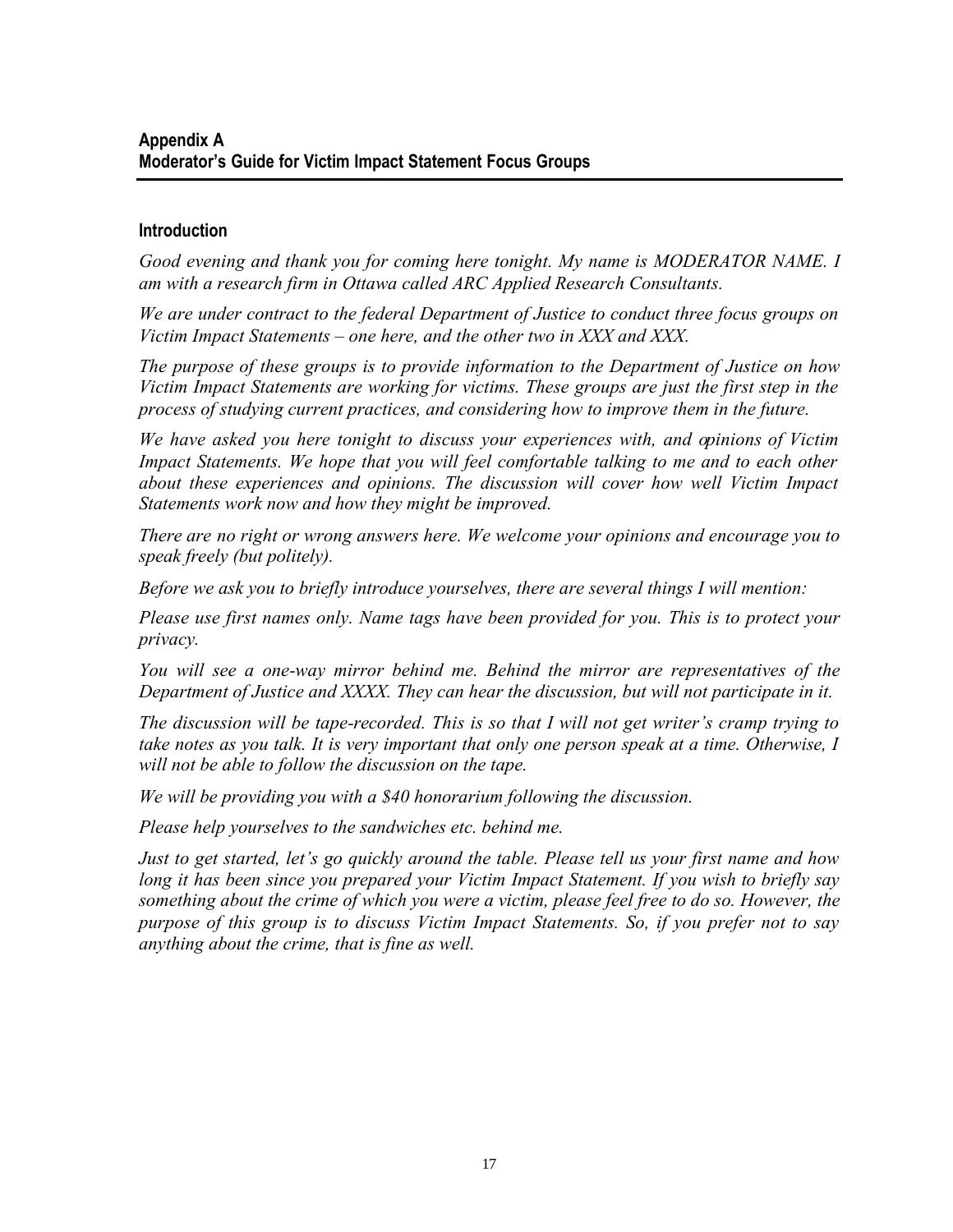### **Topics for discussion**

How did you first become aware that you could prepare and submit a VIS? Who told you about this? When did this happen? Was this early enough (to complete statement before sentencing)?

Were you actively encouraged to complete a VIS, or was it presented as more of an option available to you?

What is your understanding of what Victim Impact Statements are supposed to do?

What information were you given about Victim Impact Statements and their use? Was this information clear and complete? Did you have any unanswered questions about VIS at that time?

What problems if any did you have in completing your statement? Did you request anyone's assistance to fill it out? Was this assistance helpful?

Were you told of any restrictions on the types of information which could be included in a VIS?

Would there have been other information that you would have liked to include in your VIS?

Did you have any concerns (e.g., privacy, safety) about completing the VIS?

What happened with your VIS after you completed it? Were you kept up-to-date?

Were any parts of your VIS changed? If yes, by whom? Why did this happen? What was your reaction to this?

Do you know if a judge received your VIS? How do you know this?

Did the offender receive a copy of your completed VIS? Did you know that this would happen? If not, had you known, would you still have decided to complete a VIS?

Were you questioned by the Defence lawyer on your VIS? What were your reactions to this?

Did you know that a Defence lawyer might question you on your VIS? If not, had you known, would this have caused you to change your mind about completing a VIS?

Did you ask if you could read your VIS aloud? Were you permitted to do so? Had you had this opportunity, would you have taken it? Yes/no, why not?

Did the judge refer to your VIS in sentencing?

Would you go through the process of completing a VIS again knowing what you know now?

Did you get anything positive out of the experience?

Did you experience any frustration with the process?

What would have made the process better/easier for you?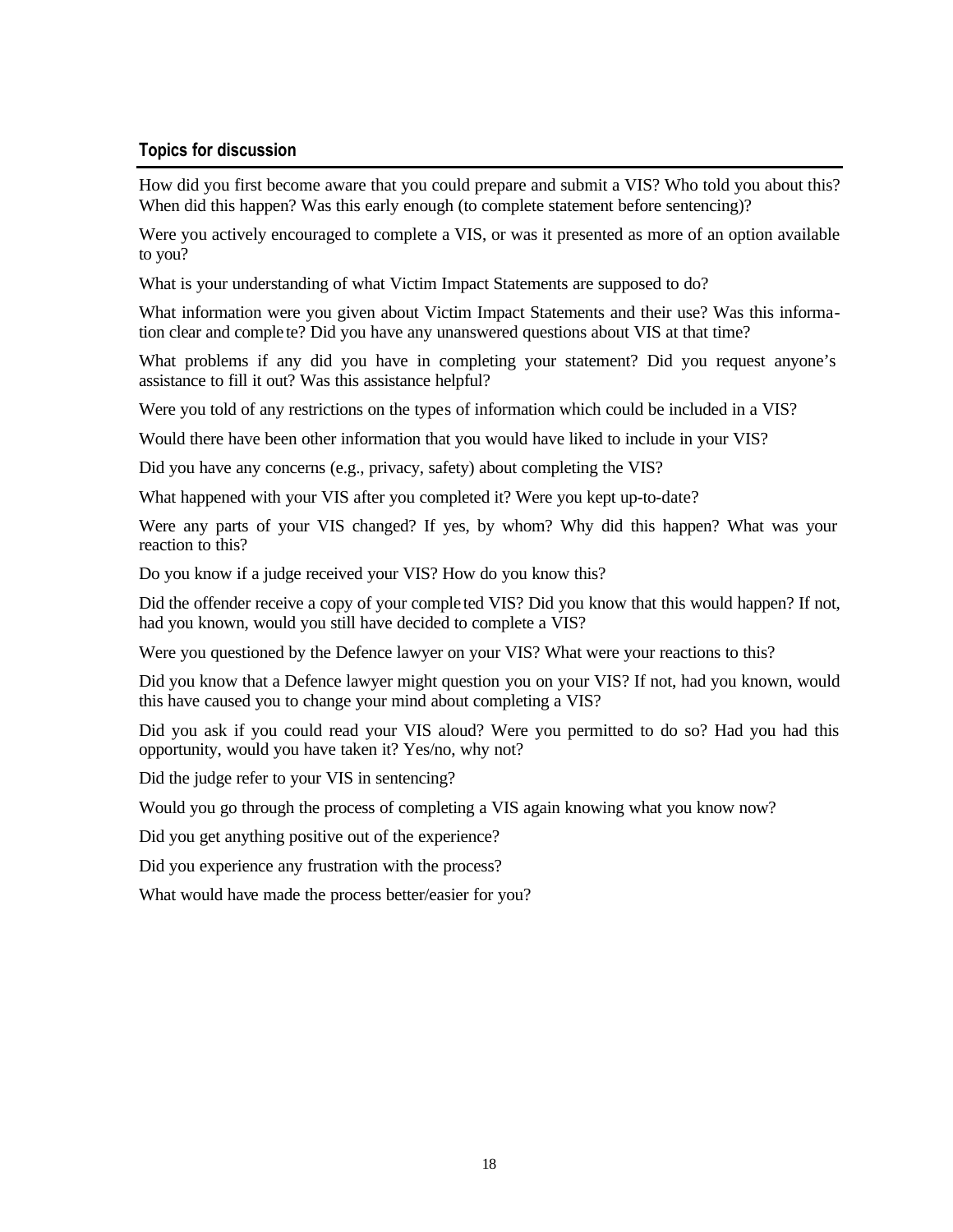# **VANCOUVER (MARCH 22, 2000)**

### *Background*

The first focus group conducted as part of this project for the Department of Justice took pla ce on Wednesday March 22 in the downtown Vancouver facilities of Canadian Facts. Thirteen names of potential participants were provided to us by victim/witness service programs in the lower mainland. Of the thirteen names, four were members of one family. Only one member of this family was asked to join the group.

Eight of the individuals who expressed interest in the group actually agreed to participate and attended. Of these eight individuals, five were women and three were men. All of the crimes of which these people were victims were violent and/or sexual in nature. Two involved spousal violence, two involved historical child sexual abuse, and two involved sexual assaults. One participant was a member of a murder victim's family. The nature of the eighth participant's victimization was not known.

### *Questions Posed to the Group and Findings*

#### **How did you first become aware that you could prepare and submit a VIS? Was this early enough (to complete statement before sentencing)?**

The majority of the focus group participants received information about the Victim Impact Statements from the Victim Assistance worker with whom they had contact. Others received their information in the mail, either from the Victims Assistance Program or from the Crown's office. Some of the mailed information was seen as incomplete and not adequately situating the Victim Impact Statement in the larger context of the trial process.

Adequate time was allowed to victims to complete their statements.

#### **Were you actively encouraged to complete a VIS, or was it presented as more of an option available to you?**

The participants were generally encouraged to prepare their statements by the Victim Assistance workers with whom they interacted.

Concern was expressed about accessibility of Victim Impact Statements to people on the margins of society, including those of limited literacy and those who are mistrusting of the police and courts. The experience of preparing a Victim Impact Statement is seen as particularly empowering for those whose circumstances may tend to marginalize them.

### **What is your understanding of what Victim Impact Statements are supposed to do?**

Victim impact statements are to provide an opportunity for victims to have a say in the sentencing process. Without them, the effects of crimes on both the specific victims as well as their families and networks of neighbours and acquaintances go unrecognized within the trial process.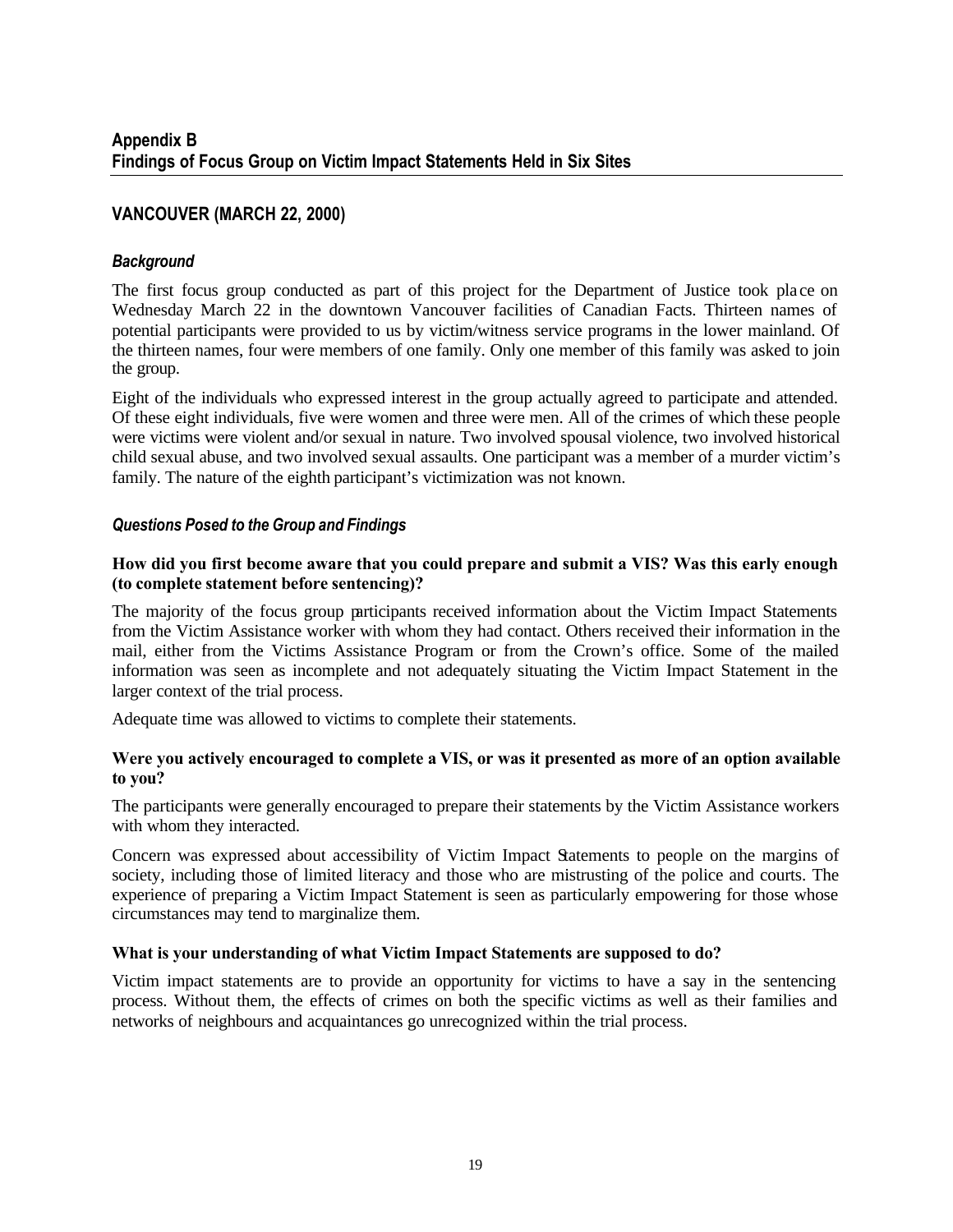#### **What information were you given about Victim Impact Statements and their use? Was this information clear and complete? Did you have any unanswered questions about VIS at that time?**

Greater clarity on the Victim Impact Statement forms in terms of what they should cover would have been helpful to some participants. Others preferred an approach where the victim expresses themselves in their own words and according to the headings which they themselves saw as most important.

#### **What problems if any did you have in completing your statement? Did you request anyone's assistance to fill it out? Was this assistance helpful?**

Some who dealt with the Crown's office on their statements reported that the amount and quality of assistance provided varied according to the individual Crown with whom they were dealing. One participant, whose trial was held in Toronto (the location of the crime), reported receiving very positive support from the police in preparing her statement.

Some support was expressed for the notion of having a telephone information service, perhaps with an 800-number, which victims could call for assistance as they prepared their statements. It was recognized that this kind of assistance was often available from and provided by their local Victim Assistance programs.

The participant whose trial was held in Ontario saw merit in a national format for Victim Impact Statements which would ease their transferability from one province to another.

#### **Were you told of any restrictions on the types of information which could be included in a VIS?**

The only types of information which participants recognized as not being permissible in the statements referred to the offender's previous criminal record.

Participants believed that, if a victim wishes to prepare a statement that is vindictive in its content and tone, that should be their decision. They recognized, however, that this strategy might backfire in terms of how the statement is received and used by the Court in sentencing.

#### **Would there have been other information that you would have liked to include in your VIS?**

Participants mentioned information about the accused's prior criminal record, and the indirect impact of the crime on members of the victim's family (e.g., the emotional turmoil experienced by the spouse of a victim of historical sexual abuse) as types of information they would have liked to include in their statements.

#### **Did you have any concerns (e.g., privacy, safety ) about completing the VIS?**

With respect to concerns about privacy and safety, some participants' main concern related to the access the offender had to their statement, and the potential for retaliation from the accused or his friends and family. One participant also reported that, after the trial, Social Services came to take custody of her children, presumably because of information in the Victim Impact Statement to which Social Services had access.

### **What happened with your VIS after you completed it? Were you kept up-to-date?**

Participants were not aware of what happened to their statements after they handed them in.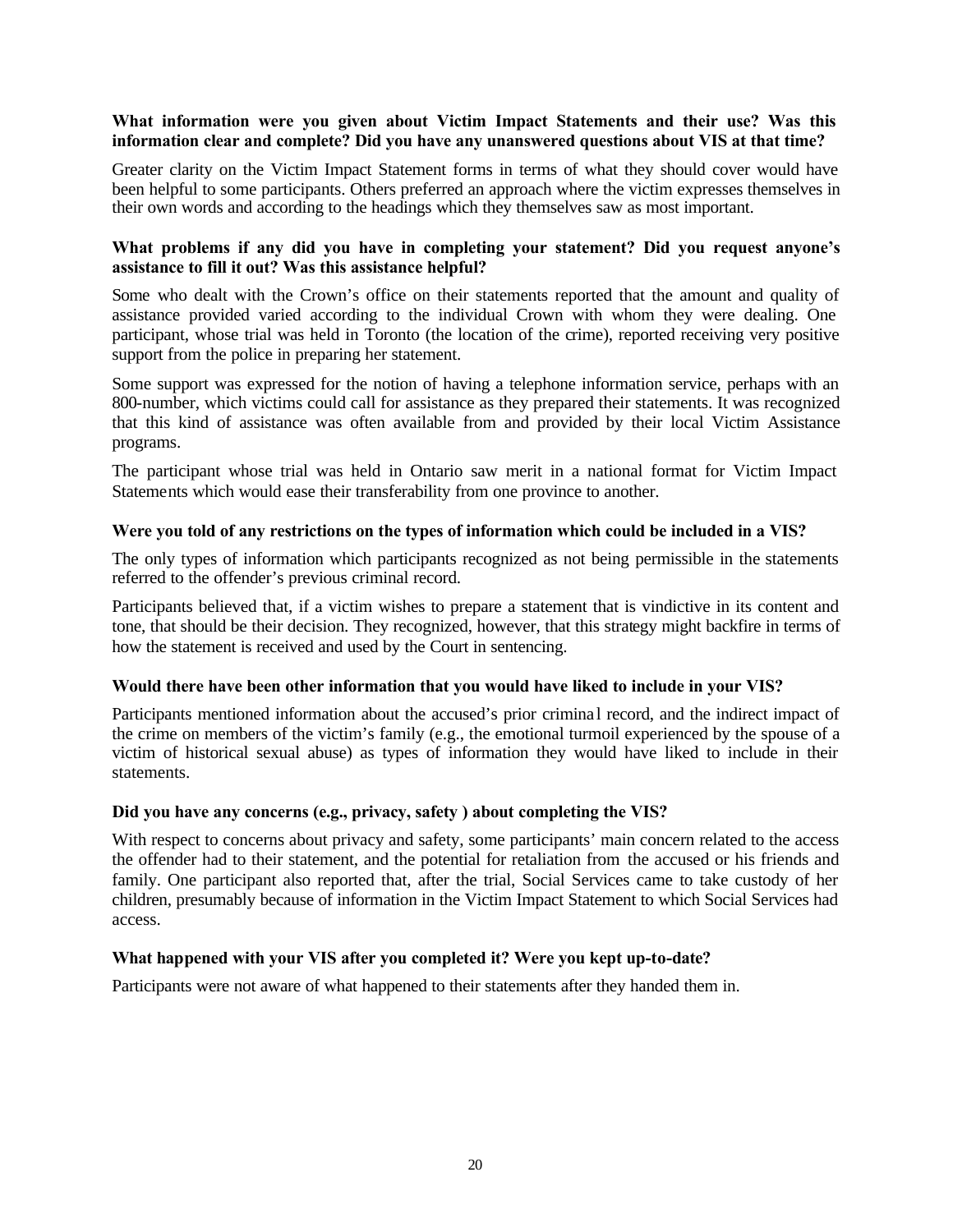#### **Were any parts of your VIS changed? If yes, by whom? Why did this happen? What was your reaction to this?**

None of the participants reported that their statement was changed by anyone else following their drafting of it. They did, however, report that it was valuable to them to have their statements read by other individuals, particularly their Victim Assistance Program workers, to achieve the right balance and tone.

#### **Do you know if a judge received your VIS? How do you know this?**

Some participants acknowledged that they did not know for sure whether or not the judge had read their statement. They were also unclear as to whether or not it was mandatory for the judge to read the statements that they had prepared. Some participants repeated the view that it was not mandatory for statements to be given to the judges.

#### **Did the offender receive a copy of your completed VIS? Did you know that this would happen? If not, had you known, would you still have decided to complete a VIS?**

Some participants did not know that the offender would have access to their statements. However, most believe it proper that the Defence and accused have access to the information in the statement. They do not, however, think that the Defence should be able to directly challenge them on the content of their statements. The offender should not have the right to question the victim on their feelings because the victim knows these feelings better than anyone else.

Some participants did not want the offender to know how the crime had affected their whole life.

Participants expressed concern that the offender would be able to review their statement prior to sentencing. Some perceived this as an opportunity for the offender to reinforce the harm they had inflicted on the victim. One participant thought that only the judge would have access to her statement. Even this victim, though, acknowledged that she would have completed her statement regardless of the offender's access to it. Other participants valued the fact that the offender would be reminded of the harm he had inflicted upon them. Some participants were also concerned that the information they provided in their statement might provoke the offender to retaliate when they completed their jail sentence.

#### **Were you questioned by the Defence lawyer on your VIS? What were your reactions to this?**

None of the participants were addressed directly by the Defence lawyer on the content of their statements. The only exception was one brief clarification of a point of fact. There were, however, some comments addressed to the Court but not directly to the victim, challenging some elements of the statements.

One participant reported that the Defence counsel had belittled the content of her statement. She found this to be extremely upsetting and inappropriate, given that the statement concerned the impacts of the crime on her family and did not address the characteristics or guilt of the accused. In this case, the participant believed that the statements given had a significant impact on the length of the sentence given. The comments of Defence were addressed to the court and not directly to the victim.

### **Did you know that a Defence lawyer might question you on your VIS? If not, would this have caused you to change your mind about completing a VIS?**

Some participants were taken by surprise when they learned that Defence was entitled to challenge the content of the statements. Most would still have completed a VIS had they known beforehand.

#### **Did you ask if you could read your VIS aloud? Were you permitted to do so? Had you had this opportunity, would you have taken it? Yes/no, why not?**

Three of the eight group participants read their statements aloud in court. No participant who wanted to read their statement aloud was denied the opportunity to do so. Several participants strongly expressed the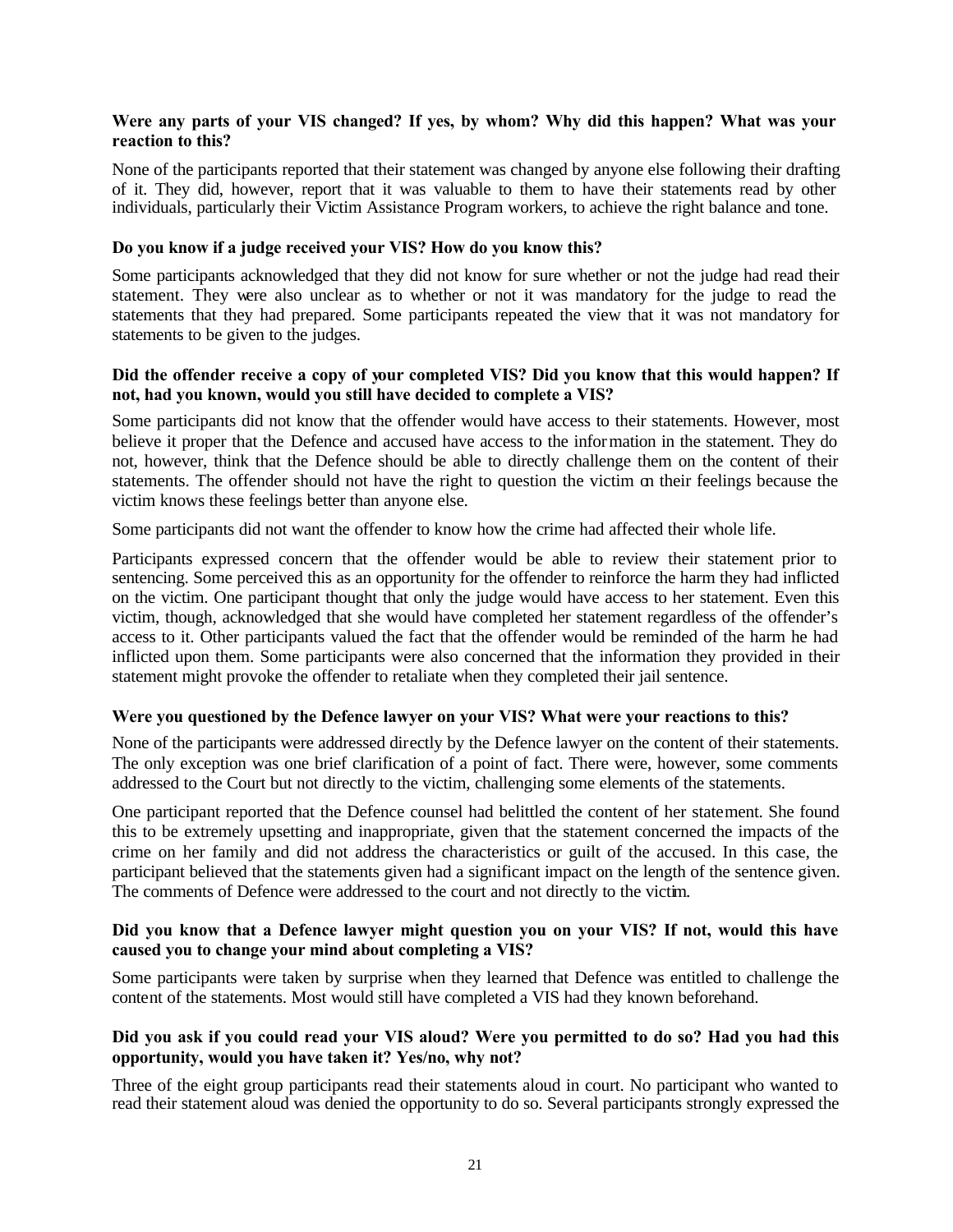view that it is essential that victims be allowed, if they wish, to present their statements orally. They did not think that this decision should be left to the judges

#### **Did the judge refer to your VIS in sentencing?**

Some victims regretted that there was no formal validation of the experiences and impacts they described in their statement from the Court or elsewhere. One described her statement as "simply falling into a black hole." A simple acknowledgement that the statement had been received by someone in the system would have been appreciated.

Judicial acknowledgement of the effort and emotional cost to victims of preparing their statement would be appreciated by victims. The view is expressed that some judges may in fact not want to use or acknowledge Victim Impact Statements in sentencing.

Opinions varied strongly among participants in terms of whether or not they believed that their statement had an impact on sentencing. Some participants felt strongly supported by the judge when they read their statement aloud.

#### **Would you go through the process of completing a VIS again knowing what you know now?**

Knowing what they know now, the only thing the participants would do differently would be to provide more complete information on the impacts on themselves, their families, friends and other acquaintances. One participant especially appreciated the fact that the judge had quoted his statements in sentence without giving a specific citation for it.

#### **Did you get anything positive out of the experience?**

Some see the overall objectives of the statements as giving the victims a voice at sentencing. If it is not mandatory that the judges see the statements, then any value in the statements comes purely from their therapeutic aspect. Participants attached considerable value to the therapeutic worth of the statements, although the actual preparation and delivery of them was very emotional and difficult.

A valuable contribution of the opportunity to prepare a statement for victims who testified in their trials was the ability to include in their statements information which they were prevented from providing in their testimony. Where a guilty plea is entered suddenly, the presence of a Victim Impact Statement enables the victim's perspective to be presented even though they do not testify and they may not be present at that time.

The statement allowed some victims to bring to the court's attention the impacts of some specific charges which were bargained out of the final sentence.

Several victims brought their statements with them to the focus group. These were described as "important documents in their lives."

The most important validation of these statements would come from the victim's belief that the punishment fit the crime. However, there are too many other factors which influence sentencing beyond the statement that must be acknowledged.

One participant had also found her Victim Impact Statement useful for the process of applying for criminal injuries compensation.

One participant expressed the view that some offenders may come to think more seriously about the harm they had done as a result of hearing the Victim Impact Statement. This may be particularly true for young offenders who might not otherwise think of their crime in this way.

Thinking back over their experience with Victim Impact Statements, some participants indicated that, were they to do it again, they would be more complete and detailed in their accounting of the impacts of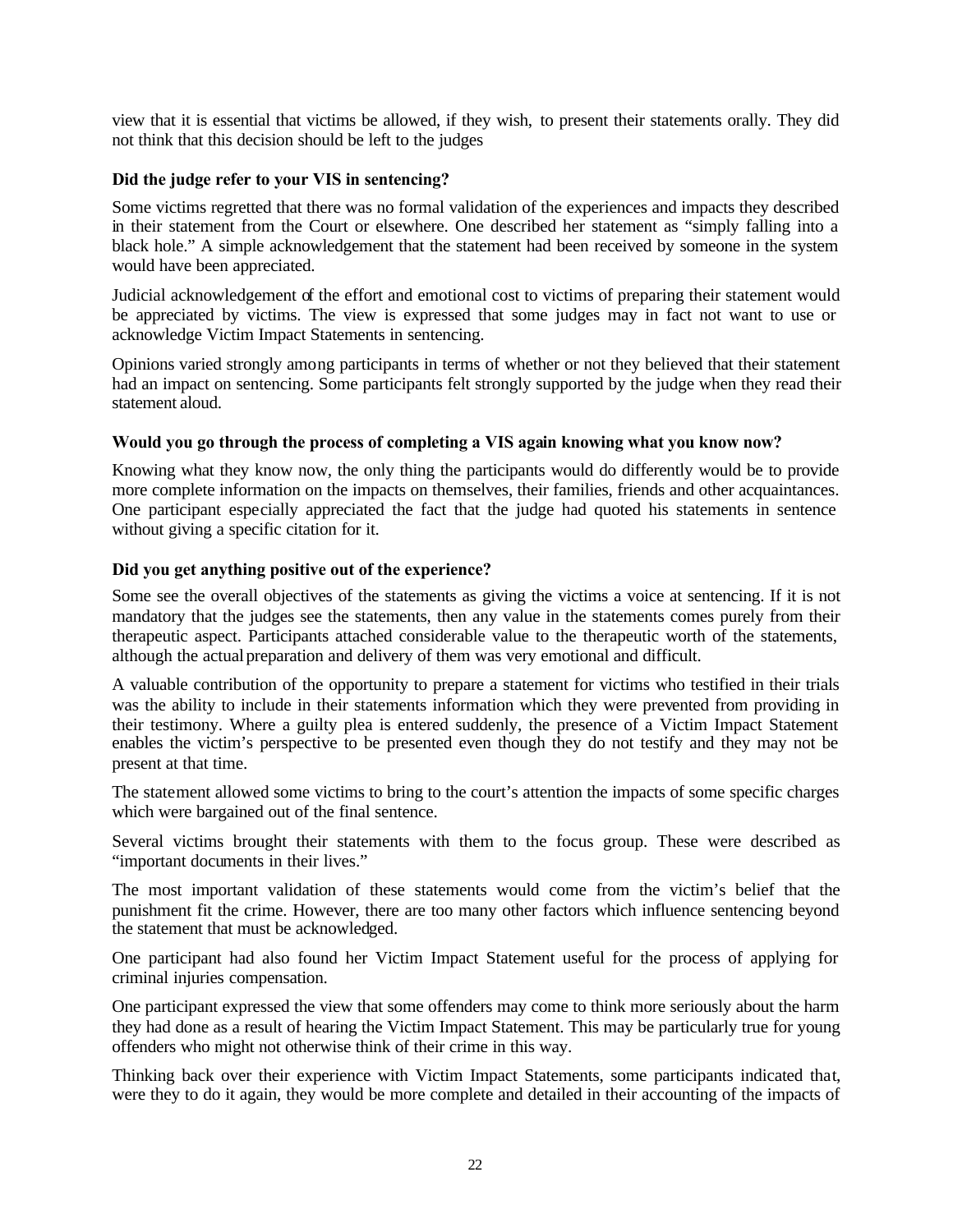the crime on them and their families. Some participants reported that the process of completing the Victim Impact Statement prompted them to thoroughly review the effects on them of the crime and to identify impacts which they otherwise would not have.

#### *Other Comments*

Some participants resisted the use of the term "victim" within Victim Impact Statements, suggesting that a more appropriate name would be a Crime Impact Statement. In part this reflects their reluctance to think of themselves as victims. Others saw no shame in being referred to as victims.

Participants were unclear as to whether or not their statement would be included in the official Court record and therefore accessible to anyone who wanted to read it. It was also unclear whether or not the Victim Impact Statement would be available to the Parole Board at the time of a parole hearing.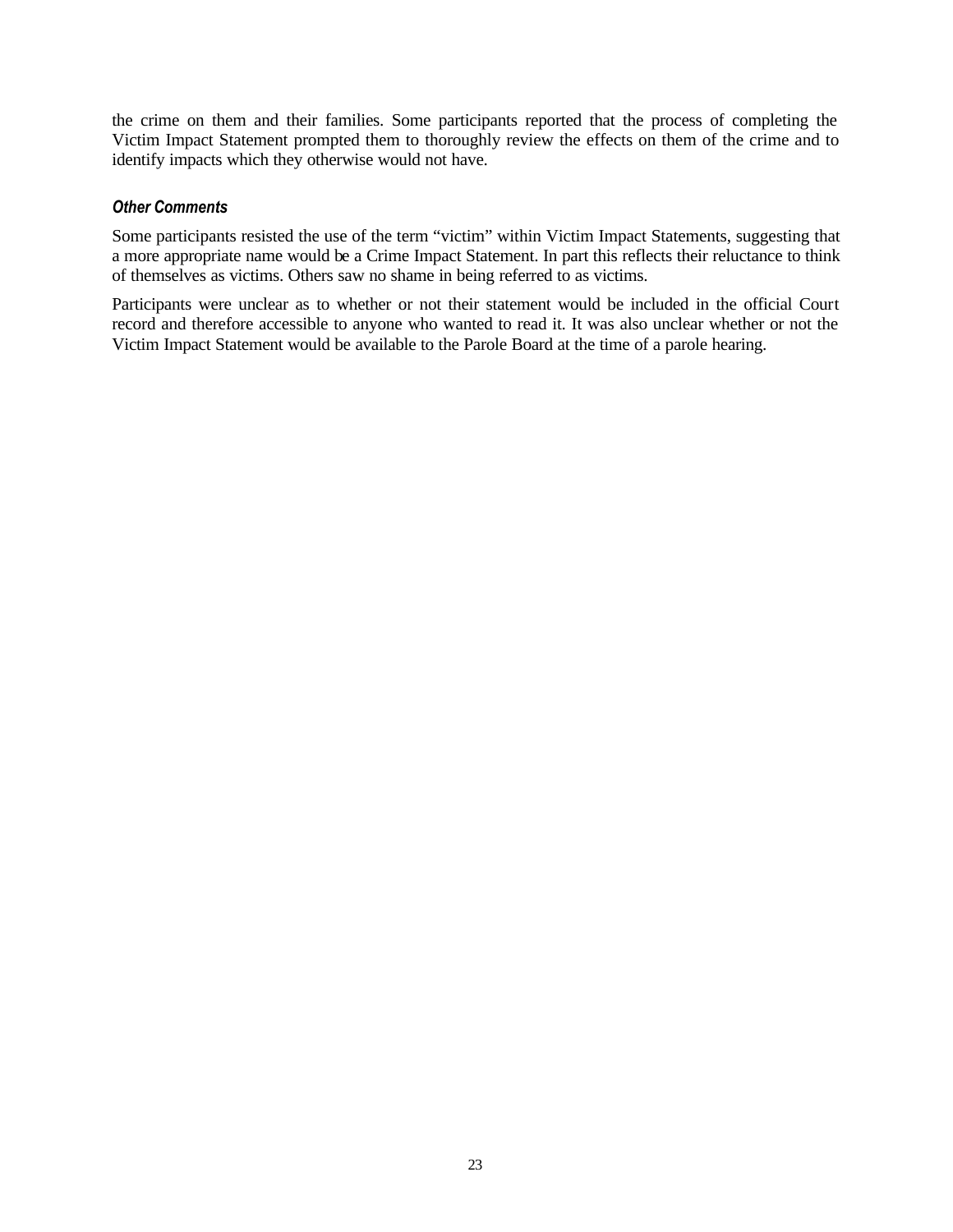### **REGINA (MARCH 23, 2000)**

#### *Background*

The Regina Focus Group on Victim Impact Statements was conducted in the offices of CANWEST OPINION on March 23, 2000. A total of seven women participated in the focus group. The group was quite diverse. All were at different stages in the process of completing/submitting their Victim Impact Statements. Three had completed a statement but had not handed it in (for one reason or another). Four had completed and submitted a statement that had been considered by the court in sentencing.

#### *Questions Posed to the Group and Findings*

#### **How did you first become aware that you could prepare and submit a VIS?**

All but one participant had been informed of the VIS through Victim Services. One participant indicated having been informed about the VIS by the Police. This participant had written many statements throughout the year but never a VIS. She reported being woken by the police late at night and told she had to complete a VIS before the accused's next court date. She was obviously upset that she had not been informed of this possibility earlier. She indicated to the group that the police told her this was a new program.

Another respondent indicated that she had not had the chance to give her statement to the court and was unsure about what had happened to her statement. She reported that the court date had been set for March, but that it had been moved up to January. She was not informed of the change and therefore did not attend court.

The four participants who had submitted their statements did so either one or two weeks prior to sentencing or the day of the trial. Many reported their case had been ongoing for a year or more.

One respondent indicated that she first become aware of VIS through Victim Services, but had held off on completing her VIS because she wasn't sure how she felt at that time. She reported that the police had provided her with the VIS materials.

Some participants in the group felt that some time needs to pass before you complete a VIS in order to better assess how the crime has impacted on your life. Others suggested that perhaps it depends on the crime. For break-and-enters, for instance, it was felt that a VIS could be prepared shortly after the crime, but for the death of a child by a drunk driver (or other crimes of a more serious nature) some time needs to be allowed. Two participants indicated it might be best to allow victims the possibility of completing several VIS, "...because you go through different stages."

One respondent indicated people need to be advised of the possibility of completing a VIS right after the crime so that they can monitor what's happening in their lives and don't overlook impacts of the crime. If victims are given access to the form immediately after the crime, the time between then and their trial allows some time to think about the effects of the crime.

#### **Were you actively encouraged to complete a VIS or was it presented as more of an option?**

Respondents reported that the VIS was presented to them as more of an option; they were not actively encouraged to complete a VIS. One remarked that it was very much encouraged. Only one respondent indicated she was actively encouraged to complete and submit her VIS by the Police-but she understood that it was voluntary.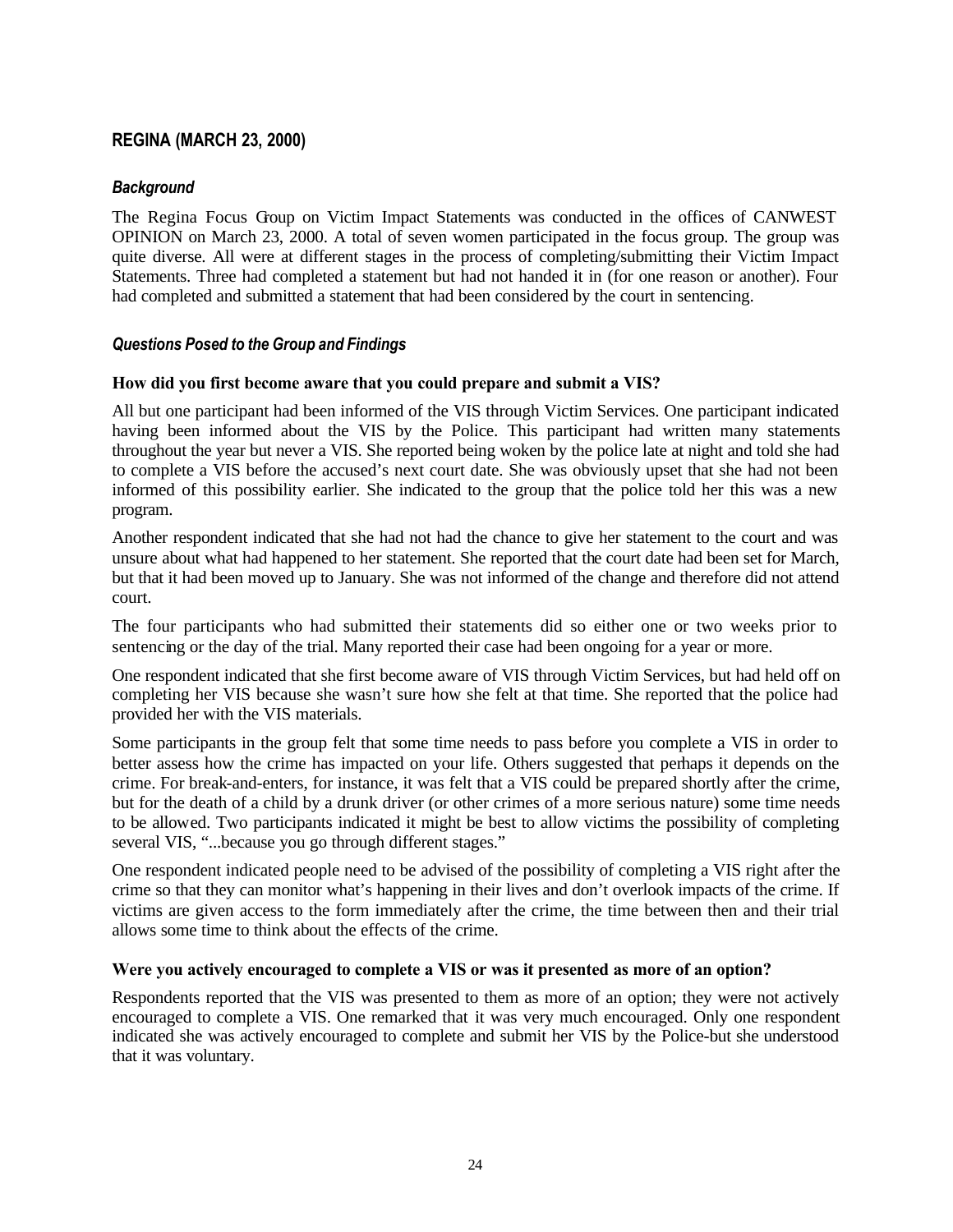#### **What is your understanding of what VIS are supposed to do?**

Most participants understood the purpose of a VIS. They explained that a VIS is a statement that describes how the crime has affected your life. Several noted that there is a big difference between a statement of the facts of crime and the VIS. Several participants felt that VIS are important because they give the victim a voice—they are the only means available to victims to tell their stories to the court.

#### **What information were you given about Victim Impact Statements and their use?**

Participants had different understandings of where/when to send their statements, how these would be used, and what to include (or not) in their VIS. It would appear that the completeness of the information provided may vary depending on the source (e.g., Victims Services, the police or the Crown Attorney).

There was obvious confusion around the question of where to send the VIS. One participant who had not yet sent in her VIS indicated she thought her statement was to be sent to the RCMP and that only the prosecutor and the judge would see the document. Others reported VIS should be given to the court; some felt they should return it to Victim Services.

One participant reported she had been instructed to bring her statement to the Police. She explained that her statement never made it to court. It was left in the police files. The day of sentencing she asked her lawyer about the VIS, at which point she realized no one had received or read her statement. At her insistence, the judge called a recess so that they could locate her VIS and have it faxed to the court for consideration in sentencing. Before this, however, the judge asked her if she could "sum it up in a couple of words" and she said no. She would have wanted to read it aloud but was not given the opportunity to do so.

There were also some questions/discussion around whether the victim has the right to read the VIS in court. Some were obviously well informed, others less so (see discussion below).

#### **What problems, if any, did you have in completing the VIS/Were you told of restrictions on type of information?**

Participants reported no difficulties in completing their VIS; none requested assistance filling it out. All recognized that Victim Services would have provided the assistance had it been required. Most indicated assistance had been offered.

The one participant who had experience with both the police and Victim Services indicated that Victim Services was much better at explaining the use of the statements. She recommended that if the police are to be handing them out, then they should be more informative. Others agreed and mentioned there could be a better link to services that can provide assistance in this area.

One participant reported asking the Crown Attorney: "what exactly do you want in this, what kinds of things am  $\overrightarrow{l}$  suppose to put in this, what is the purpose of it?" She was told not to recount the crime because this information was already available. He also suggested she not include anything that the Defence lawyer "could make a big deal out of too." He explained that if the VIS is entered into the Crown's files before the trial, then he is obligated to disclose this statement to the Defence: "and then they can pick (it) apart and are allowed to ask you questions also." Another participant indicated she had received simila r instructions from the Crown.

A few participants in the group reported receiving an outline from Victim Services. This, they felt, had been helpful: the information was clear and that there were no unanswered questions. One person mentioned that the outline recommended not to include anything about income.

Generally speaking, participants were very supportive of Victims Services and were pleased with the services they had received. One participant indicated she was glad that such a program exists, that there is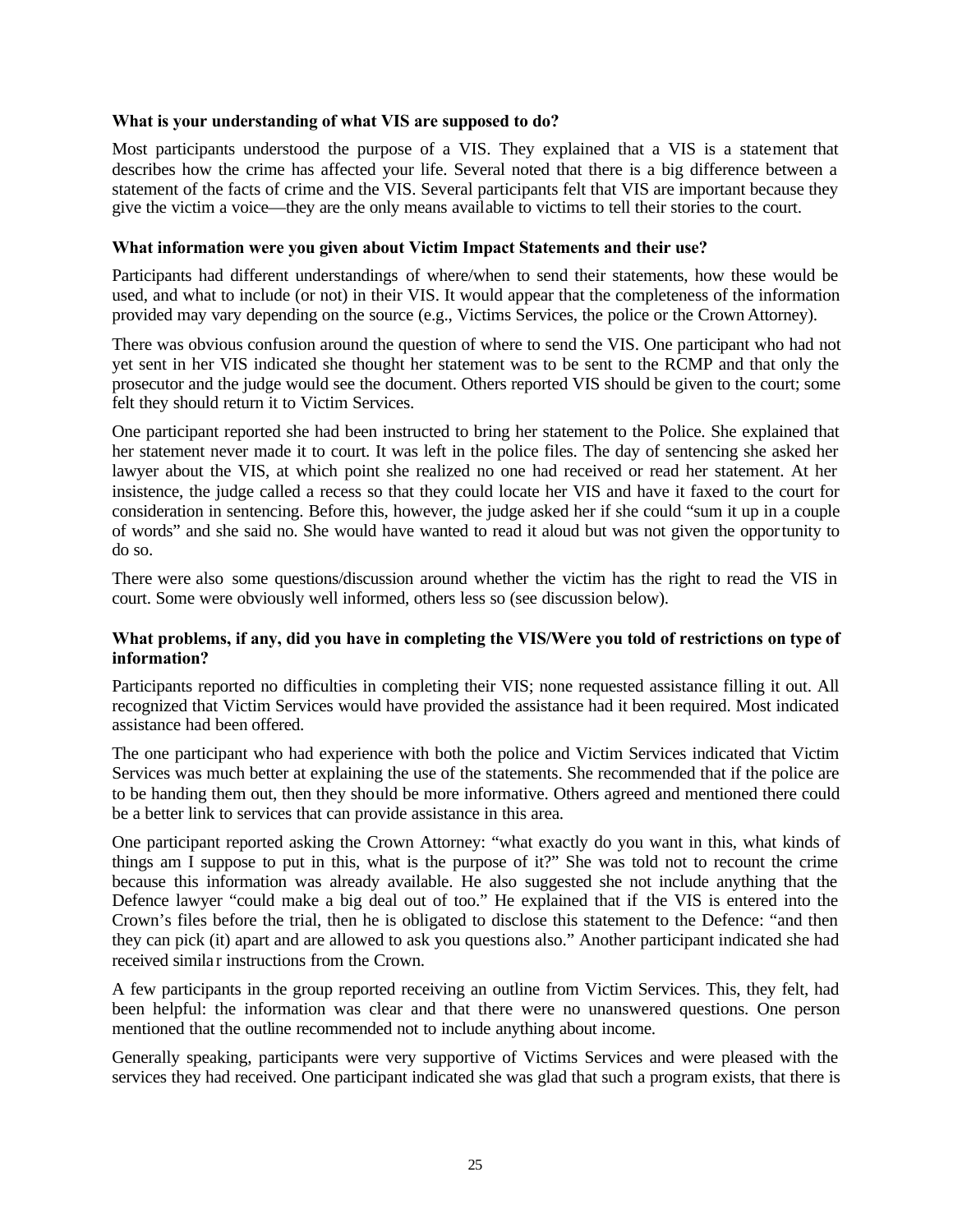somebody to get in touch with the victim, and that you can vent your anger somewhere. Another commented she was happy to be living in town because these services are not available in the country.

One respondent questioned the accessibility of Victim Impact Statements to people whose literacy is poor. She mentioned that there was no indication on the form of the availability of assistance to complete the VIS, or reference to an organization that could provide that help. Others mentioned that this information is also not provided orally when victims are given the form.

#### **Would there have been other information you would have liked to include?**

Respondents had almost no response to this question. As indicated above, some had been advised by the Crown not to recount the crime, but to speak about how it had impacted on their lives.

Respondents commented that their statements were about three or four pages long. One participant indicated that she didn't think she would have said anything differently. Others around the table agreed.

#### **Did you have concerns (e.g., privacy, security) about completing the VIS?**

Several in the group were not in agreement with the Defence getting a copy of the VIS. One participant reported she experienced fear when she found out he would get a copy; she felt he could use the statement against her.

Generally, participants were unsure why the Defence should receive copies of VIS. Some remarked that as victims they are given very little information on the defendant's case. Most felt the Defence should not have the right to see their statements. One indicated that victims do have some choice in the matter in that they can submit their VIS at the last minute.

#### **What happened with your VIS after you completed it? Were you kept up-to-date?**

Only one participant indicated that she was unsure about what had happened to her VIS. The date of her trial had been changed, and no one had informed her of the new date. She could not say why this happened--all she knew was that the accused was now incarcerated and that she had not had the opportunity to read her statement in court.

Most were unaware of what happens to the statement after it is read in court. One participant informed the group that it is placed on file and that should there be a breach of probation, it may be considered again.

#### **Were any parts of your VIS changed?**

All participants responded "no" to this question.

#### **Do you know if the judge received your VIS?**

Of the four participants who had completed and submitted a VIS, only one person reported the judge never received her VIS (that the VIS had to be faxed to the judge the day of sentencing from the police station). All others reported their VIS had been read aloud in court the day of sentencing (by either themselves or Victim Services).

#### **Were you questioned by the Defence/Did you know the Defence lawyer might question you?**

Not all participants were aware that the Defence/offender would get a copy of the statement once it is handed in. About half of the participants indicated they knew; the others reported they had not been told. Many agreed this should be made clear to victims.

No one indicated being questioned by the Defence on their VIS. Although participants had strong objections to this, they indicated they would not have been deterred from completing their form had they known the offender would get a copy and/or that they could be questioned on their VIS.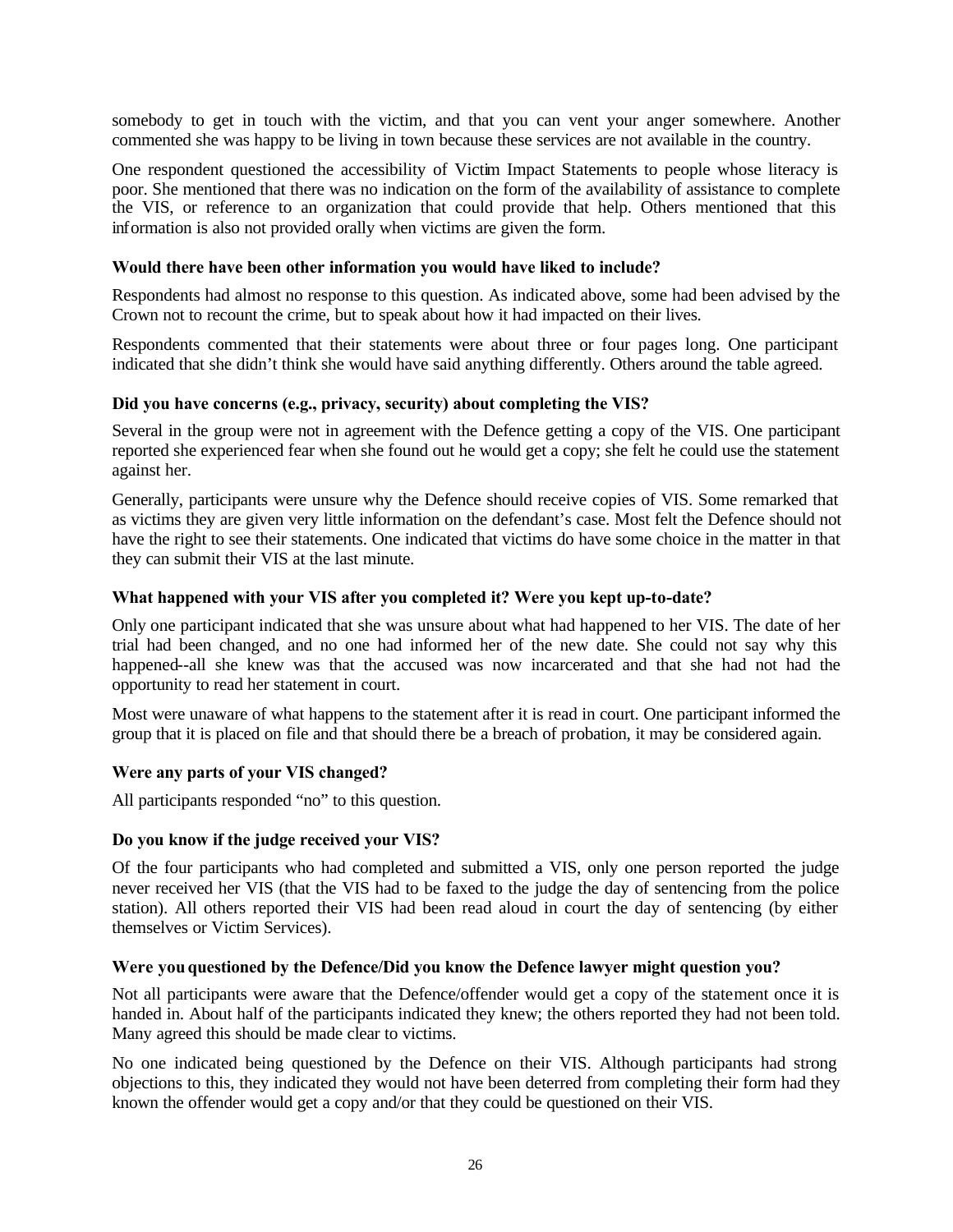In discussing this question, one respondent indicated that her understanding was that the VIS might also (once again) be considered at parole. Aside from one other participant, no one else knew of this possibility.

#### **Reading the VIS aloud**

Of the four participants who had submitted a VIS, two read their statements aloud in court. A third chose not to read her statement aloud (because of her emotional state) but a Victim Services person had read it on her behalf.

Only one respondent indicated she wanted to read her statement aloud, but was not permitted to do so. She indicated that the VIS was faxed over from the police station and read by the judge. She said that by then, the judge already had his mind made up as to what the sentence was going to be so it was "just a waste of time." This respondent felt that her VIS had had little impact. The explanation provided by Victims Services for this error was that the program is new and the courts were not prepared, but that victims now have a right to read their statements in court.

In response to this, another participant indicated that she was told that she had a legal right to have her say, and that the choice of passing the statement to the judge or reading it herself was up to her.

#### **Did the judge refer to your VIS in sentencing?**

None of the participants indicated that the judge had referred to their VIS in sentencing. Opinions were mixed as to whether their VIS had had any impact on sentencing. Two felt that their VIS had made a difference. Two felt their statements had had little impact on sentencing.

Of those who reported an impact on sentencing, one participant (whose ex-husband had pleaded guilty and had plea-bargained his sentence prior the court date) indicated she had been asked by the prosecutor if she wanted to read the VIS or have it filed. She asked whether this would make a difference, and was told that a deal had already been "cut" but if she thought it would help her then to go ahead and do it. She did, and reported that the judge added extra conditions to the sentence as a result.

One respondent (who had not yet submitted her VIS) indicated she felt the idea of a VIS is wonderful. She just hoped that the judges and the lawyers will actually take it into consideration when sentencing.

#### **Would you go through the process of completing a VIS again/Did you get anything positive out of the experience/Did you experience any frustrations?**

All but one participant indicated they would go through the process again. This respondent (whose VIS was temporarily 'lost') indicated she had completely lost confidence in the system. She was obviously very frustrated by her experience and felt that her VIS had had little (if any) impact on sentencing. And, although she reported some benefits from writing it, she felt that the way it had been handled had taken way from anything positive she might have felt.

Most others, however, were quite positive about the process. Many agreed that it had served a therapeutic purpose. Several participants mentioned that it had allowed them to vent their anger. One participant reported it had allowed her to confront the accused in a safe environment.

#### **What would have made the process better/easier for you?**

One respondent mentioned the VIS was not enough; that she needed to meet with the offender face to face. Others in the group indicated this could be offered as an option to victims; that there is a need on the victims' part to understand why this person did what he/she did.

Another in the group had lost faith in the police, the courts, 911, everything. This respondent felt completely wronged by the system: "....to top it all off you write a VIS and it gets filed and no one reads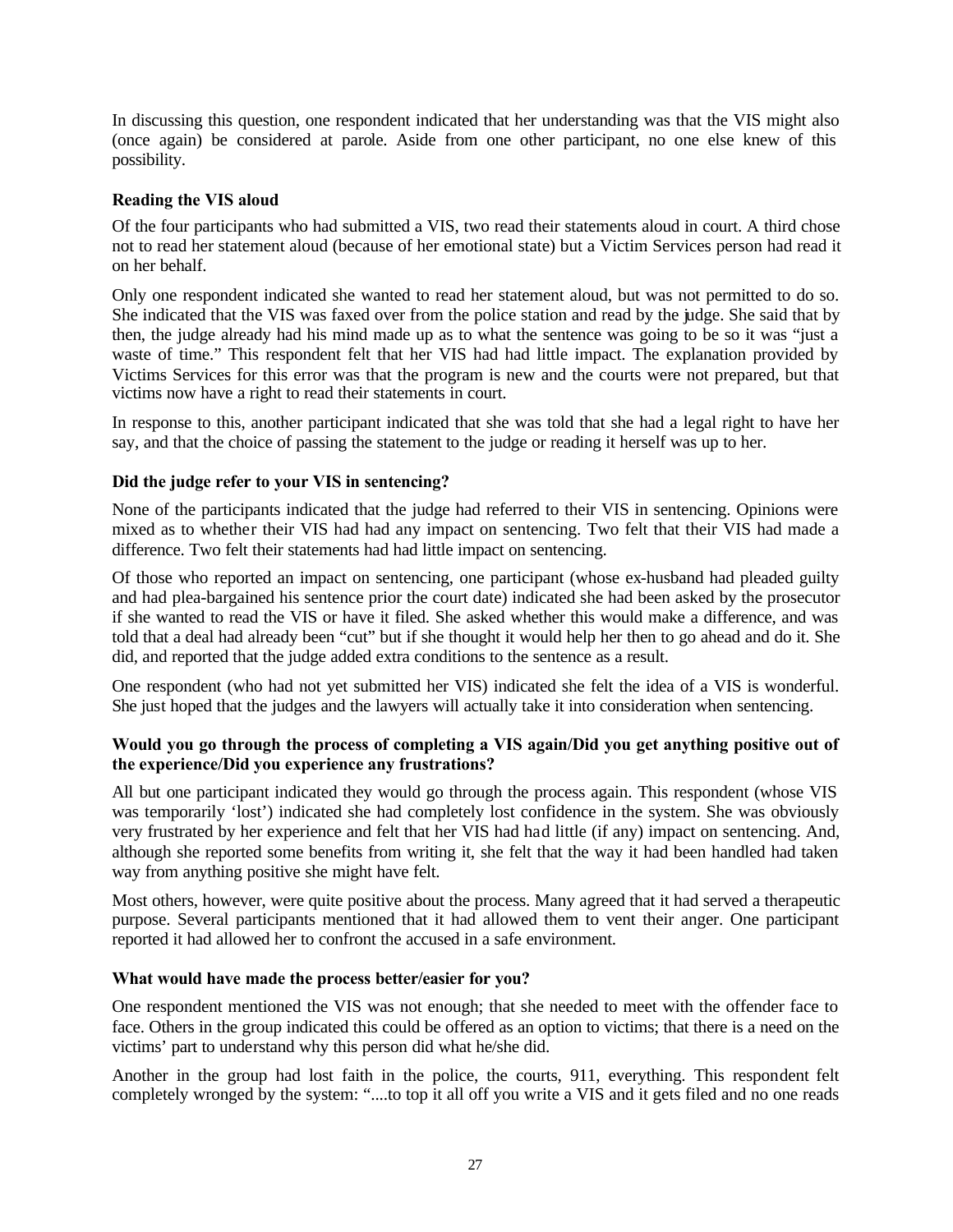it... you know what that made me feel like, not very good." This respondent was so disillusioned she had nothing to say about what could have made the process easier.

One respondent noted that the legislation is in place to allow people to have a voice, but everything else also has to be in place. The feeling was that if you are going to empower victims then victims' rights should be of central consideration: "VIS are powerful, but only if the system enforces what they have created." Those who felt let down by the system (in general) agreed.

One respondent indicated that sometimes it is as if no one cares but Victim Services. The system has to work together to take a closer look at the victim. She recommended better integration of services.

A guarantee that the statement is going to be used was perceived as important, as well as being kept informed of new developments and exactly how the VIS is to be used (e.g., in sentencing or when a breach of probation occurs or at parole). One respondent indicated she would like to know whether the judges take the statements seriously (as seriously as the victims who write them).

Those who did go to court felt it was critical to have the support of Victim Services to provide assistance/guidance throughout the process and support on the day of sentencing. One participant noted she would never have gone through the process had it not been for that type of support. Another felt that these services should be more actively promoted in the community.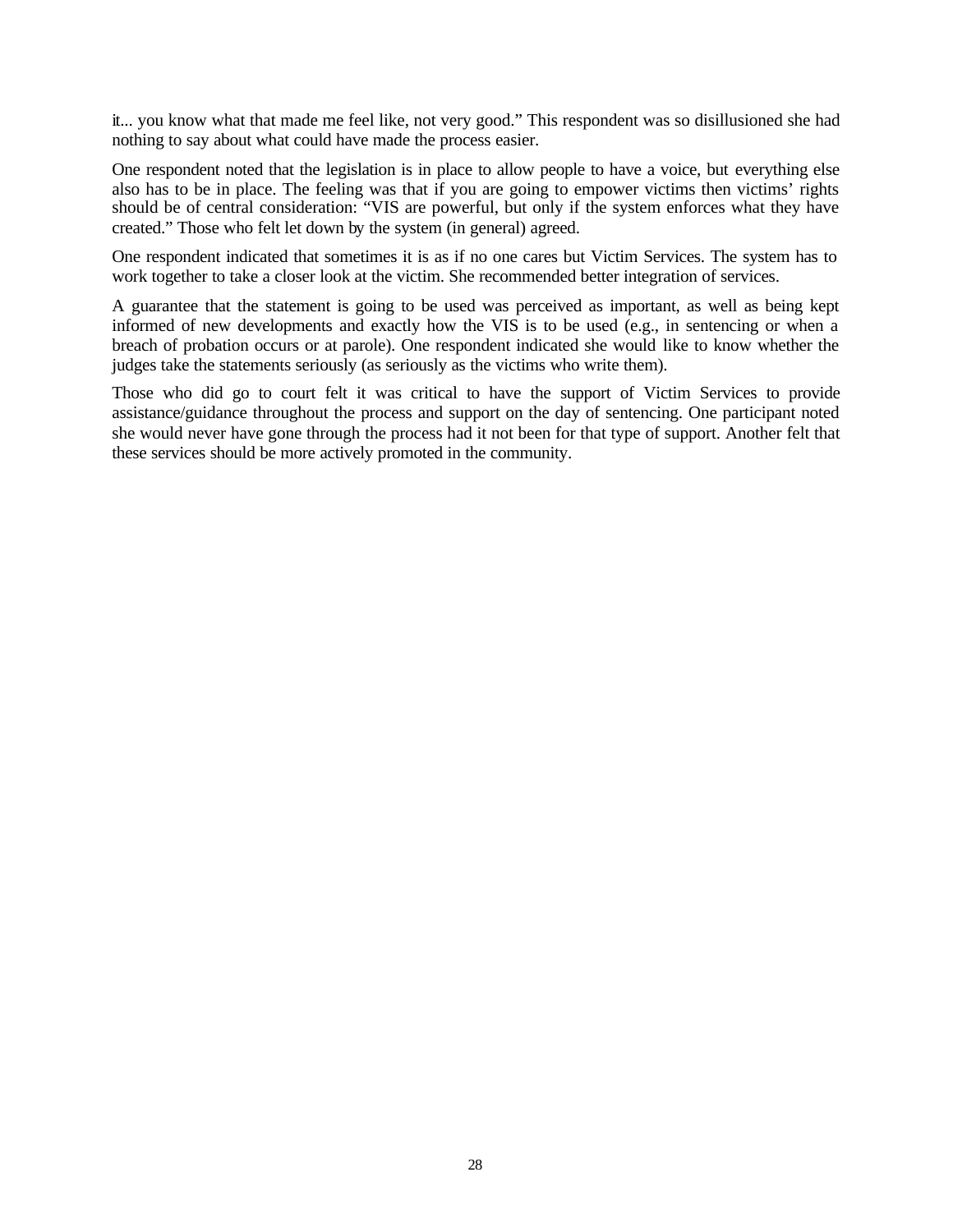### **TORONTO (MARCH 28, 2000)**

### *Background*

The Toronto Victim Impact Statement Focus Group was conducted in the downtown offices of Canadian Facts on the 28th of March, 2000. Of the eleven potential participants whose names were provided to us by victim/witness assistance programs in the area, seven agreed to attend. Of these, five did, in fact, attend the group. Of these five, four were women. The sole man in the group was married to one of the women participants. All had been victims of violent and/or sexual crimes. One was the parent of a murder victim. One of the couple's children had been abused by another, older child. Only one of the participants had testified during their trial. All but one of the cases concluded in a guilty plea.

### *Questions Posed to the Group and Findings*

#### **How did you first become aware that you could prepare and submit a VIS?**

All of the participants completed their Victim Impact Statements following a referral to the local Victim Assistance program. With one exception, the participants reported that they had a reasonable period of time in which to prepare their statement. The exception was the married couple who were given only two hours to prepare their statement. In this case, there was a two-hour adjournment prior to sentencing to allow for the preparation of the statement. In this case, the participants were particularly dissatisfied because they believed that a plea was negotiated between Defence and the Crown prior to their completing their statement. As a result, they have no confidence that any weight was given to their statement in sentencing.

The participants had difficulty understanding why there would be any time pressure imposed on them by the court to consider and complete their statements given the extent of the delays that are otherwise characteristic of the criminal trial process. This contributed to a general feeling on their part that the concerns and rights of the accused were given disproportionate weight in the trial process compared to their own.

Some participants were told by the Crown that it is best to delay completion and submission of the Victim Impact Statement until as late as possible in the trial process *(Editor's Note: This advice was offered because the victim impact statement is only for the purposes of sentencing and once submitted to the court or crown, the crown would be required to disclose the statement to the Defence immediately).* In one case where an abrupt guilty plea was entered, the victim's spouse was not able to prepare his own statement of the effect of the crime on him because he was at work that day and could not be brought to court in time.

#### **Were you actively encouraged to complete a VIS, or was it presented as more of an option available to you?**

For most participants, preparation of a statement was presented to them as an option. However, some were determined to complete the statement regardless, while one other had the statement presented to her as essential and she was encouraged strongly to complete it. This pressure came from the Victim Assistance Program with which the participant had contact.

#### **What is your understanding of what Victim Impact Statements are supposed to do?**

When the concept of Victim Impact Statements was first presented to the participants, they all believed that it would affect the sentence given in their cases. This belief was embedded in the larger context of confidence that the system would, in fact, achieve justice for them in their cases.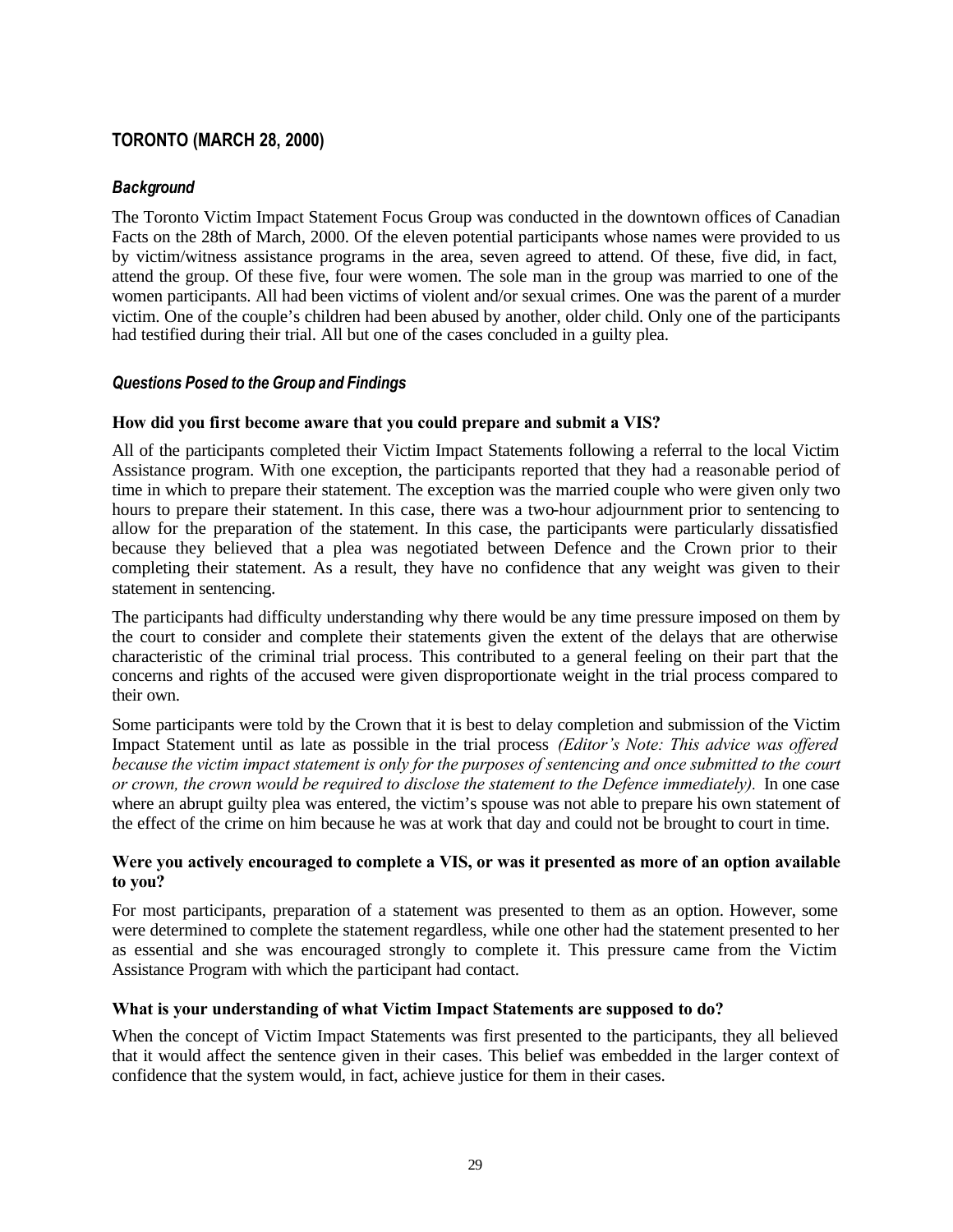However, the strong feeling among the group was that the statements that they had prepared did not significantly affect the sentences given to the accused in their cases. The modest exception to this general finding is one participant who indicated that a couple of specific things that she requested in her statement were included in the sentence.

In terms of their understanding of the overall objectives of Victim Impact Statements, the participants did not identify any objectives for these statements beyond the impact anticipated on sentencing. No mention was made of any therapeutic value associated with statements or even the general concept of providing a means to present the victim's perspective in their own words.

One participant indicated that a goal of Victim Impact Statements is to ensure that the perpetrator hears from the victim what the effects of the crime were on the victim.

#### **What information were you given about Victim Impact Statements and their use? Was this information clear and complete? Did you have any unanswered questions about VIS at that time?**

General guidance on what should be included in a Victim Impact Statement was provided to the participants through the materials given to them by Victim Assistance programs. Their understanding was that no 'evidence' should be included, and that the statement should be limited to discussion of the impacts of the crime on the victim.

#### **What problems if any did you have in completing your statement? Did you request anyone's assistance to fill it to fill it out? Was this assistance helpful?**

Staff of the Victim Assistance programs were described as very helpful and supportive to participants as they completed their statements. Guidance was provided on what could and could not be included in the statements.

Those participants who used a form to prepare their statements reported it as difficult to use and cramped. In one case, the statement prepared by the victims was thrown out because it was not presented on the prescribed form. These victims added material because they found the space available on the form to be inadequate. In this particular case, the judge read the form and then told the victims that it could not be accepted. One participant indicated that, had she been given a form, she would not have used it. She strongly wished to tell the story in her own words and in her own way. The guidelines and form presented to some of the participants was characterized as telling them only what they couldn't include in their statement, without being helpful as to what they could include.

An important role was described for Victim Assistance Programs in helping victims to draft and review their statements.

#### **Were you told of any restrictions on the types of information which could be included in a VIS?**

The group's general understanding was that information which could be regarded as evidence was not permissible in Victim Impact Statements.

#### **Would there have been other information that you would have liked to include in your VIS?**

The type of material edited from one statement was intended to respond to comments made about the victim's family by the accused's lawyer during the trial. In this instance, the victim wanted to refute these statements in her Victim Impact Statement for the record. This material was deleted from the statement.

In another statement, reference was made to the need for the sibling of an assault victim to attend counselling, and to the reduced school performance of these individuals following the crime. These types of information were not permitted in their statements. The rationale for this deletion was that it could not be proved that there was a relationship between the crime and these behavioural changes on the part of the victims and their siblings.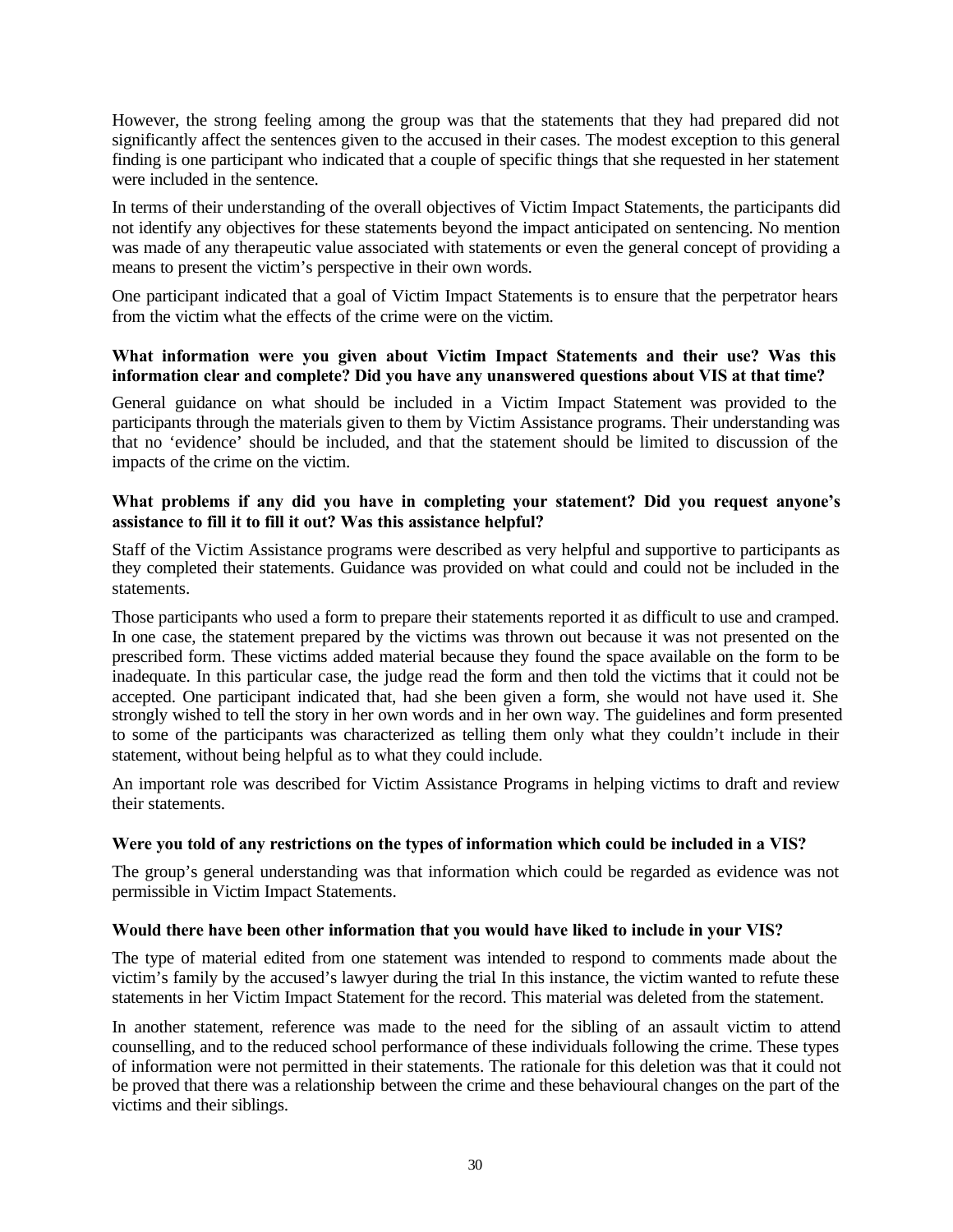Some material was deleted from another statement on the apparent grounds that it was simply objectionable to the accused and his lawyer. The participant could perceive no other rationale for these deletions beyond that.

#### **Did you have any concerns (e.g., privacy, safety ) about completing the VIS?**

Some concern was expressed that the content of the Victim Impact Statement might provoke some kind of vengeful approach by the accused's friends and family to the victim and her family. This risk was of particular concern to one participant whose assaultive spouse was in and out of custody prior to ad during the trial period.

#### **What happened with your VIS after you completed it? Were you kept up-to-date?**

Participants did not know what happened to their statements once they were completed.

#### **Were any parts of your VIS changed? If yes, by whom? Why did this happen? What was your reaction to this?**

As noted above, one statement was edited at the request of the Defence lawyer on the grounds that the content would be offensive to his client. The participants found this offensive to themselves.

#### **Do you know if a judge received your VIS? How do you know this?**

Of all the participants, one gave her statement orally, the couple had their statement rejected because it was not on the approved form, and two were submitted in writing.

#### **Did the offender receive a copy of your completed VIS Did you know that this would happen? If not, had you known, would you still have decided to complete a VIS?**

Most participants indicated that they were aware that Defence would have access to their statement.

#### **Were you questioned by the Defence lawyer on your VIS? What were your reactions to this?**

The participants did not know that the content of their statements could be challenged in the courtroom by the accused and his lawyer.

#### **Did you know that a Defence lawyer might question you on your VIS? If not, would this have caused you to change your mind about completing a VIS?**

The participants found it quite offensive that the Defence lawyers are able to challenge and contradict in the courtroom the statements they have prepared, when they are unable to respond to these comments and criticisms themselves. This was particularly troublesome in relation to the content of the statement regarding the victims' feelings about their experiences as victims.

Some participants were uncomfortable with the idea that if Defence were to be prevented from challenging and criticizing the content of the statements they had prepared, then they would themselves be limited in their statements to content which referred to them. Rather, they held to the notion that they should be allowed to refute claims made by the Defence in the course of the trial about the victim and the circumstances of the crime. One of the purposes of this content would be to communicate to the accused that statements made by the Defence that the victims regarded as misleading or untruthful were not to go unchallenged by the victims.

The participants were troubled by the fact that during the course of the trial, they were obligated to sit quietly and listen to statements from the Defence which they regard as untruthful. Yet, when their turn came to present their view of the impacts of the crime, these statements were subject to challenge by the Defence, and they were not allowed to respond to these challenges. The participants perceive a stark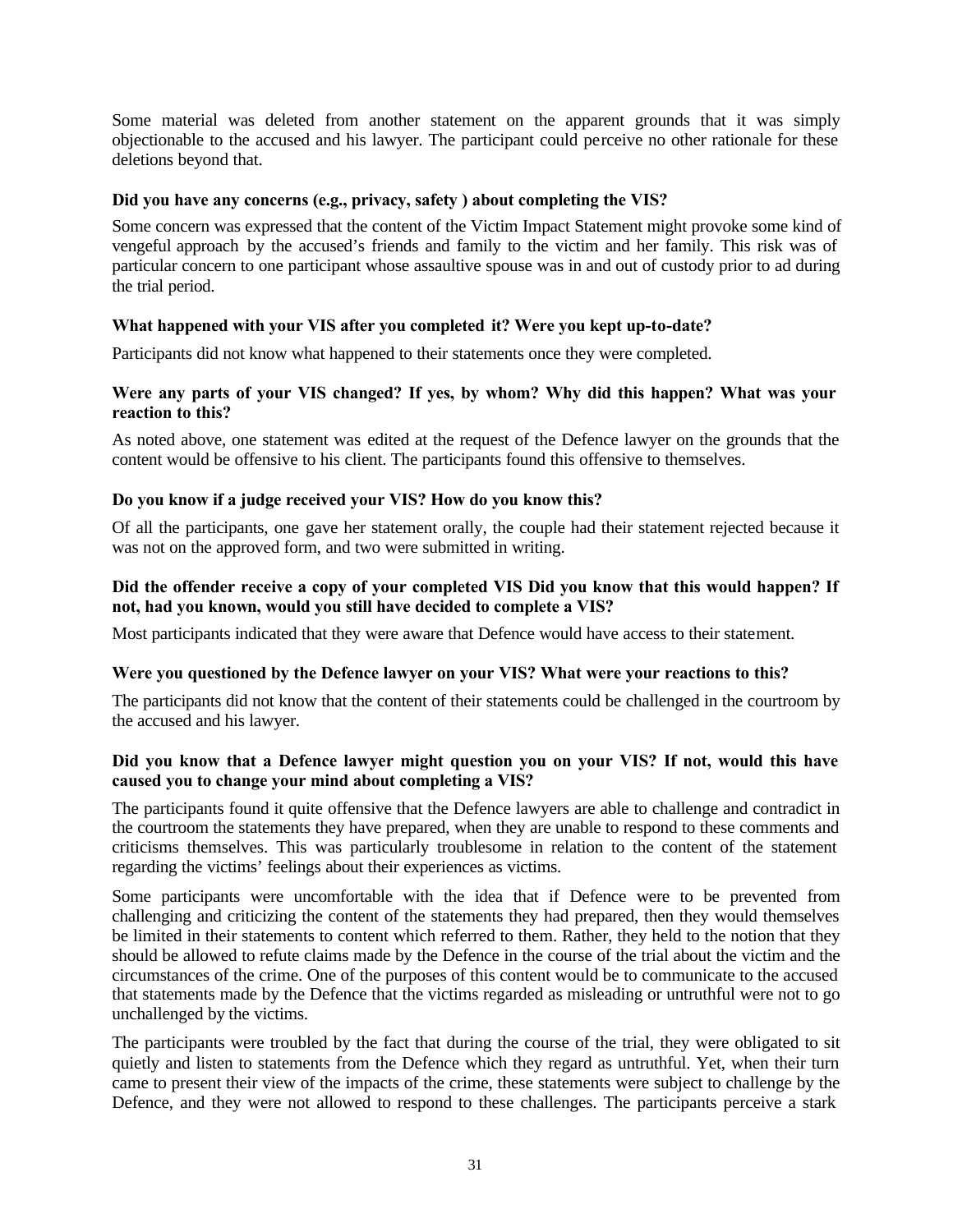imbalance between the ability to defend themselves that the trial process affords accused persons, and the severe limitations placed on the victim's ability to express, in their own words and without challenge, the affects of the crime on them and their families.

#### **Did you ask if you could read your VIS aloud? Were you permitted to do so? Had you had this opportunity, would you have taken it? Yes/no, why not?**

One participant was denied the opportunity to read her statement aloud. The Crown read portions of it in her place.

#### **Did the judge refer to your VIS in sentencing?**

One participant greatly appreciated the fact that the judge explicitly acknowledged the content of her statement when handing down his sentence. The participants generally expressed the view that the justice system is still tilted strongly towards the accused rather than the victims. Their opportunity to prepare and submit a Victim Impact Statement did not change this perception. In fact, it may have aggravated it, since the victims have no confidence that any account was taken of their statements by the court.

#### **Would you go through the process of completing a VIS again knowing what you know now?**

Given their view that the statements they prepared had no affect on sentencing, none of the participants in this group would prepare a statement in the future, knowing what they do now about the process and its effectiveness. A minority of participants indicated having obtained any benefit from completing their statements, limited to those who were able to make an oral presentation of their statement in court. Some participants believed that lawyers do not support the use of the Victim Impact Statements, simply because they slow down the process.

Participants recognize that they don't really know what the appropriate sentence should be in an individual case. As a result, it is not obvious how they would assess whether or not their statement had an impact on the length of the sentence given. However, where they believe that the sentence was negotiated earlier between the Crown and the Defence, it is clear to them that the statement had no opportunity to have an impact. They would, however, appreciate some explicit recognition by the judge that the statement had been read. For the participants, the only test of effectiveness of the Victim Impact Statements is their effect on sentencing. The participants regard the perceived reliance on precedent in terms of sentence length as so accepted and powerful that little room is left for Victim Impact Statements to be taken into account in sentencing.

#### **Did you get anything positive out of the experience?**

The parent whose son was murdered reported that the only positive thing about the VIS process was the chance it provided her to "speak" for him at the trial and remind the court that he was more than just another file.

#### **Did you experience any frustration with the process?**

In the case of a murder trial, the participant's perception was that the justice system perceived that nothing could be done for the victim of the crime since he was dead. The participant's view was that the trial was conducted in a legalistic, dispassionate manner where the only issue at stake was the fact that the state's laws had been violated. She perceived little concern in the process for the impact on the victim or on the victim's family as expressed in her statement.

In the case of the participants whose statement was not admitted because it was on the wrong form, this was a decision of the Crown, not the judge. The opportunity to present a Victim Impact Statement was described by this couple as "the one thing that the system allowed them to do to participate in the trial," and even this was denied them because they had not used the proper form.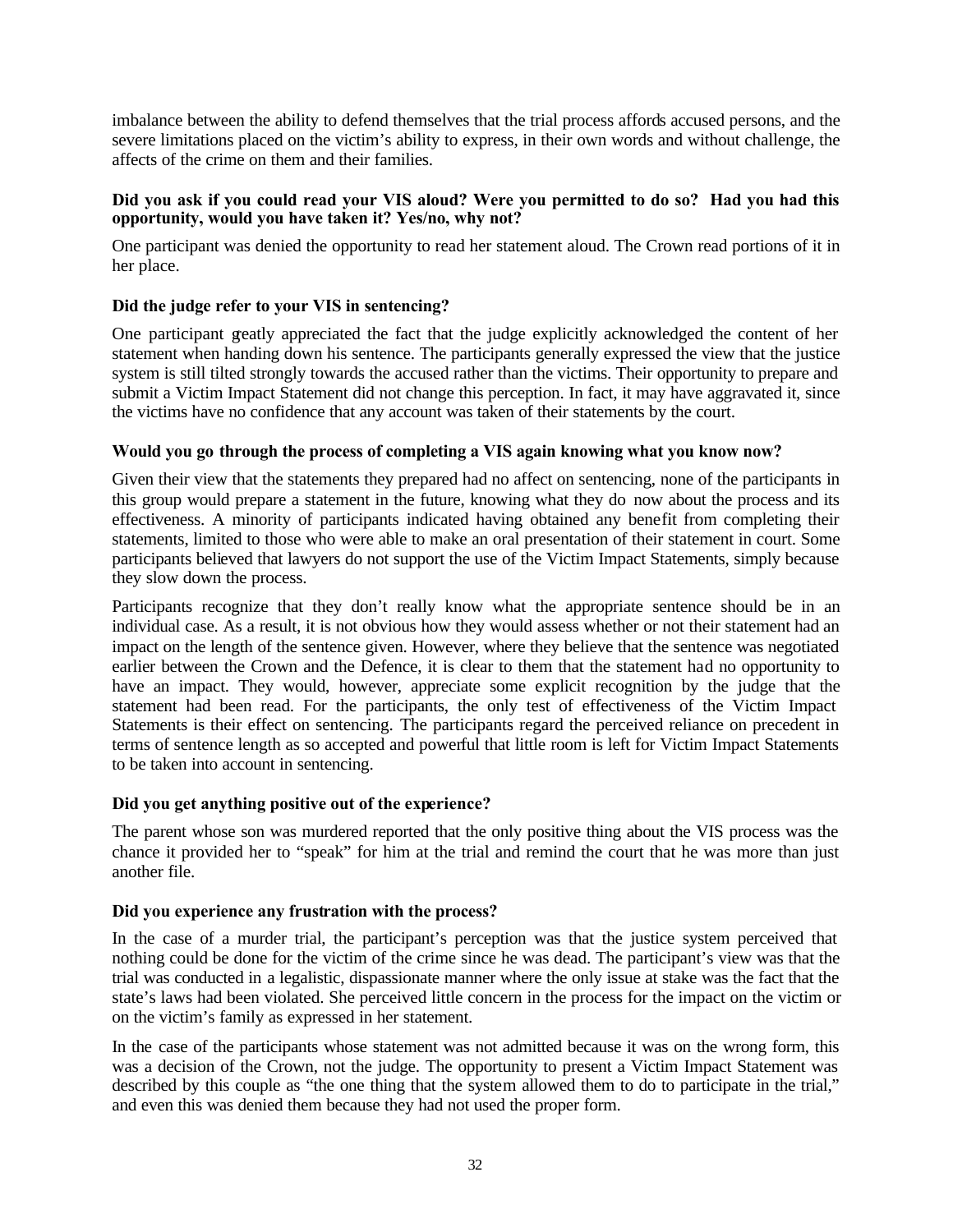Some participants expressed concern that the sentences were largely predetermined through negotiation between Crown and Defence even before their Victim Impact Statements were prepared. The participants believed that no consideration should be given to sentencing until the Victim Impact Statements have been read.

The strongest conclusion reached at the end of the group is that either the Defence should not be able to criticize and attack the statement or, at a minimum, the victim should be able to respond to these attacks at the time. Some members of one participant's family declined to submit Victim Impact Statements which they had already completed when they learned that Defence would have access to them.

#### **What would have made the process better/easier for you?**

The group concluded that no consideration should be given to sentencing until the statement has been prepared, submitted and read. This includes cases in which plea negotiations between Crown and Defence occur.

The group also strongly supports the right of victims to give their statements orally, so everyone in the court can hear them speak in their own words, including the accused.

#### *Other Comments*

The participants in this group objected to the term "Victim Impact Statement" because, as they see it, the statement does not enable them to have an "impact" on sentencing or anything else to do with the trial. They did not recognize that the sense of the term as intended was that it would discuss the impact of the crime on the victim.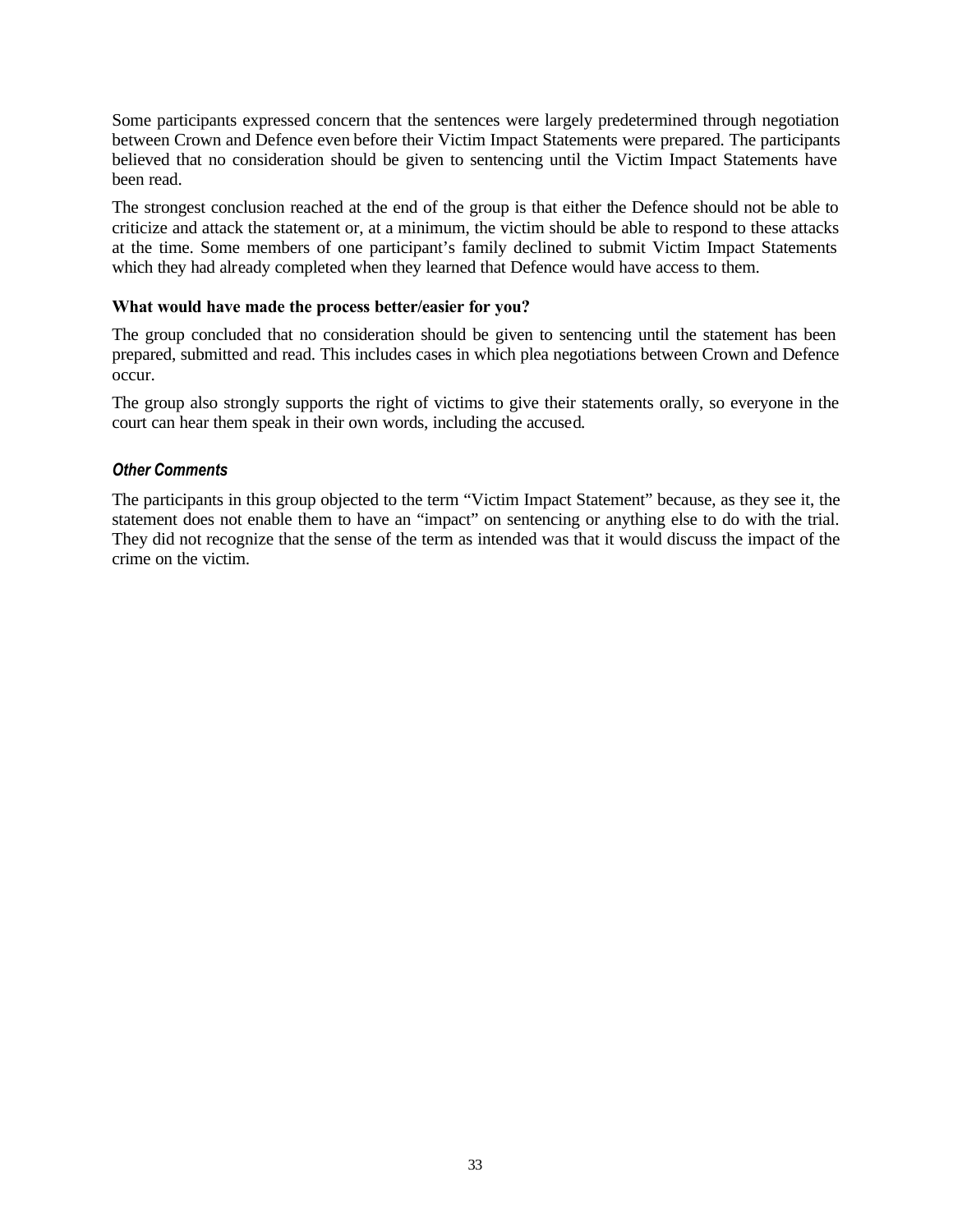## **ST. JOHN'S, NEWFOUNDLAND (SEPTEMBER 18, 2000)**

### *Background*

This focus group conducted by ARC Applied Research Consultants for the Department of Justice Canada took place on Monday September 18 in the downtown St. John's facilities of Market Insights Inc. Seven names of potential participants were provided to us by victim service programs in the area. Of these seven individuals, five attended the group. The background characteristics of the participants relevant to the topic of the discussion were as follows:

- a female victim of stalking who had completed her victim impact statement the previous year;
- a male who had completed his victim impact statement about six months prior to the group. He was a victim of a crime which had occurred in his workplace. It was described as a minor assault;
- a female whose most recent victim impact statement had been filled out about three months prior to the group. She had filled out other victim impact statements prior to that time. She declined to identify the nature of the crime of which she was a victim;
- a female who had been a victim of a violent assault by her ex-spouse; and,
- a female who had just completed her victim impact statement approximately three months prior to the focus group. This participant declined to identify the nature of the crime of which she was a victim.

### *Questions Posed to the Group and Findings*

#### **How did you first become aware that you could prepare and submit a VIS? Was this early enough (to complete statement before sentencing)?**

One participant had been generally aware of victim impact statements going back seven years. She had a long history of harassment or stalking from that period of time to the present. Another participant had received a call from victim services shortly after the crime and was asked if he wanted to submit a VIS. He subsequently did so by fax. All of the other participants were also contacted by victim services who met with them personally to provide information on victim impact statements and help in their completion.

Some of the participants were contacted by victim services shortly after the crime. Others were contacted as the trial date approached. None of the participants reported feeling that they were under any real time pressure to complete their statements. The exception to this was a circumstance in which a charge which had initially been laid was dropped in favour of another so that a second statement had to be prepared in a fairly short period of time. In this latter case, the victim was informed that a guilty plea was imminent. She then quickly prepared and submitted her statement.

One participant recalled being warned that she should not submit her statement until as close to the sentencing date as possible. This was to avoid giving access to defence counsel before it was absolutely necessary in order to prevent defence counsel from using information in the statement against the Crown's case. No other participants were given this kind of advice on the timing of the submission of their statements.

#### **Were you actively encouraged to complete a VIS, or was it presented as more of an option available to you?**

The unanimous view was that the decision on whether or not to prepare a statement was left to the victim. They felt that their victim assistance workers had presented both sides of the choice, and left it to them to decide.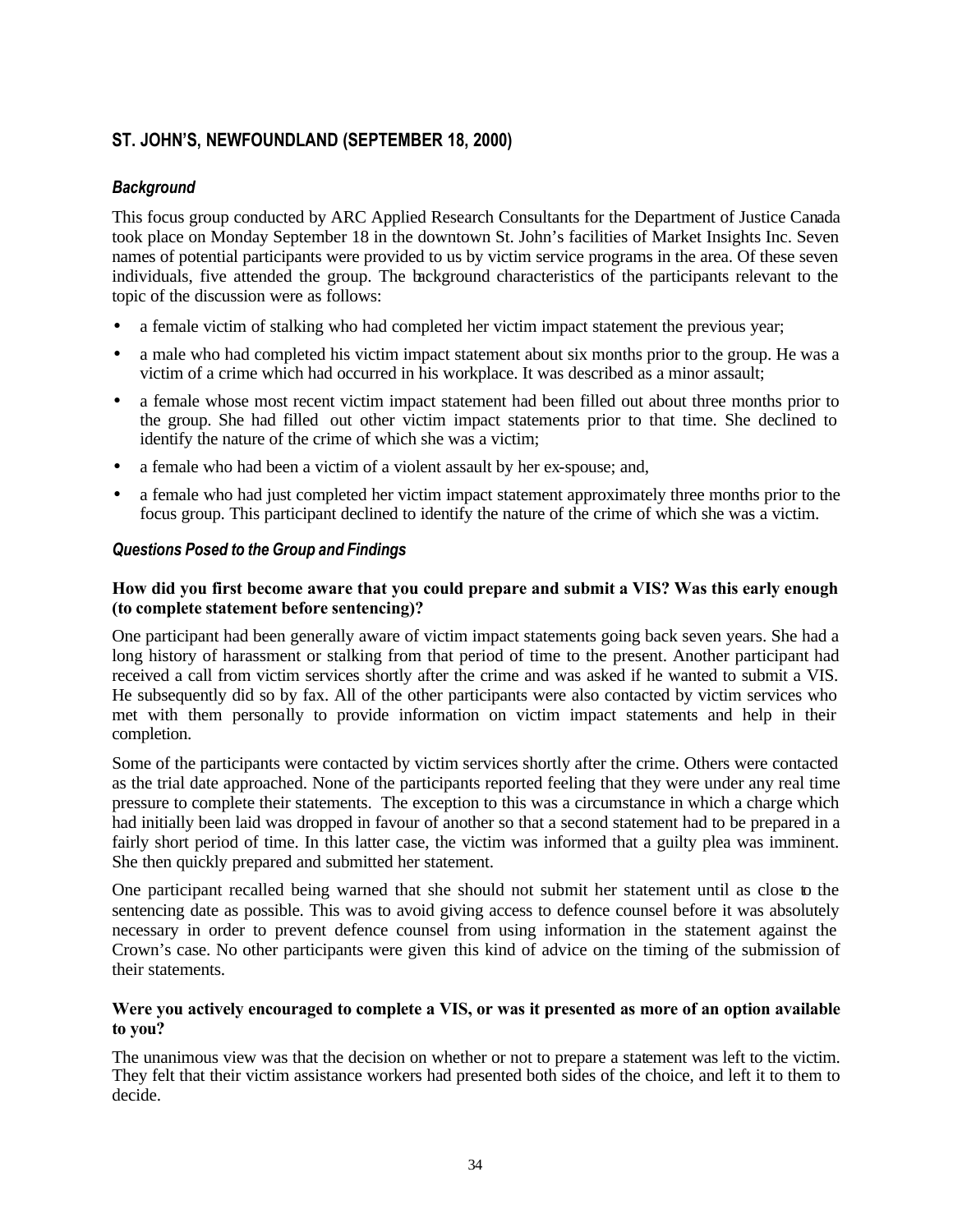#### **What is your understanding of what victim impact statements are supposed to do?**

One participant said, "It was your voice in the courtroom". In this light, it was seen as important for the victim to complete a statement; it had nothing to do with the offender. Another said, "You're not just a number; it gives you a voice and a chance to speak out in court". This same participant thought that the preparation of the statement itself was a cathartic experience for her. Some saw the statement as preventing them from becoming anonymous in the system.

#### **What information were you given about victim impact statements and their use? Was this information clear and complete? Did you have any unanswered questions about VIS at that time?**

In terms of the specific content of the statements, the participants indicated that they had either directly or over the phone received a list of sixteen elements which should be included in a statement. All reported that the information provided to them was well explained and did not leave them with unanswered questions about their statements.

#### **What problems if any did you have in completing your statement? Did you request anyone's assistance to fill it out? Was this assistance helpful?**

There was no printed form. Instead, they were provided with a checklist of things which could or could not be included. Examples of impacts which could be included were financial impacts and emotional impacts. Most found the instructions clear enough that little assistance was needed to complete the statements.

Where uncertainties arose, the participants noted the ready availability of help from the victim assistance program. In one case, the victim assistance worker wrote down the statement as it was dictated to her by the victim. In this case, the victim would not have been able to prepare the statement on her own. No other assistance was required or provided to the victims as they prepared their statements.

#### **Were you told of any restrictions on the types of information which could be included in a VIS?**

One participant said that she was not allowed to refer to the accused at all. She said that she was allowed to say how she felt but could not refer to the accused directly. She said that she was provided with a list of what she could and could not say and found that quite constraining.

#### **Would there have been other information that you would have liked to include in your VIS?**

Some of the types of information which were not allowed to be included in the VIS but which the victims thought should be allowed included specific suggestions on sentencing (e.g., prohibitions from drinking alcohol or requirements to adhere to medical/drug prescriptions). In one case, the victim said that she had requested that the Crown ask the judge for some conditions to be included in the sentence. However, these requests were not acted upon. The victim said that she was told that the judge decreed that the victim was not allowed to have specific input on what should happen to the offender on conviction. This came as a surprise to the victim.

There was general, but not unanimous agreement that the participants would have liked to have had an opportunity to identify conditions of sentence which would be appropriate for them.

No types of information beyond references to specific elements of sentencing were identified as things that the participants would have liked to include in their statements but were not allowed.

While the participants could not recall being given any specific guidelines on the length of their statements, most recognized the benefit of keeping the statement as short as possible.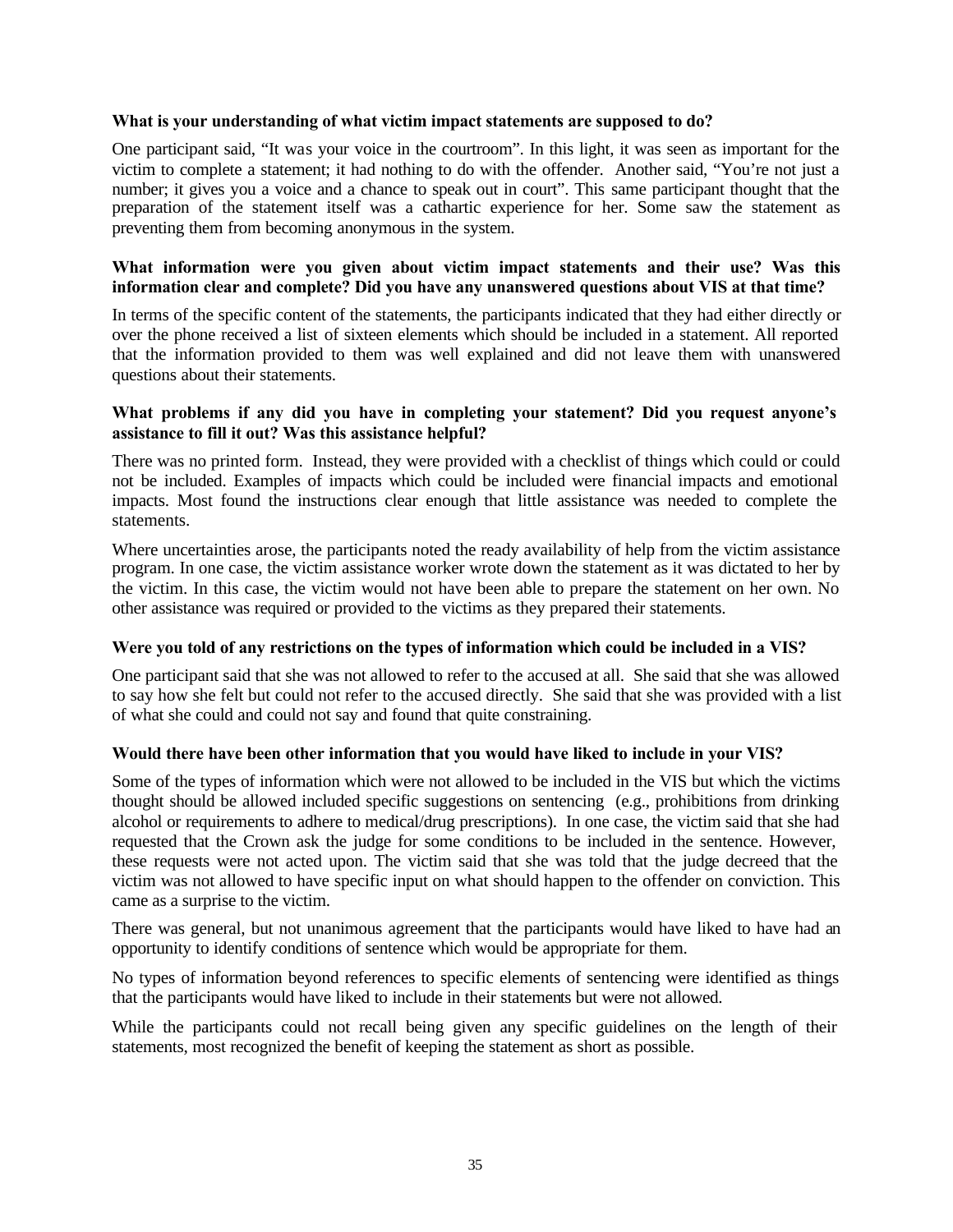#### **Did you have any concerns (e.g., privacy, safety) about completing the VIS?**

Several of the female participants were concerned that their preparation of a statement would make the accused 'even madder than he already was'. There was a related concern that if the accused were not subsequently found guilty, then the accused would be at large and would know that the victim had made an effort through his or her statement to present their views to the court and influence the sentence. One of the participants was, in fact, threatened by the family members of the accused following the submission of her statement. In this case, the statement was read aloud in court.

No particular concerns were expressed about the privacy aspects of the statements, although one participant asked whether or not the press had access to these statements once they had been submitted.

On the privacy issue, one of the participants said that she would prefer that her statement not be read out in court, because there are spectators in the room who have no connection to the case and the details of the statement are none of their business.

#### **What happened with your VIS after you completed it? Were you kept up-to-date?**

In all cases, the statements were turned into victim services. Most were handed in personally to a representative of victim services. Once the statement had been reviewed by the assistance workers, participants were not aware specifically of what happened to the statements after that. They were also not clear on who would have access to their statements either before or after the conclusion of their trial.

No one had given any thought to whether or not the statement might be available for a future parole hearing. They were however generally open to this as a reasonable use of these documents. There was some concern that the contents of the statement might have changed since it was initially prepared with long time lapses between the sentencing and a parole period. In this circumstance, perhaps a revised statement could be prepared.

#### **Were any parts of your VIS changed? If yes, by whom? Why did this happen? What was your reaction to this?**

The participants reported that the victim assistance worker reviewed their draft statement and identified to them some minor revisions. In no case were major changes made to the statements by the victim assistance worker. With these minor revisions, all statements were submitted as prepared by the victims.

#### **Do you know if a judge received your VIS? How do you know this?**

Most of the participants reported seeing the judge physically receive their statement. Others simply faxed their statement to the court and were not aware of what happened to it after that.

#### **Did the offender receive a copy of your completed VIS? Did you know that this would happen? If not, had you known, would you still have decided to complete a VIS?**

All participants were aware that defence counsel would have access to their statements. They were also aware that the accused would likely also have access to the statement. Most of the participants were not aware specifically of whether or not the accused saw their statement. None of the victims indicated that knowing what they know now, they would not prepare a statement in the future given that the defence and the accused person would likely see it.

One participant expressed the view that some accused would be positively receptive to the information in the statement, while others would, to the contrary enjoy hearing about the pain they had inflicted on the victim another time. One of the participants reported that he did not want to reveal to the accused any further detail on how the accused's behaviour had been harmful or hurtful. A second participant confirmed that she saw this issue the same way.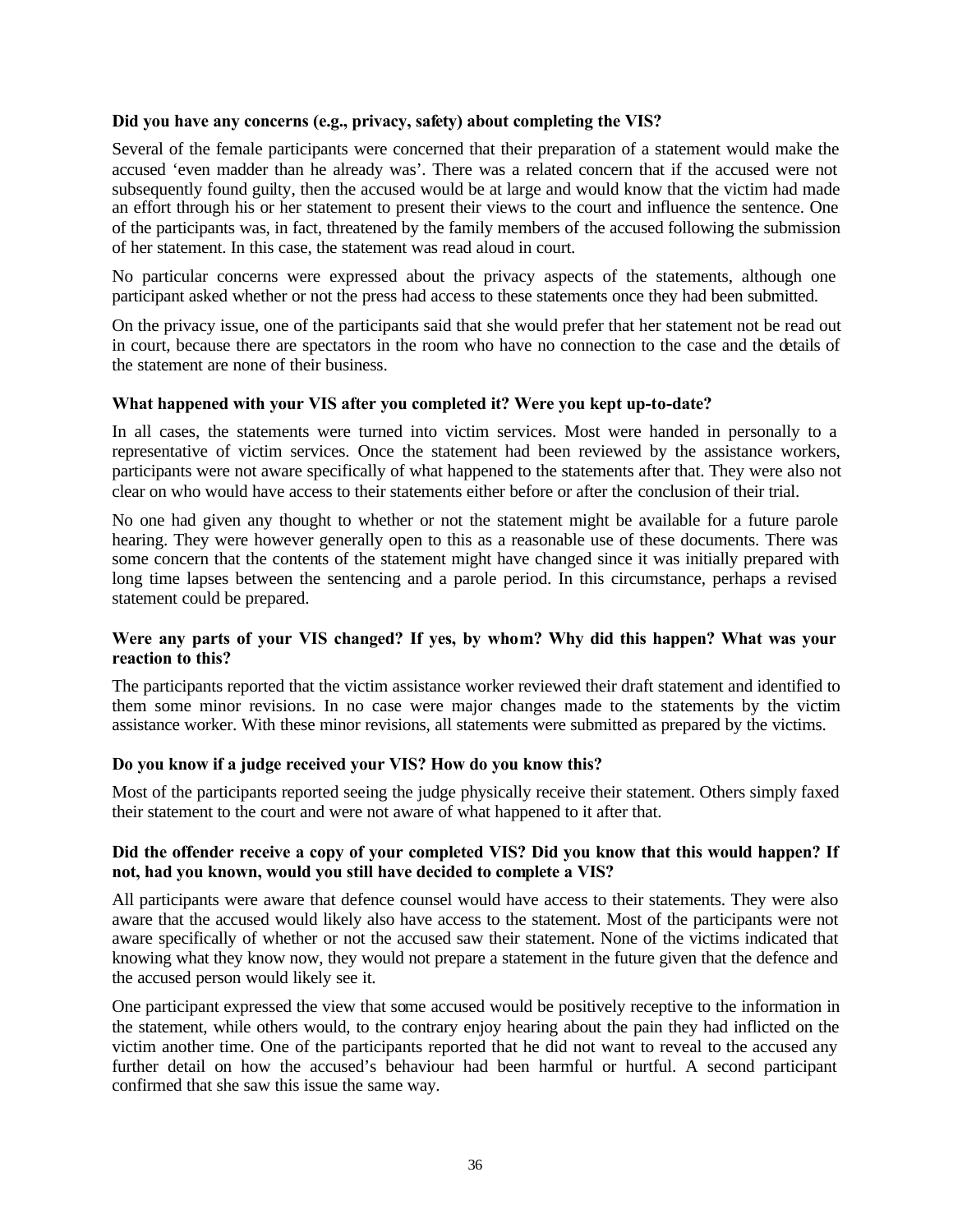#### **Were you questioned by the defence lawyer on your VIS? What were your reactions to this?**

Two of the participants were questioned on the stand about the contents of their statements. Both felt that they gave as good as they got from the defence lawyer, and were generally supported in this by the judge. No active role in this phase of the trial was reported for the prosecutors. Both of these participants reported that they felt free to answer back when the defence lawyer said something they thought was off base.

#### **Did you know that a defence lawyer might question you on your VIS? If not, would this have caused you to change your mind about completing a VIS?**

The participants reported that they were generally informed by the victim assistance program that they might be called to answer questions from the defence on the contents of their statement.

#### **Did you ask if you could read your VIS aloud? Were you permitted to do so? Had you had this opportunity, would you have taken it? Yes/no, why not?**

Only one of the participants was asked if she wanted to read her statement aloud in court, but she declined. She thought it would be too emotional. Another reported that he was given the option of presenting it himself. Of the remainder that did not know that oral presentation was an option, opinion was mixed as to whether or not they would like to do this. In part, this reluctance stemmed from the perceived restrictions on what was permissible in these statements.

There was strong support for victims, in principal, being given the option of reading their statements aloud. In part, this support arose from the view that some judges may not read these statements very completely or carefully. If the statement were presented orally, this problem could be reduced.

#### **Did the judge refer to your VIS in sentencing?**

None of the participants reported having heard the judge in their case make any specific reference to their statement. Nevertheless, most expressed the confidence that the judge had in fact read their statement. In some cases, the statement was before the judge in court, and he appeared to read it.

(Note that in one case the victim impact statement was read out in court after the sentence was given. This individual thought that the judge should have read the statement before the sentence was given, but was not clear about when it was, in fact, read.)

#### **Would you go through the process of completing a VIS again knowing what you know now?**

On balance, the participants in this group indicated that they would, given the circumstances, complete a VIS in the future.

#### **Did you get anything positive out of the experience?**

The participants were generally of the opinion that they did derive some benefit from completing the statement. In some cases this had to do with an impact on sentence, while in others it enabled them to express in their own words how the crime had affected them and to put this information before the court.

The participant who had been the victim of the stalking was confident that her statement had made a difference to the sentence imposed. Others were not so sure. In one case, the victim's statement was read after the sentence was imposed rather than before. In this case, the victim was not aware of whether or not the judge had seen the statement before the sentence was imposed.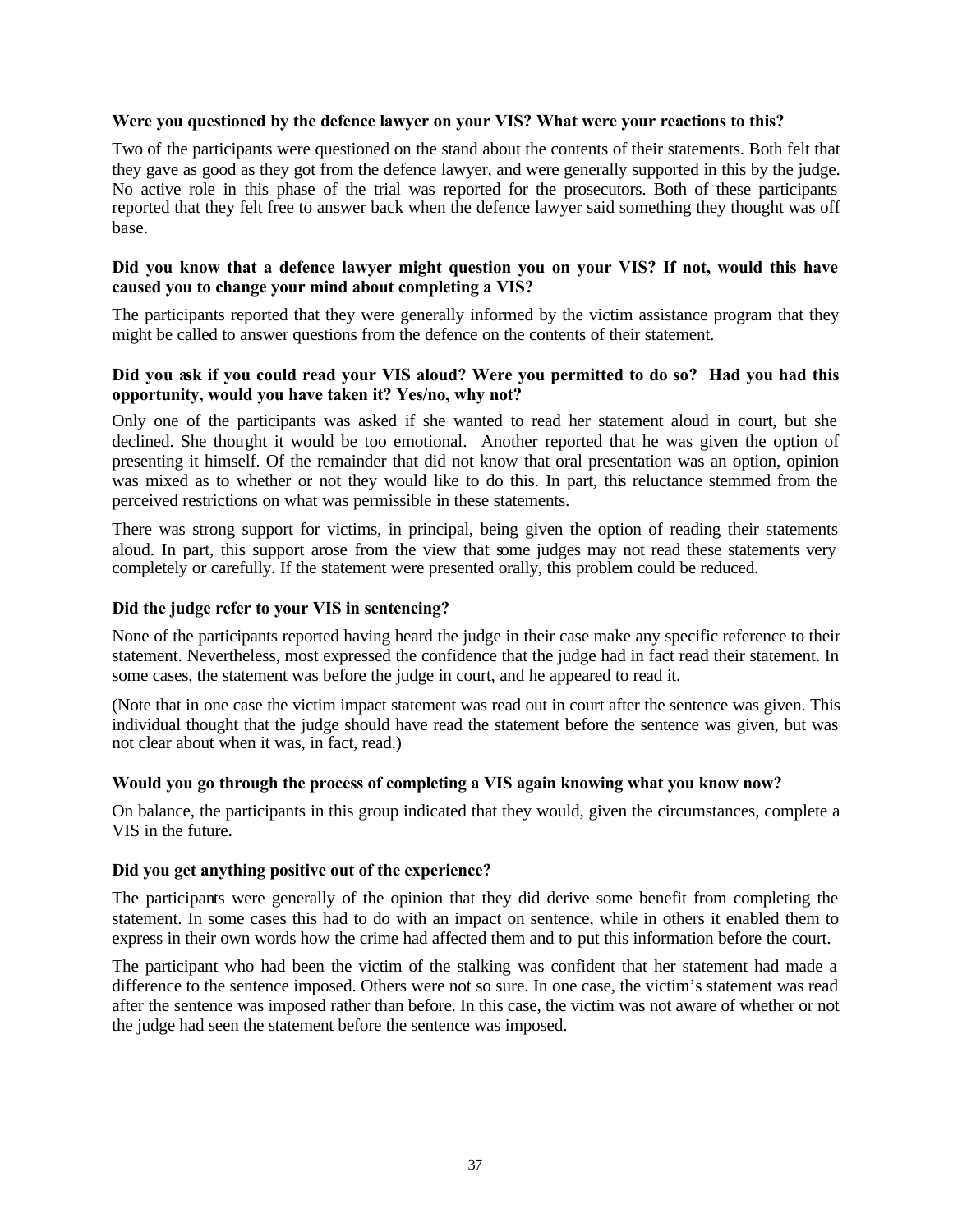#### *Other Comments*

There was some support for the idea of a second statement which would be for the judges eyes only. This statement might include specific suggestions on conditions of sentence for example banning from the use of alcohol or compliance with medication. On this topic it was acknowledged that these types of discussion were held with the Crown. In some cases, they were brought forward to the judge by the Crown and in others they were not.

One participant recommended that the accused should be required to stand up and face the victim as the statement is being read.

One victim reported feeling that the person giving the statement should not be required to stand in the witness box. Instead, they should be made to feel more comfortable and at ease as they give their statement. She saw this formal requirement as less desirable than the anonymity given to the accused as he or she sits at their table with their lawyers.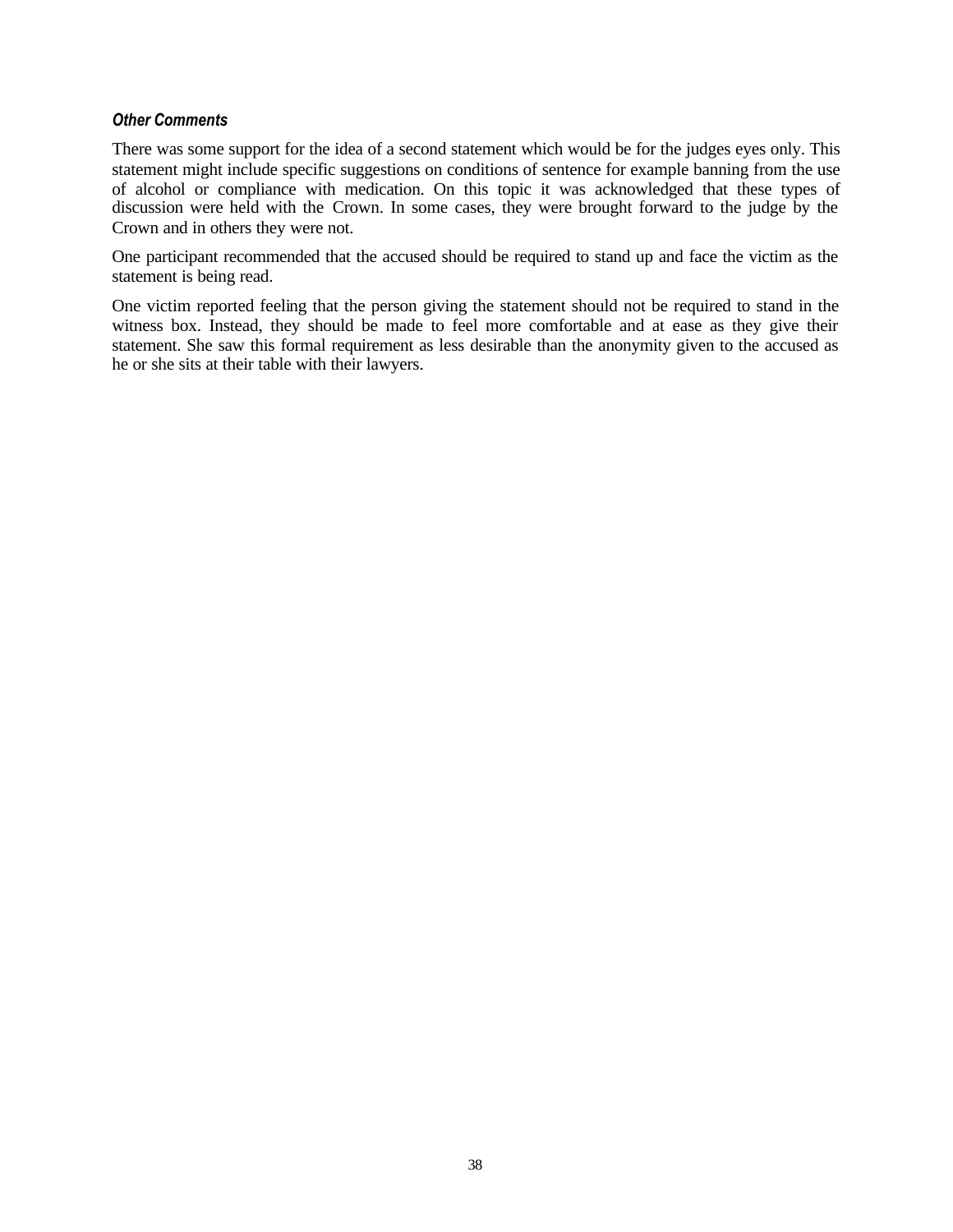### **HALIFAX (SEPTEMBER 20, 2000)**

### *Background*

This focus group conducted for the Department of Justice Canada took place on Wednesday September 20 in the downtown Halifax focus group facilities of Corporate Research Associates. Sixteen names of potential participants were provided to us by victim service programs in the area. Of these sixteen individuals, five attended the group. We believe that the surprisingly low turnout may have been caused in part by traffic congestion resulting from several traffic accidents which occurred during the evening rush hour. The background characteristics of the participants relevant to the topic of the discussion were as follows:

- there were three men and two women in the group;
- all had been victims of serious offences, including sexual assault, assault with a weapon and child sexual abuse;
- some participants had experience with more than one statement; and,
- the other two participants were family members of individuals who had been murdered, in one case by an impaired driver.

#### *Questions Posed to the Group and Findings*

#### **How did you first become aware that you could prepare and submit a VIS? Was this early enough (to complete statement before sentencing)?**

The participants in this group reported several sources of initial information on victim impact statements. Included here were social service workers, Crown Prosecutors, and (most often) victim service workers.

Participants in this group reported different experiences in terms of when they were told to submit their statements. One was told to submit her statement before the trial started. Others were told to hold on to their statements until a verdict had been reached. The group participants were not aware of any reasons given to them to hold onto their statements (such as the access that early preparation would provide to the defence counsel).

One participant had prepared the first draft of his statement on the assumption that the accused was going to enter a guilty plea. The accused subsequently changed his mind on this, resulting in the need for the victim to edit from his statement a variety of information which would be brought forward as evidence in the trial.

With respect to time pressure, one participant had received the victim impact statement form by fax, had completed it that evening and returned it by fax the next morning. This seemed like a rushed experience.

Another participant reported that sentencing was delayed following an unexpected guilty plea in order to bring the statement before the court.

#### **Were you actively encouraged to complete a VIS, or was it presented as more of an option available to you?**

The participants in this group described their experience as having been presented a choice. Any encouragement given was mild at best. In one case, the participant was encouraged by the police to complete a statement.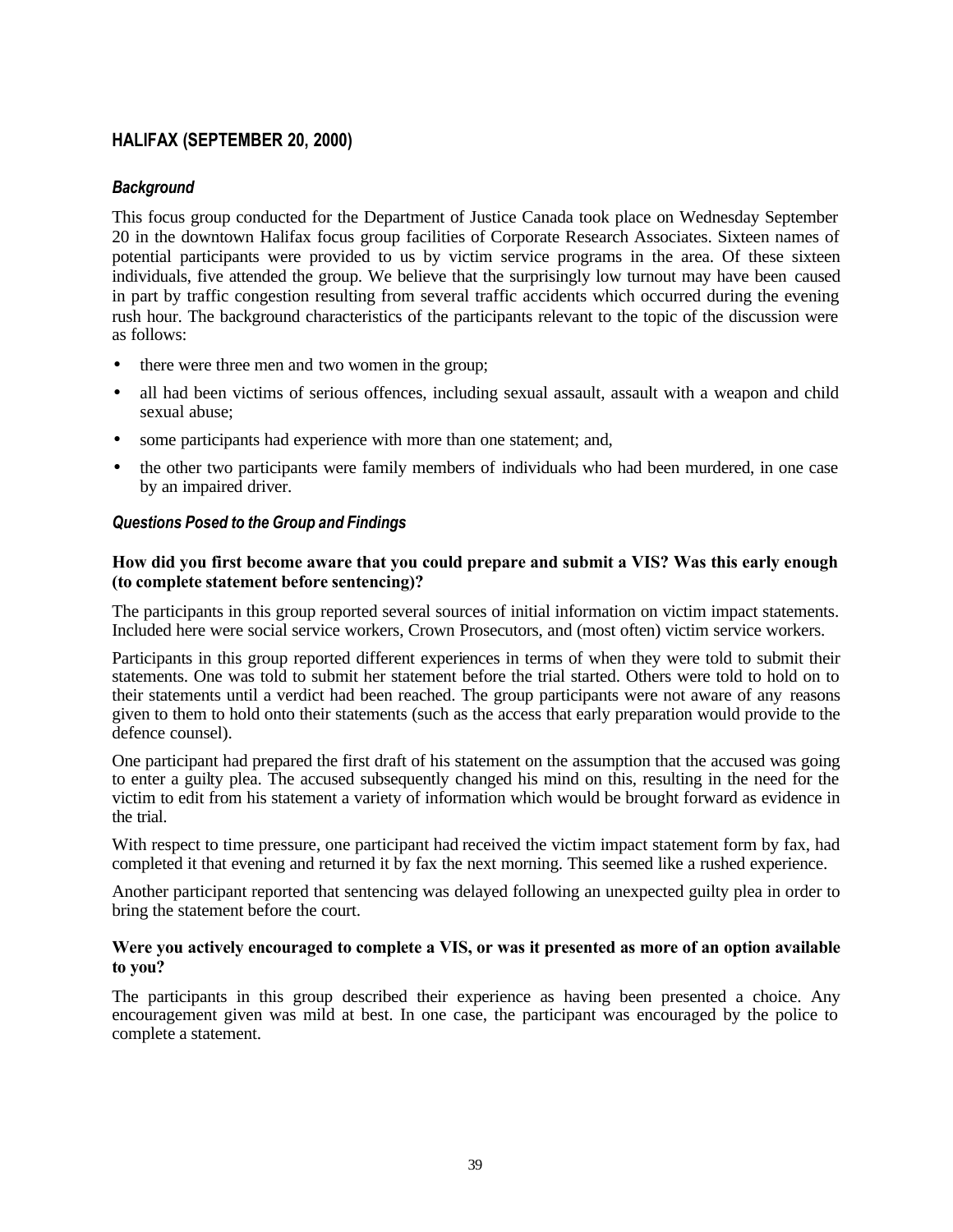#### **What is your understanding of what victim impact statements are supposed to do?**

The main purpose perceived for victim impact statements was to tell the judge the victim's story, including how his or her life had changed as a result of the crime. The primary effect expected, however, was to see some impact on the sentence imposed, to reflect the impact of the crime on the victim. Some participants also wanted the accused to hear directly from them, including through oral presentation of their statements, how their actions had affected them.

Another expectation was that the statement would allow the victim to provide information beyond answers to the questions posed by the lawyers during the trial.

However, many participants in the group were not convinced that their statements had had any real affect on the sentences imposed.

#### **What information were you given about victim impact statements and their use? Was this information clear and complete? Did you have any unanswered questions about VIS at that time?**

Most of the participants received written descriptions from victim services of what victim impact statements are to include and what purposes they are to serve. With the exception of one participant who is unable to read or write, most of the other participants wrote their statements out long hand. One was typed and faxed in by the participant. None of the other statements provided by the victims were subsequently typed by anyone at victim services or anywhere else.

#### **What problems if any did you have in completing your statement? Did you request anyone's assistance to fill it out? Was this assistance helpful?**

The participants worked their way through the form provided by victim services, typically with some assistance from victim services. Some expressed concern about the meaning of the categories used on the form. Some found the format of the form with the specific segments to be difficult for them as they were unable to tell the story in their own words in a narrative form as a result of the headings. Some suggested that different versions of the form might be developed for different types of crimes.

The participants recognized that the victim services workers could only provide guidance on what was permissible or not. They clearly understood that the statement was to reflect their own experiences and words and not those of anyone else.

All participants were satisfied that any assistance they required to complete their statements had been provided to them, typically by victim services.

Some noted being aware that their statement might in the future be used as information in a parole hearing.

#### **Were you told of any restrictions on the types of information which could be included in a VIS?**

Among the topics which were not permitted on the forms were information about the facts of the case and about the offender prior to the crime which was the subject of the statement. Other exclusions were negative characteristics of the offender personally, and factual information about the crime itself. In sum, the statement must be "about me", as reported by the participants. Information about the impacts of the crime on friends and family members was also seen as permissible.

All but one of the participants in this group had testified during their trial. Consequently some of the specific things about the offence that they might have wanted to include in their victim impact statements were raised by them during their testimony. They recognized that if a guilty plea is entered, there might be information they would like to include in their statements which would otherwise have come out in their testimony (had it been necessary).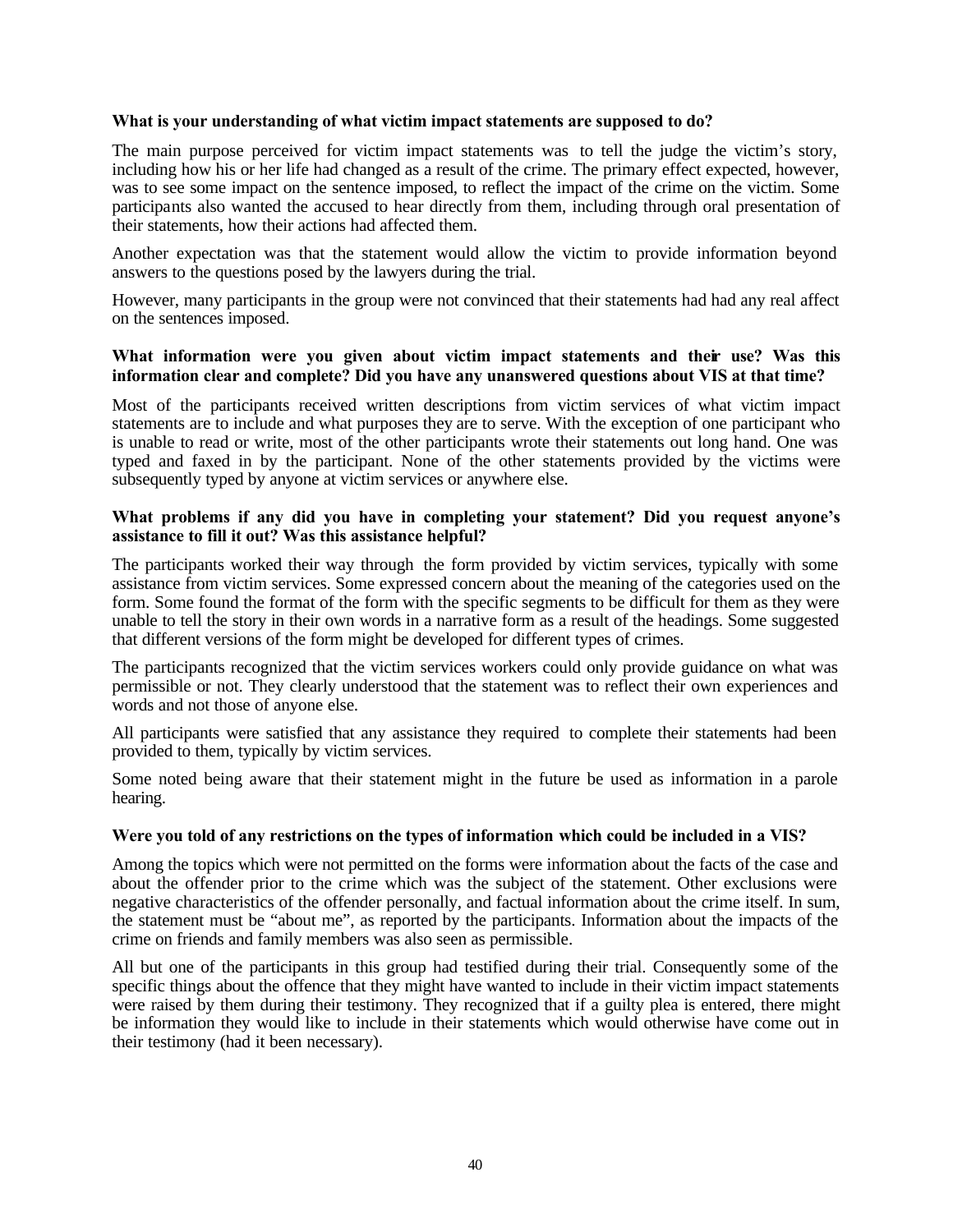#### **Would there have been other information that you would have liked to include in your VIS?**

Some participants indicated that they would have liked to add some new content to their statements following the trial but was not allowed to do so. This new material would have made reference to the experience of being a witness at the trial and responded to some of the points raised by the defence during the trial.

#### **Did you have any concerns (e.g., privacy, safety ) about completing the VIS?**

Opinion was evenly divided among the group in terms of whether or not they had any concerns regarding safety or privacy. Those who did have privacy concerns were most concerned that the accused would have access to their statement. In part, this concern arose from the recognition that the offender might use the information in the statement to "torment" the victim in the future.

The participant who had been a victim of child sexual abuse was told by the judge in this case that he could not give much weight to the material provided in the statement due to the passage of thirty years since the offence. Despite this, the participant was glad to have had a chance to express in his own words how the crime had affected him. He also took some comfort from the fact that with his statement on record, if any other victims of the same offender come forward, then the information he has provided will be available to the court for trials involving these other victims.

No one expressed any concerns about their safety as a result of completing their statements.

#### **What happened with your VIS after you completed it? Were you kept up-to-date?**

Once submitted, the statements were passed on to their victim services workers who filed them with the court where they were held until the accused is found guilty or pleads guilty.

#### **Were any parts of your VIS changed? If yes, by whom? Why did this happen? What was your reaction to this?**

Other than minor edits, no one made any changes to the statements prepared by the victims.

#### **Do you know if a judge received your VIS? How do you know this?**

All of the participants in this group were confident that the judge had received a copy of their statements. In some cases, the judge made explicit reference to having received a statement.

#### **Did the offender receive a copy of your completed VIS Did you know that this would happen? If not, had you known, would you still have decided to complete a VIS?**

All of the participants in this group were aware that the offender might receive a copy of their statement. Most believed that the offender had in fact received a copy but were not always certain that this was so.

#### **Were you questioned by the defence lawyer on your VIS? What were your reactions to this?**

In no case did the defence counsel address the victim in court on the contents of their statement.

#### **Did you know that a defence lawyer might question you on your VIS? If not, would this have caused you to change your mind about completing a VIS?**

Not all participants were aware that they might be questioned by defence counsel on the content of their statements might happen. None of the participants thought that they would have declined to submit a statement had they expected to be questioned by the defence lawyer in court about it. Some, in fact, would have welcomed an opportunity to discuss the statement directly with defence counsel in court.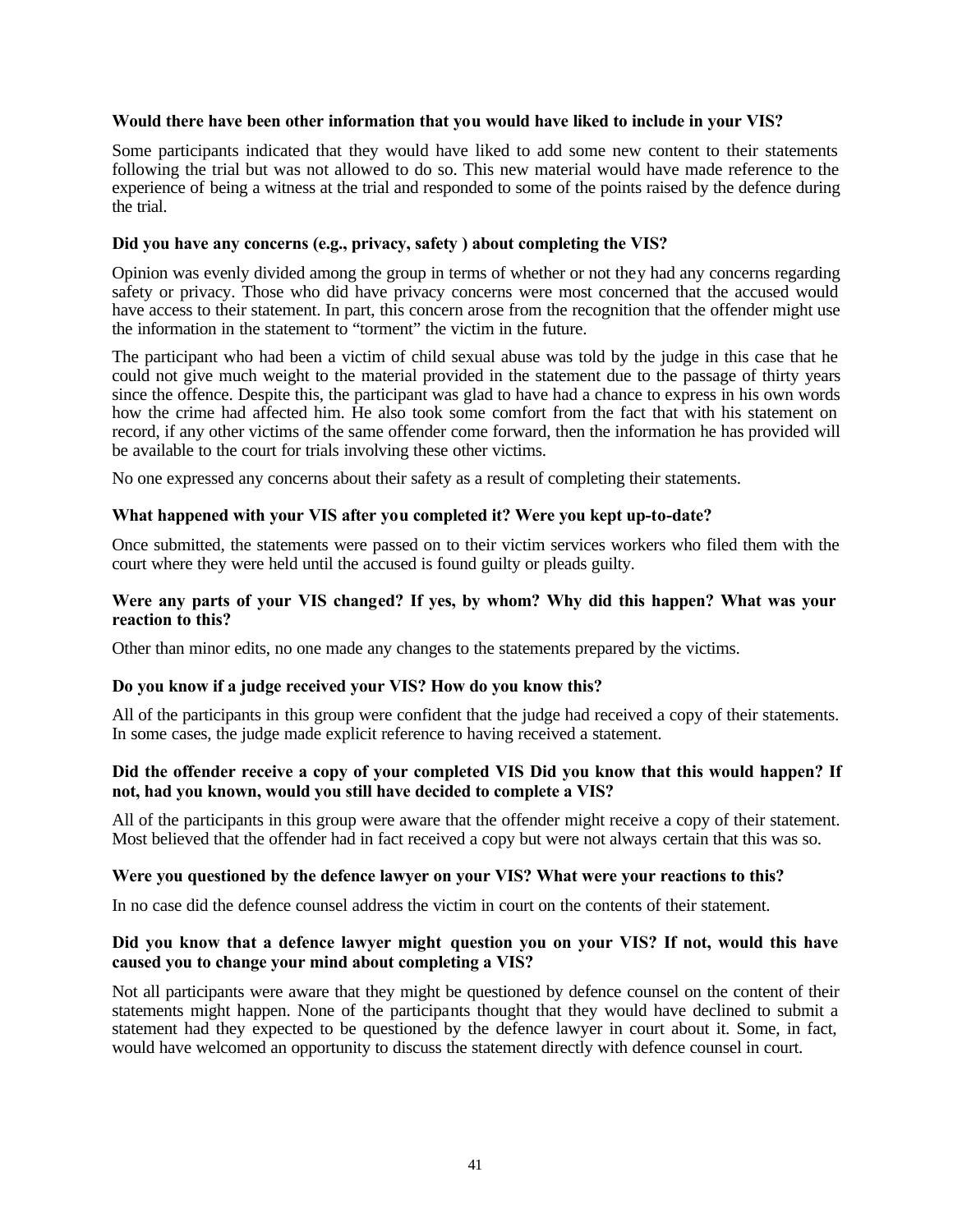#### **Did you ask if you could read your VIS aloud? Were you permitted to do so? Had you had this opportunity, would you have taken it? Yes/no, why not?**

The participants were aware of the possibility of oral presentation of victim impact statements. While they recognized that oral presentation of a statement might be stressful, the general view was that compared to the crime itself or the need to give testimony on it, oral presentation of the victim impact statement was seen as relatively easy to do.

One participant who had wanted to be present to orally give his statement at sentencing found that an unexpected guilty plea was entered which meant that he was not able to orally present his statement. He only found out after the fact that the guilty plea had been entered and that his statement had been used (as far as he knew).

Several of the participants in this group did, in fact, present their statements orally, meaning that they knew that the judge heard their statement.

#### **Did the judge refer to your VIS in sentenc ing?**

Only one participant could recall any specific reference by the judge to individual elements in her statement.

#### **Would you go through the process of completing a VIS again knowing what you know now?**

All of the participants in this group reported that given the need, they would submit another victim impact statement in the future. This was true both for those participants who perceived an impact of their statements on the sentence imposed and those who did not.

#### **Did you get anything positive out of the experience?**

Among the benefits of completing a victim impact statement were the following:

- the availability of the content of the statement for future trials of the same accused in case another victim comes forward;
- the opportunity to orally present a statement, preferably in front of the other people involved in the trial including people from the victim's community;
- the opportunity to present the statement orally, including to the accused; and,
- for some participants, the sentence given by the judge reflected the information provided in the statement.

#### *Other Comments*

- The challenge of covering the information in the statement that you wanted within reasonable limits on statement length.
- Concerns about limitations on what could be included in the statement, including responses to what occurred during the trial.
- The restrictions on how the categories on the form were worded and how they had to be answered.
- One participant was frustrated at being unable to read his statement as he wished because of the unexpected guilty plea entered.
- The participants expressed considerable praise for the assistance provided by the victim service workers in their cases.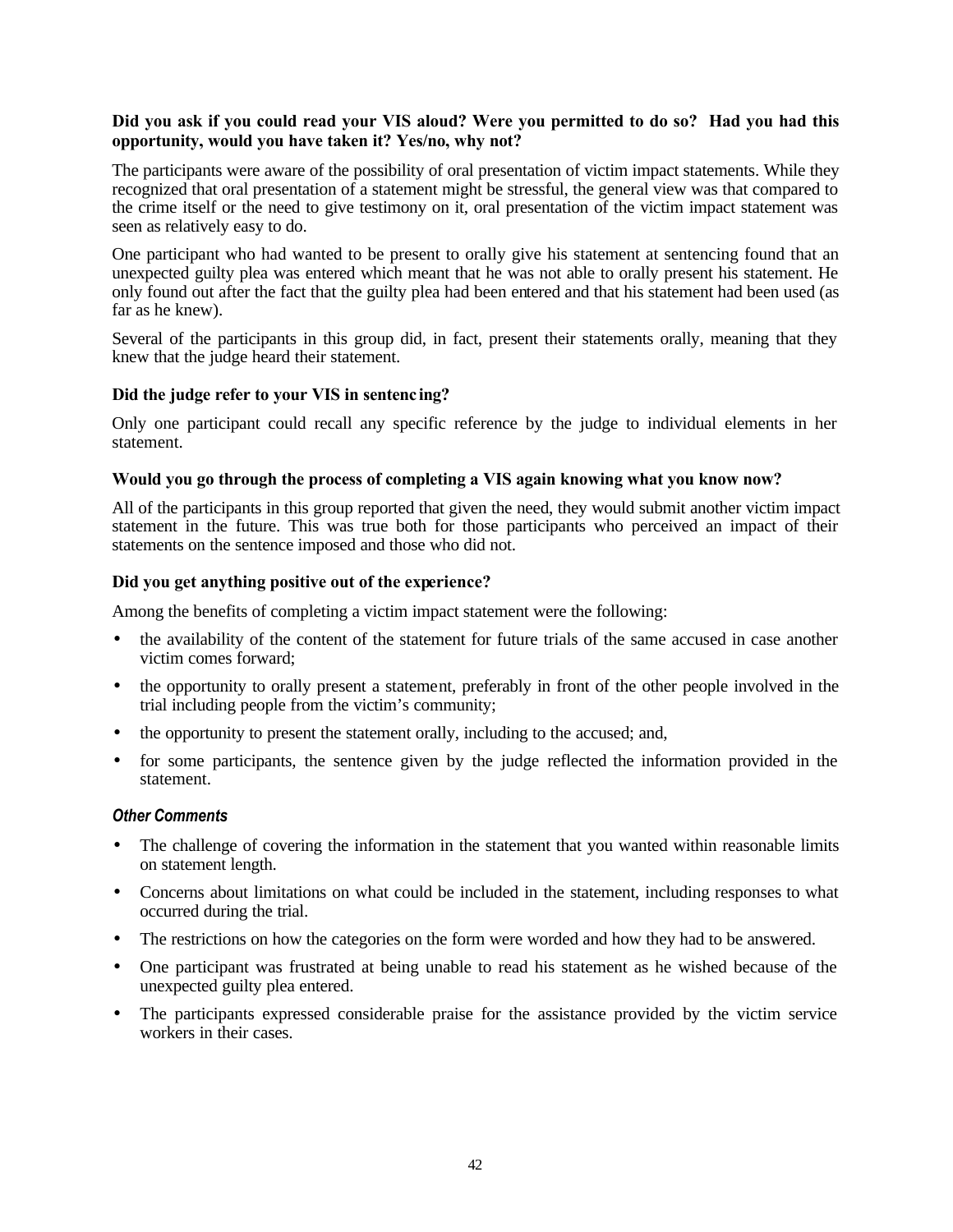### **CHARLOTTETOWN (SEPTEMBER 19, 2000)**

#### *Background*

This focus group conducted for the Department of Justice Canada took place on Tuesday September 19 in the downtown Charlottetown focus group facilities of Prism Research. Eleven names of potential participants were provided to us by victim service programs in the area. Of these eleven individuals, eight attended the group. The background characteristics of the participants relevant to the topic of the discussion were as follows:

- all eight participants who attended this focus group were women;
- all were victims of offences involving individuals with whom they had had an ongoing relationship;
- most of the participants had only completed one victim impact statement in the past, typically within the past six months;
- two or three, however, had experience with more than one statement; and,
- in all cases, the trials to which the statements referred had concluded prior to the group.

#### *Questions Posed to the Group and Findings*

#### **How did you first become aware that you could prepare and submit a VIS? Was this early enough (to complete statement before sentencing)?**

The typical point of initial contact for the preparation of the statements was through the provincial victim services program. In some cases, contact with the victim assistance program was preceded by a referral from the police or the Crown prosecutor. One participant was referred from a local battered woman's shelter. In all cases, charges had been laid prior to the statement being completed.

Typically, the participants were encouraged to take their time in preparing their statement so that it could be as complete as possible. The participants recognized that immediately after the crime, they may not be aware of all of the impacts of the crime on them. They may also not be sufficiently composed to prepare a complete and thorough statement. They agreed that the full impact on them of their crimes only became clear to them after some time had passed. No one mentioned feeling rushed to prepare their statements.

No mention was made by the participants at this point of the issue of delaying preparation of the statements so that it could not be used by the defence during the trial.

#### **Were you actively encouraged to complete a VIS, or was it presented as more of an option available to you?**

The participants in this group typically reported that they were at least gently encouraged to complete a victim impact statement. At the same time, they did not feel pressured to do so. The choice was left up to them.

#### **What is your understanding of what victim impact statements are supposed to do?**

Most participants saw the purpose of the statement as providing them with an opportunity to tell the judge how the crime affected them. The thinking here is that if the judge fully understands the impacts of the crime on the victims, then the seriousness of the crime will be reflected in the sentence given. The 'venting' function of victim impact statements was also valuable for some participants.

An additional effect of the statements reported by some participants was the opportunity it provided them to, in effect, tell the offender in their own words how the crime had affected them.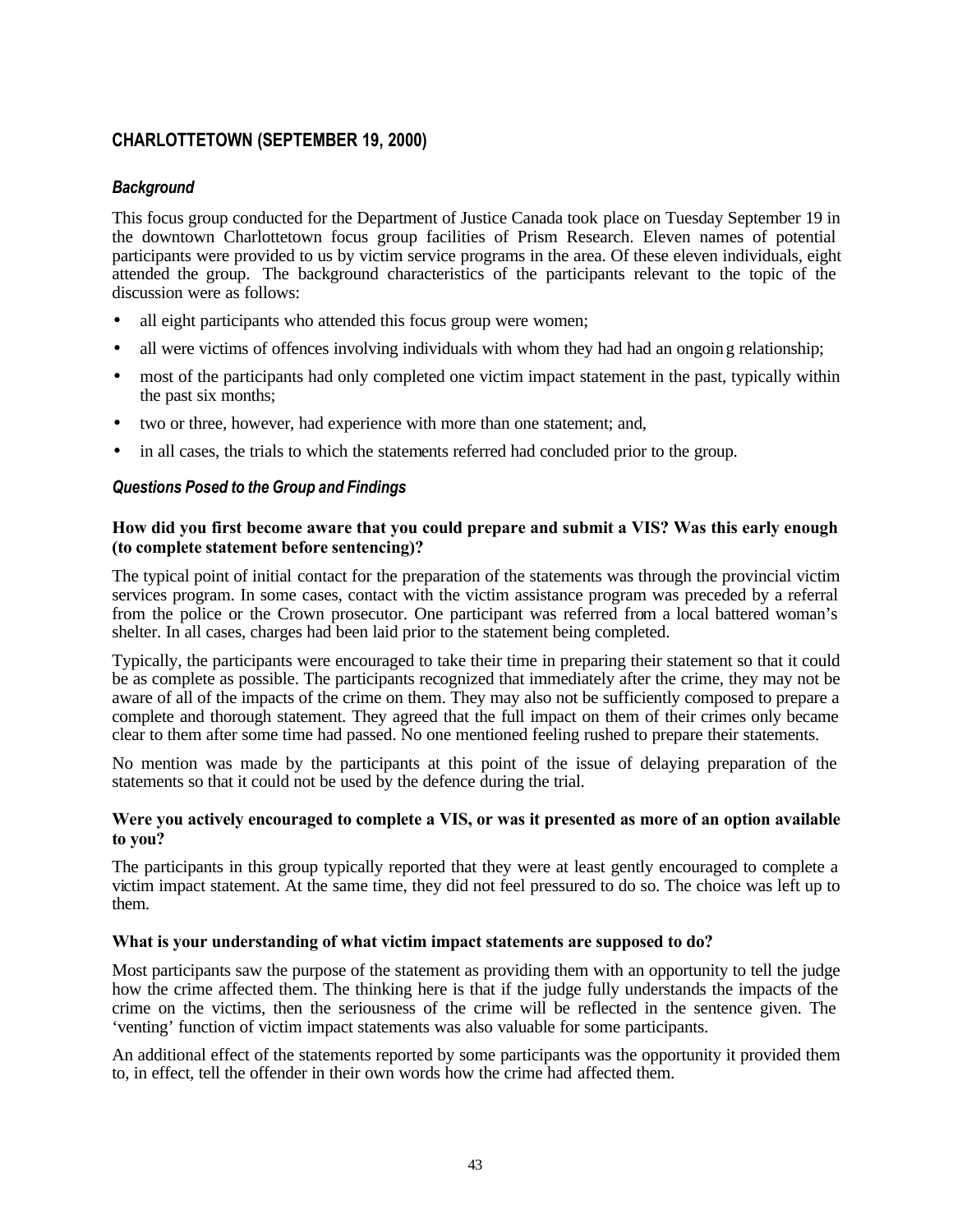In contrast to this, another participant reported having no interest in the accused learning any more about how the crime had affected her. This particular individual did not complete the section of the statement which refers to psychological or emotional impacts of the crime. In this case, the accused was a relative stranger to the victim, meaning that she had no interest in the accused learning any more about her than he already knew. She recognized however that this view might be different for those who had an ongoing relationship with the accused.

Another participant reported that the statement provided her with an opportunity to frankly tell the accused (her ex-spouse) how the crime had affected her without any fear of retaliation or other response directed at her or her children.

#### **What information were you given about victim impact statements and their use? Was this information clear and complete? Did you have any unanswered questions about VIS at that time?**

In almost all cases, the participants found out about what was involved in preparing a victim impact statement personally from the victim services worker. Typically they wrote them out long hand and reviewed them with the victim assistance worker who then had them typed up for submission. Most had made use of a printed list of the topics which the statements are to cover. They were not however restricted to this form to provide their statements. Rather, they could expand on the listed topics as they wished, and append other relevant documents.

#### **What problems if any did you have in completing your statement? Did you request anyone's assistance to fill it out? Was this assistance helpful?**

No problems were reported. All participants received any assistance they needed from the victim services program.

#### **Were you told of any restrictions on the types of information which could be included in a VIS?**

Among the restrictions referred to by the participants were prohibitions on including information about events, which occurred prior to the specific crime for which the trial was being held. Of particular concern here were prior incidents of abuse which they saw as relevant but could not be included. Not all participants reported being subject to these restrictions, however.

#### **Would there have been other information that you would have liked to include in your VIS?**

Several of the participants reported that they were permitted to include in their statements specific suggestions for conditions of sentence, for example psychiatric assessment, abstinence and participation in addiction programs.

One participant reported that she was not permitted to include discussion of the impacts of the crime upon her young children in her statement. Other participants reported the opposite experience. The previous participant saw the restriction of her statements to only those impacts which directly affected her as a significant gap in her statement.

#### **Did you have any concerns (e.g., privacy, safety) about completing a VIS?**

Some participants reported feeling concerned that their statements might provoke an angry reaction from the accused. This could include some kind of retaliation once any prison sentence had been served, e.g., seeking access to their children. Some questioned whether completing a VIS would have any incremental effect beyond that resulting from testifying during the trial.

Another view was that victims of family violence live in fear of their spouses anyway, so that the contents of the statements were unlikely to make any difference to this situation. Others had no concern about the potential response of their accused. Rather they saw the statement as an opportunity for them to express their own anger.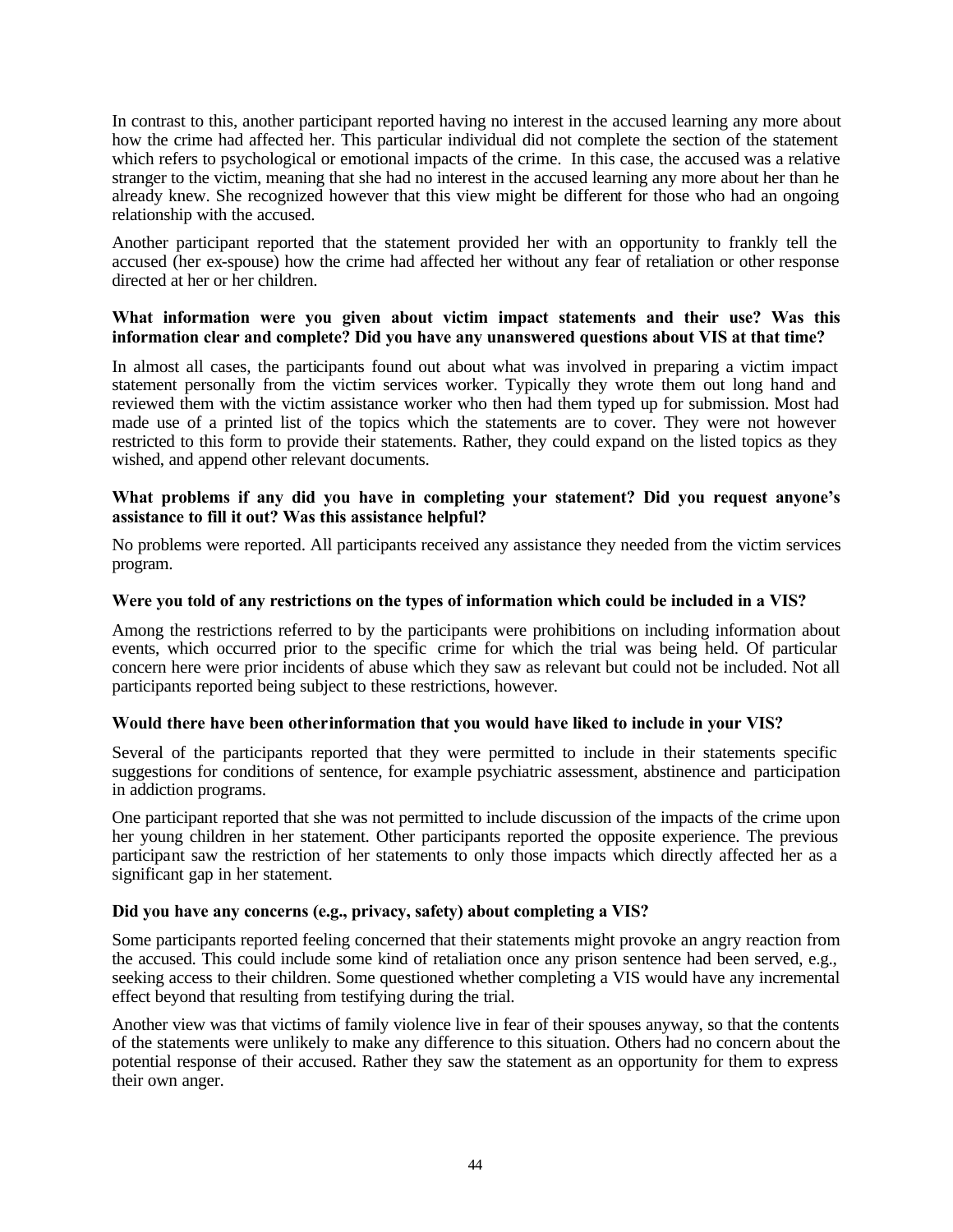#### **What happened with your VIS after you completed it? Were you kept up-to-date?**

The general understanding was that the statement was kept by victim services until the guilty verdict and was then provided to the judge. There was, however, some confusion among the participants as to the exact point of time at which the statement became available to defence counsel. The general view was that defence counsel receives a copy of the statement at the same time as the judge, i.e., just prior to sentencing.

Some participants recognized the importance of having the statement prepared ahead of time in case an abrupt guilty plea is entered. One participant believed that the Crown prosecutor plays a role in ensuring that the statement is provided to the judge. Another participant reported that her statement had been distributed before the conclusion of the trial. The participants had no idea as to what would happen to their statements in the event that the accused is found not guilty.

#### **Were any parts of your VIS changed? If yes, by whom? Why did this happen? What was your reaction to this?**

Nothing more than editing was done to the statements once they had been submitted.

#### **Do you know if a judge received your VIS? How do you know this?**

Some participants saw the judge read their statements in court. Others were told by the victim assistance workers who attended court on their behalf, that it had been read aloud in some cases. In one case, the statement was read aloud by the judge to the courtroom.

#### **Did the offender receive a copy of your completed VIS? Did you know that this would happen? If not, had you known, would you still have decided to complete a VIS?**

With one exception, the participants were aware ahead of time that defence counsel would have access to their statements once they were submitted. They further assumed that the accused would also have this access. While they acknowledged that they knew the accused would have access to their statement, they did not necessarily think that this makes sense.

Almost all of the participants reported that their knowledge that the accused would have access to the statement would not in any way prevent them in the future from completing a statement.

#### **Were you questioned by the defence lawyer on your VIS? What were your reactions to this?**

None of the participants reported that they were directly addressed by defence counsel in the courtroom on their statement following the conclusion of the trial. However, in one case where the accused represented himself in court, he was the one who was questioning the victim on the contents of her statement as a witness.

One participant described a somewhat confusing situation in which the defence counsel spoke to her about her statement (perhaps this was the statement of the crime rather than the victim impact statement) in the Crown's office prior to the trial.

#### **Did you know that a defence lawyer might question you on your VIS? If not, would this have caused you to change your mind about completing a VIS?**

The participants were generally aware that they might be questioned on their statements.

#### **Did you ask if you could read your VIS aloud? Were you permitted to do so? Had you had this opportunity, would you have taken it? Yes/no, why not?**

Some of the participants reported being aware that oral presentation of their statements was a possibility. None took advantage of this offer. In some cases this was because they were not present in the courtroom when the verdict was handed down and the sentence given. In other cases, they would not have been able